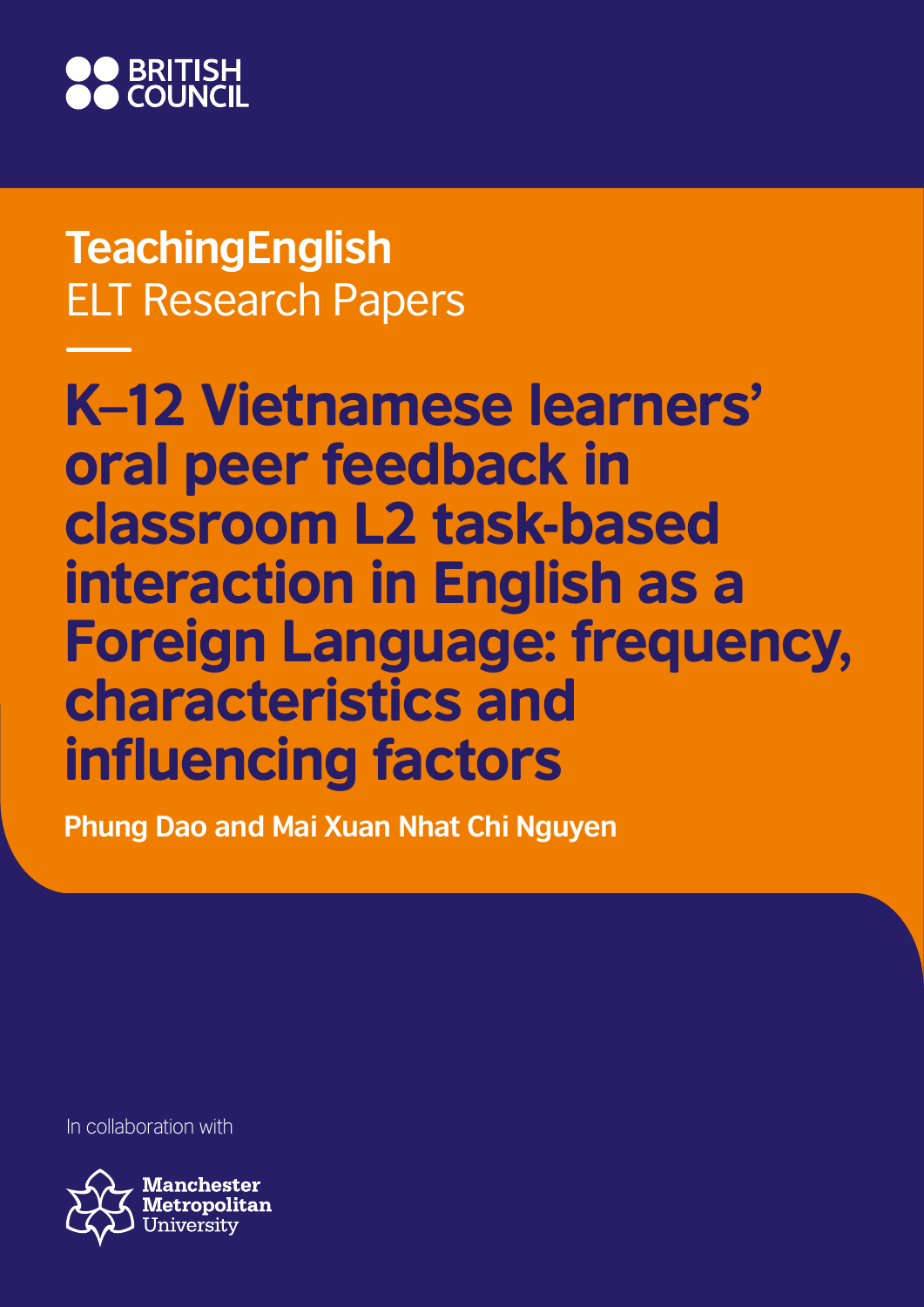#### ISBN 978-1-915280-02-2

Published by the British Council

British Council 1 Redman Place Stratford London E20 1JQ

#### 2022

www.teachingenglish.org.uk/publications-research

Copyright remains with the authors.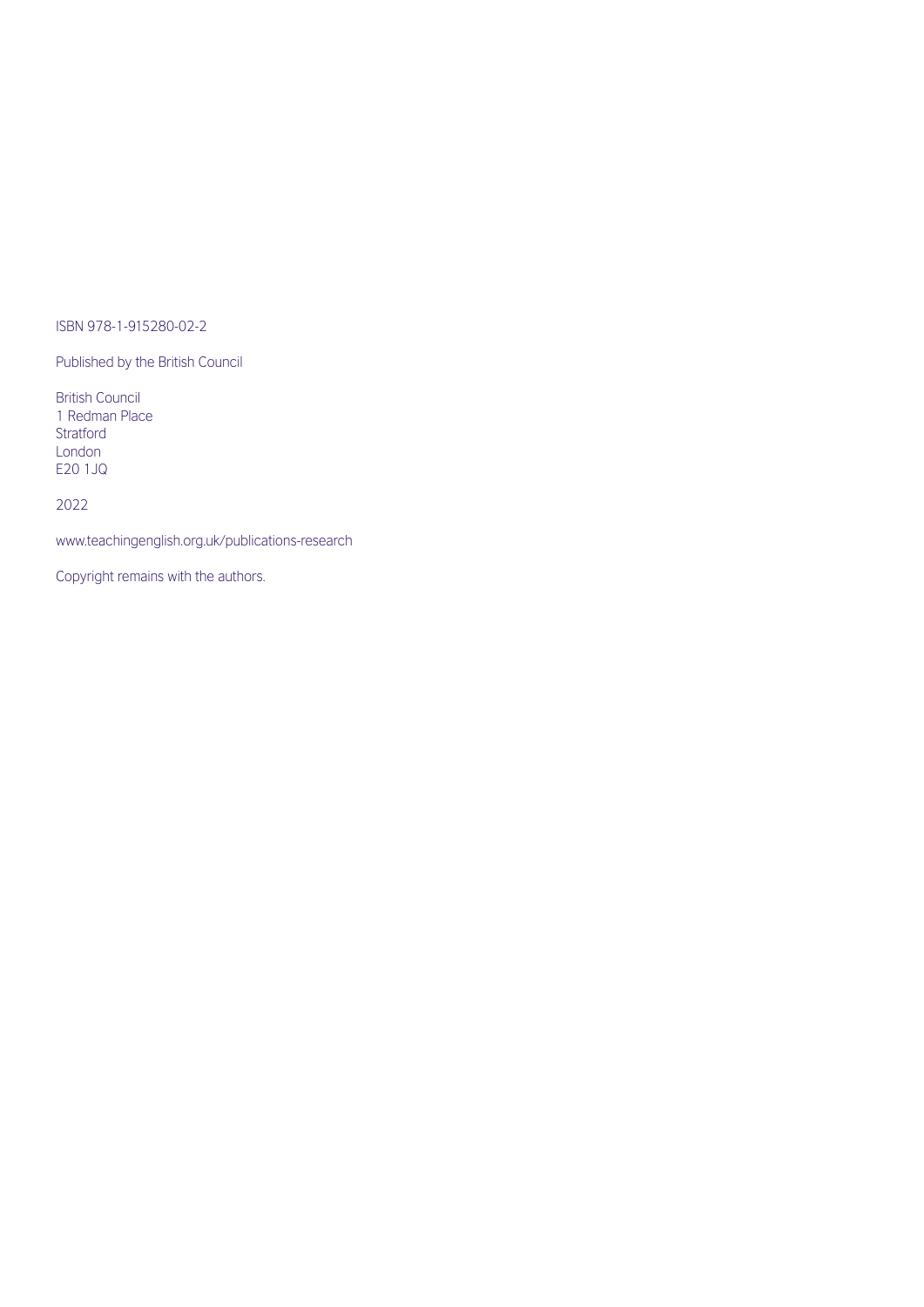## **TeachingEnglish** ELT Research Papers

## K–12 Vietnamese learners' oral peer feedback in classroom L2 task-based interaction in English as a Foreign Language: frequency, characteristics and influencing factors

**Phung Dao and Mai Xuan Nhat Chi Nguyen**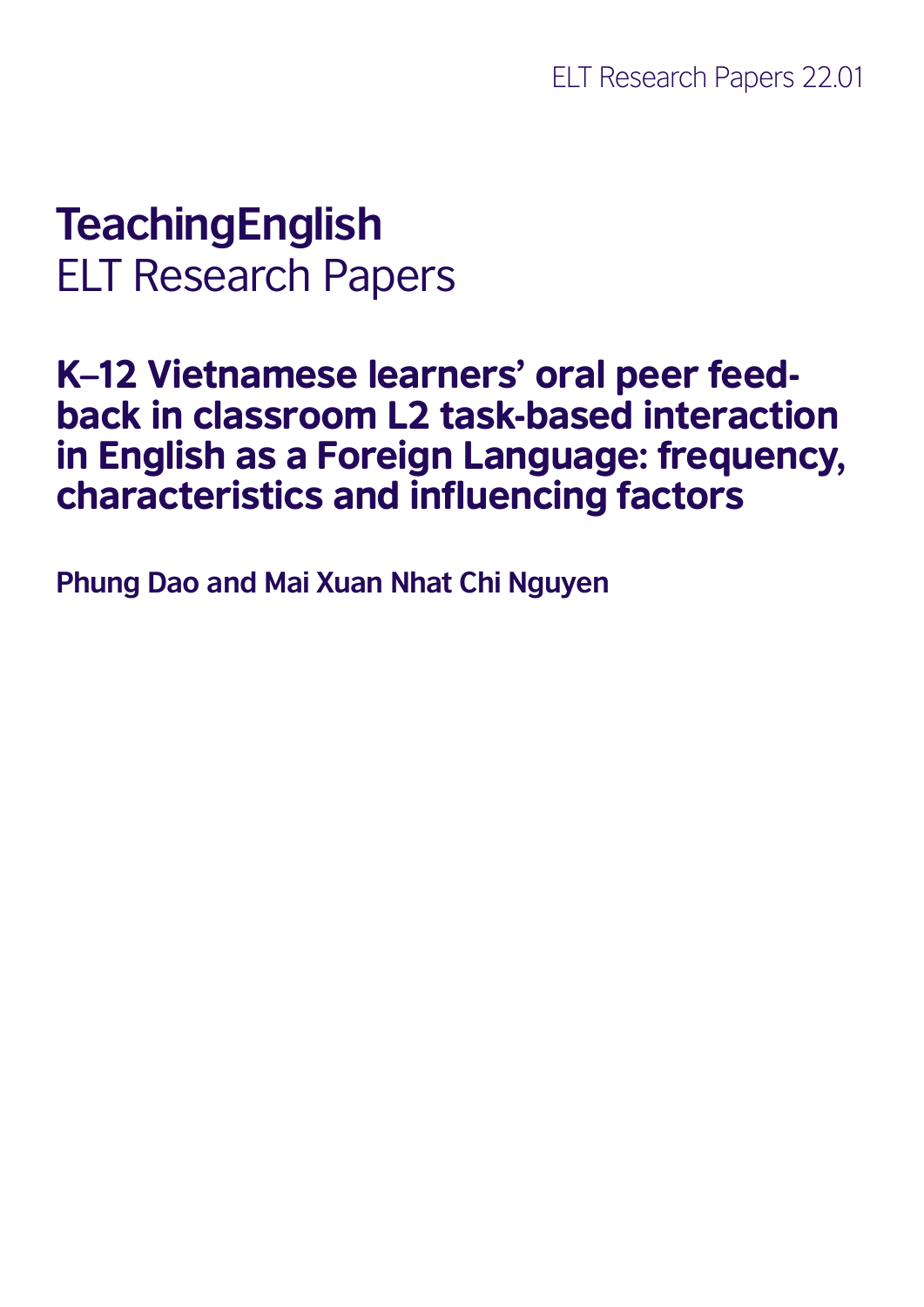## About the authors

**Phung Dao** is a lecturer in Applied Linguistics and TESOL at Manchester Metropolitan University where he teaches undergraduate and graduate courses in Applied Linguistics. His research interests focus on classroom second language acquisition, peer interaction, learner engagement, Task-Based Language Teaching (TBLT), and Computer-Mediated Communication. His publications appear in multiple Applied Linguistic journals such as *Modern Language Journal, Studies in Second Language Acquisition, Language Teaching, Computer Assisted Language Learning, Language Teaching Research, Applied Linguistics Review, TESOL Journal, IRAL, Language Learning Journal, Innovation in Language Learning and Teaching*, and *System*, among others.

**Mai Xuan Nhat Chi Nguyen** is a lecturer in Applied Linguistics and TESOL at the Department of Languages, Information and Communications, Manchester Metropolitan University, UK. Her research and teaching interests include second language teacher education and development, second language teaching methodologies, and critical issues surrounding teaching English as an international language. She has taught English and trained second language teachers in various contexts, including Vietnam, Australia, and the UK. Her publications have appeared in *Teaching and Teacher Education, TESOL Journal, RELC Journal, Modern Language Journal, Computer Assisted Language Learning, Innovation in Language Learning and Teaching, The Language Learning Journal*, and *Asian Englishes*, among others.

## Acknowledgement

We would like to thank Minh Chien Duong for his assistance in data collection and coding. A special thanks to the students and teachers who participated in this study. We are also grateful to the British Council for its funding under the English Language Teaching Research Awards (ELTRA 2020) and Maria Graczyk for her support for this project. All errors remain our own.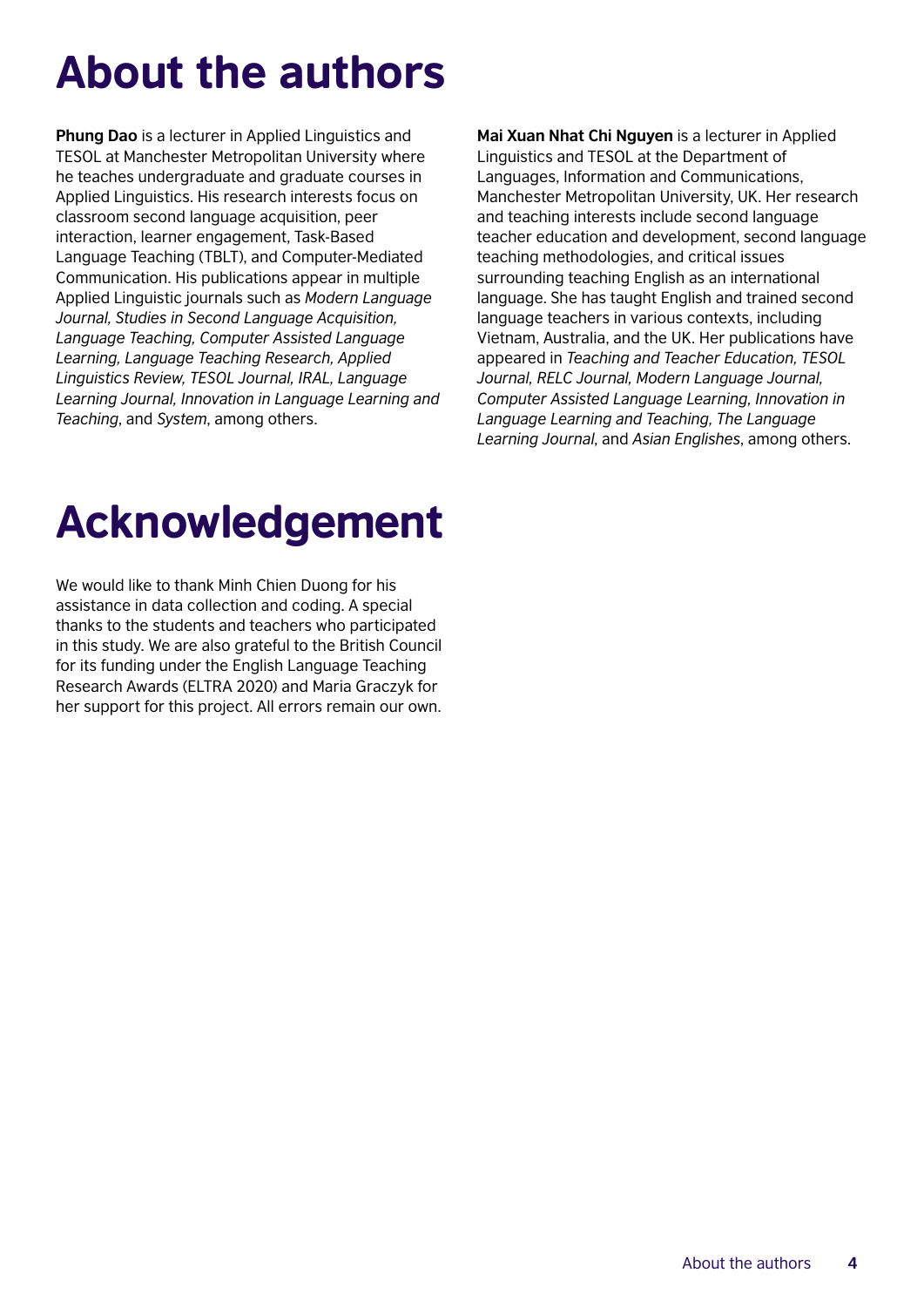## Abstract

The facilitative role of oral corrective feedback in second language (L2) learning has often been evidenced in interaction research. However, this body of research has been largely lab-based and focused on adult learners. Some studies have explored feedback in classroom settings but have been primarily concerned with teachers' and/or adults' feedback. Research on feedback provided by young learners in an intact English as a Foreign Language (EFL) classroom setting, where groups of learners are already formed, is scarce. To fill this gap, this study investigated K12 Vietnamese EFL learners' provision and characteristics of oral peer feedback in two intact L2 classrooms, and explored factors affecting feedback frequency. Data were audio-recorded interactions of 68 K12 Vietnamese EFL learners, aged 11 to 15, collected from two English classes over a period of a 12–week course. The participants performed varied communicative tasks during their regularly scheduled classroom activities. Their interactions were coded for feedback frequency and characteristics. An open-ended questionnaire and focus group interviews were administered to examine learners' perceptions of factors affecting their feedback provision. Results revealed that young learners noticed and provided feedback on each other's errors; however, the feedback frequency was relatively low. Regarding its quality, peer feedback was mostly accurate, and targeted morphosyntactic errors, which are grammatical errors in word formation and sentence formation. Notably, although the learners largely provided their partners with opportunities for modifying output, only one-third of correct modified output occurred following the feedback, with more than half of the feedback followed by incorrect or no modified output. Learners also reported multiple factors affecting their feedback provision. The results evidenced the occurrence of peer feedback by young learners and thus suggest pedagogical implications for harnessing the benefits of peer feedback and for taking into consideration a multitude of factors influencing feedback occurrence.

Key words: oral peer feedback, young L2 learners, classroom task-based interaction, L2 learning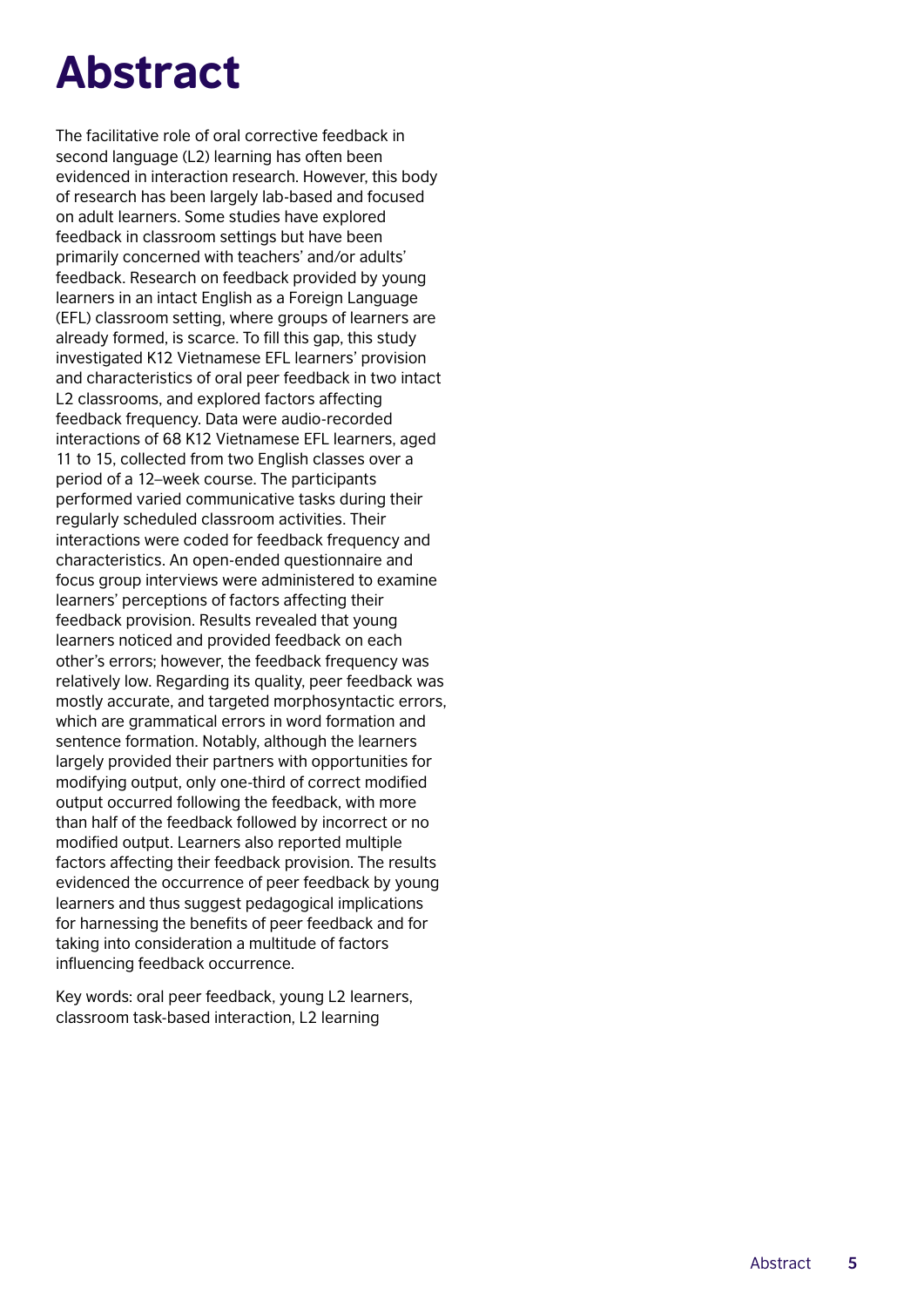## **Contents**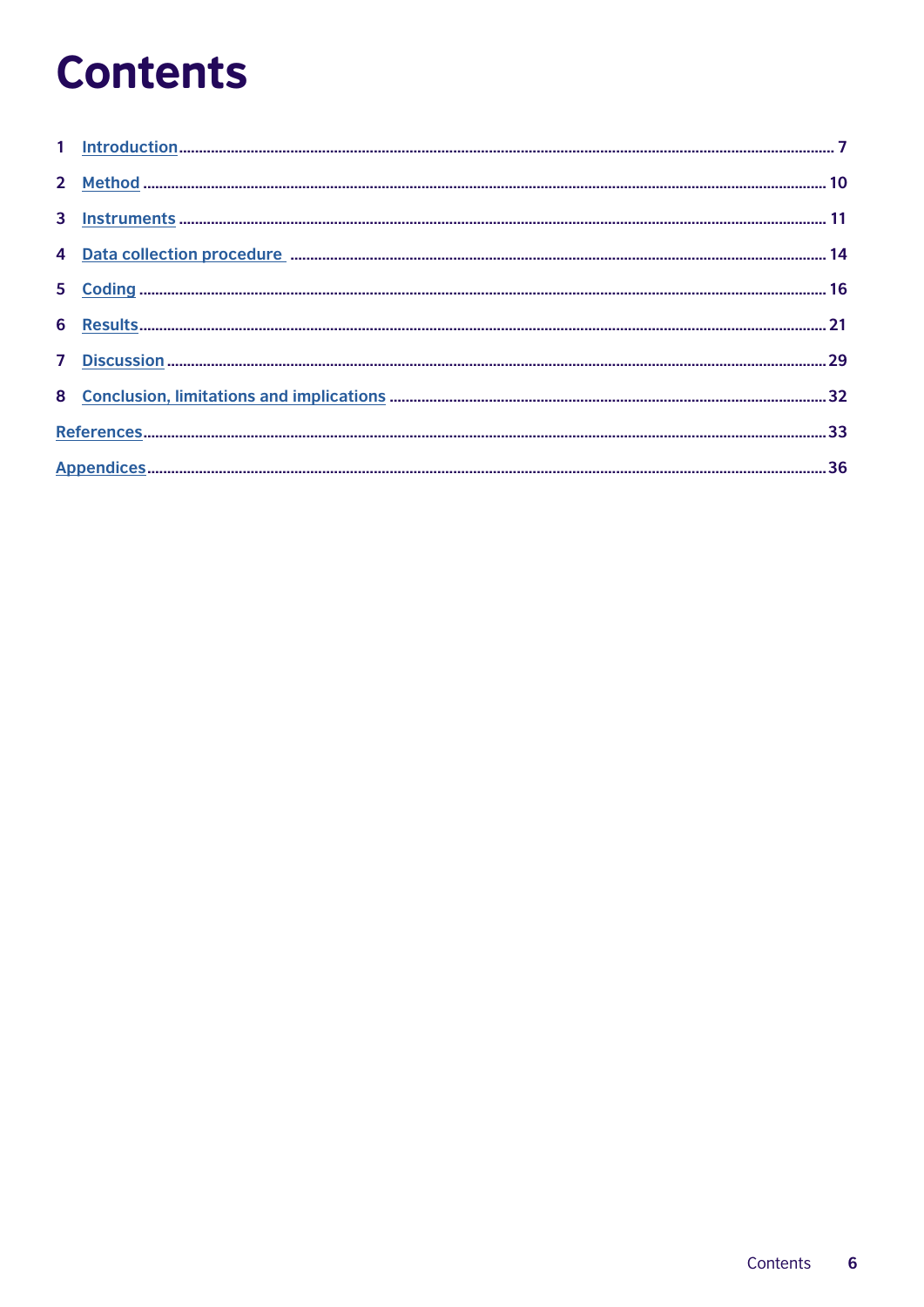## <span id="page-6-0"></span>1 Introduction

Feedback given in oral second language (L2) interaction is often referred to as corrective feedback, whether or not it contains explicitly or implicitly corrective elements. Typically, corrective feedback involves a learner receiving either formal or informal feedback by a teacher or a peer on his/her speaking. Like teacher or native-speaker feedback, peer feedback refers to "all response information which informs the learner about their actual stage of language use and/or communication issues" (Iwashita & Dao, 2021, p.10). The uniqueness of peer feedback is that it is given by peers who hold an equal-learner status and learners are both active feedback providers and receivers (van Popta et al., 2017). This unique characteristic of peer feedback might have an impact on its frequency and quality in learner-learner (peer) interaction and thus on the L2 learning process.

Historically, L2 interaction research on corrective feedback has spanned over three decades, and started to gain momentum with the publication of Lyster & Ranta's (1997) seminal article on oral corrective feedback. Thus far it has largely focused on teachers' feedback and its facilitative role in promoting L2 development (Li, 2010; Li & Vuono, 2019; Lyster & Saito, 2010; Mackey & Goo, 2007). Recently, peer feedback has gained more attention, with the results of a limited body of research showing that feedback provided by learners promotes L2 production accuracy (Adams, 2007; Sato & Lyster, 2012; also see Philp, Adams & Iwashita, 2014; Sato & Ballinger, 2016 for reviews). However, there are also issues associated with peer feedback in L2 interaction. For example, the occurrence of peer feedback in L2 task-based interaction appears to be rare (Fujii & Mackey, 2009; Philp, Walter & Basturkmen, 2010). In addition, its frequency has been shown to be vulnerable to different social and contextual factors such as task type and language features (Adams, 2007; Dao, 2019; McDonough, 2004), actual or perceived proficiency level (Dao & McDonough, 2018; Sato & Viveros, 2016; Watanabe & Swain, 2007, 2008; Williams, 2001), and learners' perceptions of peers and learners' approach to tasks (Philp & Mackey, 2010). Notably, both teachers and learners seem to share a concern that learners might provide non-target-like input in feedback and/or are unable to correct each other's errors (see Mackey et al., 2007; Pica et al. 1996).

It should be noted that these results were largely observed from interactions among adult learners (e.g., university students) and mainly in lab-based settings. Thus, little is known about peer feedback provided by young learners (e.g., adolescents or teenagers) in

intact EFL classes, the extent to which it occurs, and whether its frequency and characteristics are influenced by contextual, social, affective, and individual factors. To fill these gaps, the current study investigated (1) whether younger EFL learners (adolescent learners) provide each other with peer feedback in intact EFL classrooms, (2) the characteristics of this feedback, and (3) learners' perceptions of factors influencing its frequency. The study aims to contribute to the general understanding of the quality and quantity of peer feedback given by adolescent EFL learners and provide language teachers with pedagogical suggestions to maximize the facilitative role of peer feedback among adolescent language learners in L2 learning.

### **Theoretical accounts of peer feedback**

In L2 interaction research, three main theoretical accounts have been used to explain the benefits of peer feedback to L2 learning: the cognitiveinteractionist perspective, skill acquisition theory, and sociocultural theory. According to the cognitiveinteractionist perspective, which mainly draws on Long's Interaction Hypothesis (Long, 1996, 2007, 2015) and Swain's Output Hypothesis (Swain, 1995, 2005), oral peer feedback provided in interaction facilitates L2 development through triggering learners' attention to forms, which is likely to increase language modifications, possibly resulting in L2 learning. Meanwhile, skill acquisition theory postulates that oral peer feedback provided in contextual interaction in combination with multiple opportunities for meaningful practice transforms learners' L2 knowledge from declarative knowledge (i.e., the mental representation of language meanings and rules) to procedural knowledge (i.e., the ability to carry out cognitive operations such as language modifications and production) (Anderson, 2005; DeKeyser, 1998, 2007). Both of these accounts draw on the informationprocessing approach in which learners take in information, process it and produce it in order to achieve automatisation in language use.

The third theoretical account, sociocultural theory, views language learning differently from the cognitive approaches. In this view, language learning is considered to be a socially co-constructed activity in which peer feedback is perceived as assistance or mediation that enables learners to appropriate language forms to perform intended actions such as task performance (Lantolf, 2012; Nassaji & Swain, 2000; Swain, Kinnear & Steinman, 2010). In sum, oral peer feedback that is examined in the aforementioned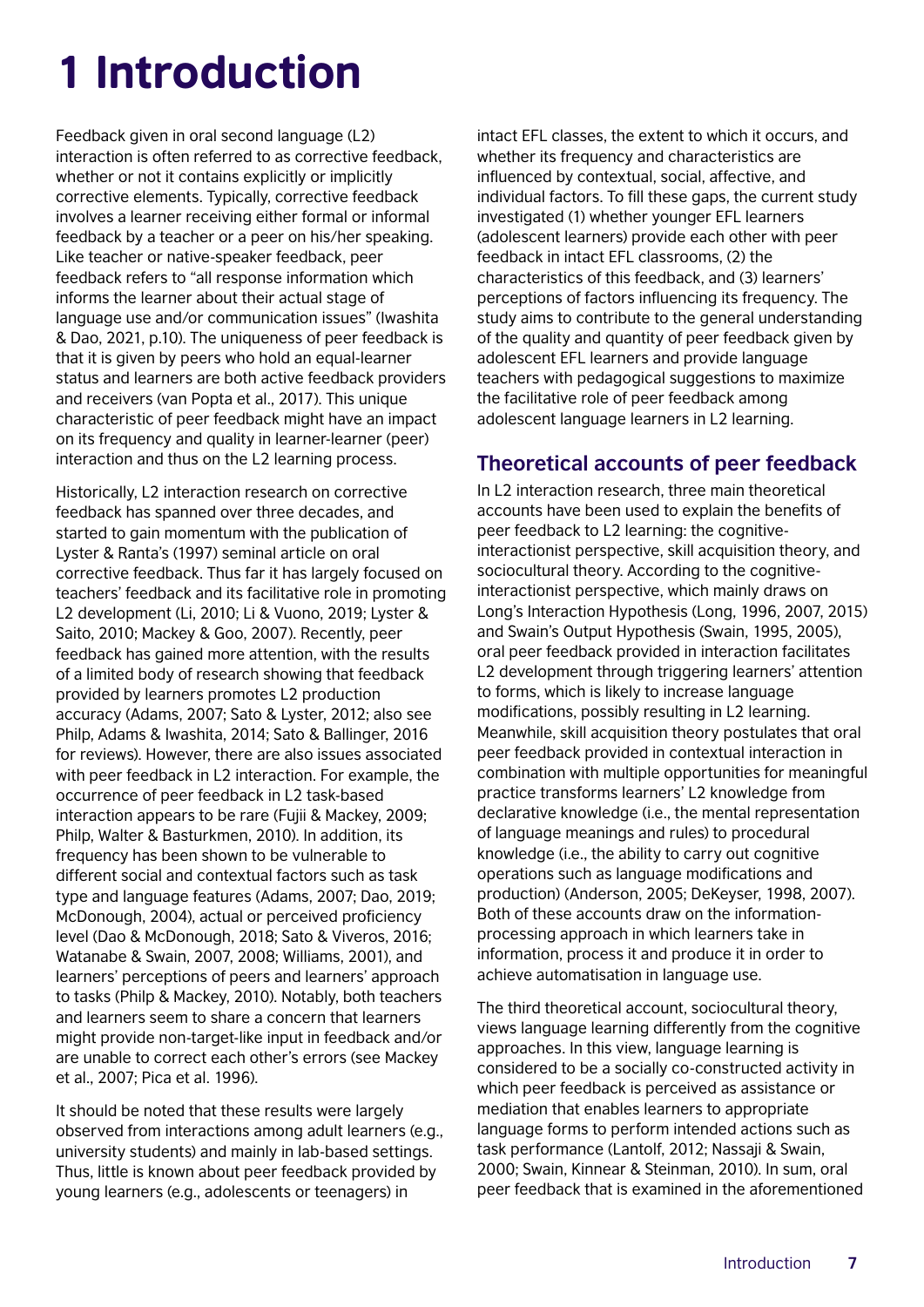accounts is considered to play an important role in language production accuracy and language development. The next section reviews studies that investigated the benefits of peer feedback, the roles of peer feedback and the variables affecting its frequency and characteristics.

### **Peer feedback in oral L2 task-based interaction**

Early L2 interaction studies examined peer feedback in the context of negotiation for meaning that arises from communication breakdown and often compared it to feedback provided by native-speaking interlocutors. For instance, in examining lab-based interaction, Varonis and Gass (1985) and Porter (1986) found that learners negotiated meaning, including providing feedback, more often than they did with native-speaking partners during interaction. Gass and Varonis (1989) also documented that learners were able to provide feedback to each other on many aspects of language. Additionally, Bruton and Samuda (1980) observed classroom interactions and found that adult learners were able to self-correct and correct others' language errors. Overall, these studies showed that peer feedback as part of negotiation moves occurred in peer interaction and that these interactional moves provided learners with an opportunity for comprehending input and modifying output, which is considered essential and conducive to L2 learning.

However, these studies noted some issues with peer feedback in the form of negotiation for meaning. First, since peer feedback was examined as part of the learners' negotiation for meaning whose primary purpose is to achieve comprehension, it is not clear how many instances of negotiation for meaning were perceived as corrective feedback on language form (Mackey, Oliver & Leeman, 2003). Second, the number of learners' corrections following feedback was observed to be very low, which also corresponds to classroom-based interaction where little peer feedback occurred (Tognini, 2008; Williams, 2001). Third, despite recognizing language errors when interacting with peers, learners were not always able to correct and produce target-like forms. Considering both the low rate and quality, it is not clear whether peer feedback was useful and how well learners were able to make use of this feedback. Fourth, because the focus of the interaction was to achieve comprehension, the feedback in the form of negotiation for meaning often concerned lexical issues. Thus, the quantity and quality of peer feedback on morphosyntactic aspects of language remains unclear. Finally, these early studies on peer feedback in the context of negotiation for meaning did not

provide clear evidence about the impact of peer feedback on language learning outcomes.

To address the issues of peer feedback in relation to L2 learning and move away from examining it as part of negotiation for meaning, subsequent studies specifically targeted peer feedback, primarily in a lab-based setting. For instance, Pica et al. (1996) examined peer feedback's characteristics in comparison with native-speaker feedback and found that peer feedback (1) was often in the form of segmentation of individual words and/or repetition of partner's previous utterances, (2) provided no structural and lexical changes in the feedback move (e.g., no alternative words, phrases and structures), and (3) had no clear intention of questioning, clarifying or drawing the partner interlocutor's attention to language issues. Based on these findings, Pica et al. suggested that despite its simplified form as compared to native-speaker interlocutor feedback, peer feedback could be a source of L2 input that encourages other learners to adjust their L2 utterances (i.e., modified output). Also examining peer feedback in relation to native speaker feedback, Mackey et al. (2003) found that, despite there being a smaller amount of peer feedback as compared to that of native speakers, peer feedback provided more opportunities for learners to produce modified output. This finding was supported by Sato and Lyster's (2007) study, which found that learners produced more modified output following peer feedback than nativespeaker feedback. Sato and Lyster ascribed the greater frequency of modified output following peer feedback, especially elicitation feedback, to the learners' feeling of comfort when working with peers rather than with native speakers.

Other L2 interaction studies also investigated the link between peer feedback and L2 learning (e.g., language production accuracy). For example, Adams (2007) reported that learners performed better on post-tests of the linguistic forms that they received peer feedback on than those forms that they received no feedback on. Learners were also shown to have greater production accuracy of verb forms when receiving peer feedback, especially recasts (i.e., a partial or complete reformulation of learners' errors). Investigating Thai EFL learners' interaction in terms of peer feedback (e.g., recast, clarification request, explicit correction) and modified output following peer feedback, McDonough (2004) found that the greater the learners' involvement in peer feedback and modified output, the more they were able to improve their language production of grammatical features (i.e., real and unreal conditionals). In addition, a few other studies compared peer feedback to teacher feedback, and suggested that peer feedback in some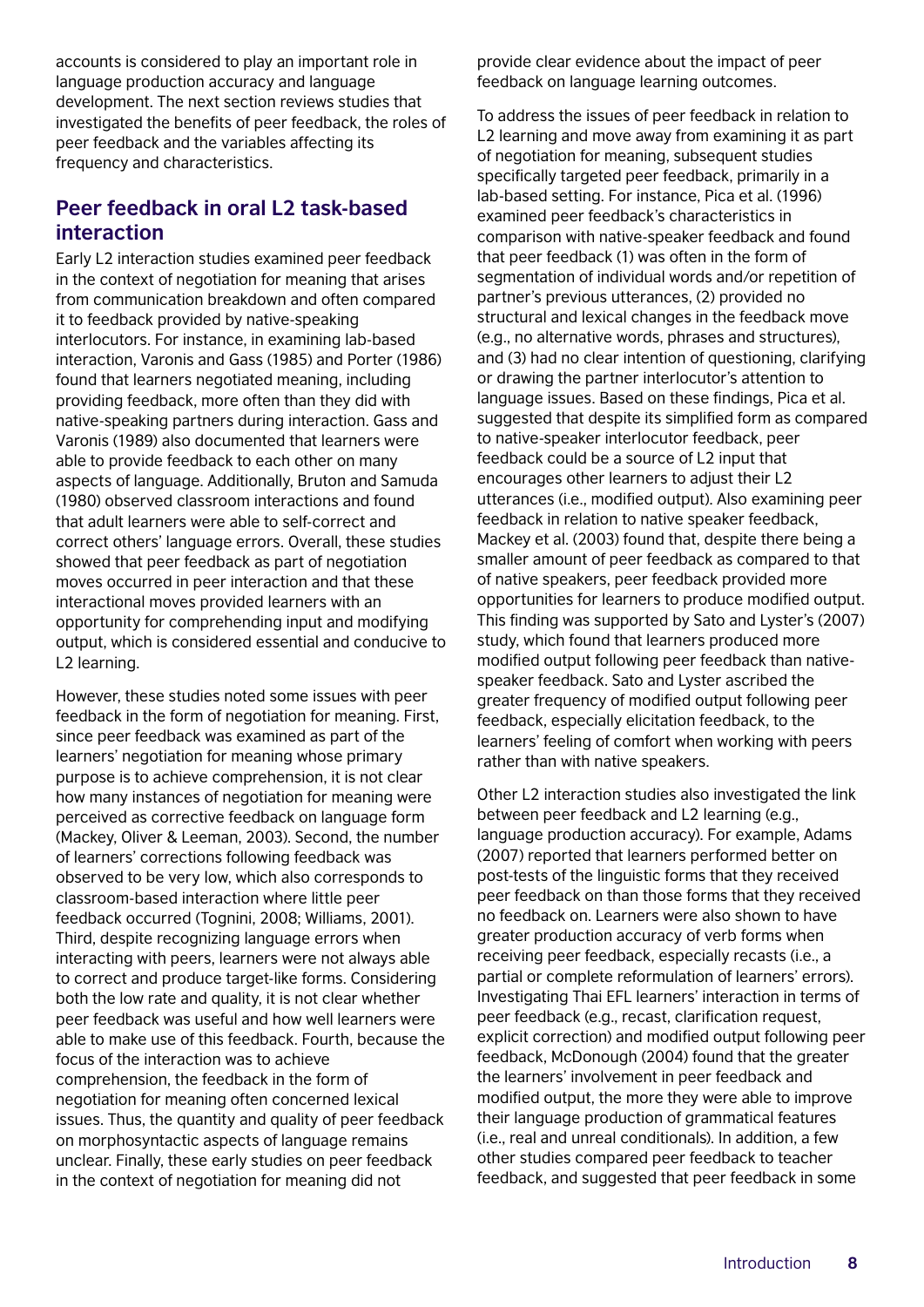situations was superior to teachers' corrective feedback because it triggered greater attention to form due to learners being both the feedback provider and receiver (Lynch, 2007; Sippel & Jackson, 2015). In summary, the peer feedback studies reviewed above have suggested a pivotal role for peer feedback in promoting L2 language production and learning due to its provision of positive evidence (i.e., L2 input models) and negative evidence (i.e., input consisting of corrective information) (see a review in Philp et al., 2014; also see Adams et al, 2011 for the counter-effect of peer feedback on L2 learning).

However, the impact and frequency of peer feedback have been shown to be mediated by multiple contextual, social, affective, and individual factors. These factors include (1) learners' perceptions of partner interlocutor (Sato & Lyster, 2007), (2) their tendency to avoid correction to save each other's face (Fujii & Mackey, 2009; Mackey et al., 2003), (3) their limited linguistic ability and confidence ( Mackey et al., 2003), (4) perceived proficiency levels (Dao & McDonough, 2018; Sato & Viveros, 2016), (5) task features (Dao, 2019; Lambert et al, 2017; Philp & Mackey, 2010), and (6) factors pertaining to learners' interaction mindset such as reticence to provide peer feedback due to its inappropriateness, their language proficiency level or limited L2 knowledge, and desire to focus on meaning rather than accuracy during interaction (Foster & Ohta, 2005; Philp et al., 2010; Sato, 2017; Tognini, 2008). In addition, it should be noted that learners' preference with regard to the feedback provider also affects the effectiveness of the feedback. That is, when compared to peer feedback, a majority of learners reported that they prefer teacher feedback, reasoning that it is the teacher who should be giving feedback rather than the learners (Chu, 2013; Sippel & Jackson, 2015). In sum, these studies suggest that a careful consideration of these influencing factors is needed for peer feedback to be used as a strategy for promoting L2 learning. Also, these studies pointed out that the frequency and quality of peer feedback pose certain issues that need to be addressed for peer feedback to be effective and beneficial for L2 learning.

To address the issues of low occurrence and limited quality of peer feedback, recent research has attempted to introduce various pedagogical interventions. They include providing learners with pre-task modelling of a collaborative pattern in interaction (Kim & McDonough, 2011), teaching them explicitly how to provide peer feedback (Sato & Lyster, 2012) Sato, 2013; Sato & Loewen, 2018), training learners to collaborate and raise their awareness about peer language learning strategies (Fujii et al., 2016; Sato & Ballinger, 2012), guiding them to reflect

on previous interaction experience to increase their attention to form and feedback provision (Dao, Nguyen & Chi, 2020), developing learners' meta-cognition in peer interaction (Sato, 2020), and instructing them to use interaction strategies (Dao, 2020). Overall, these pedagogical treatments appear to be effective in increasing the quantity and quality of feedback, which thus leads to improved language production.

In summary, peer feedback has been found to increase production accuracy and development as it triggers learners' attention to form, which is likely to result in learning. However, its quality and low occurrence have been considered as issues that need to be addressed further. Despite providing insights into peer feedback, one of the major limitations of existing peer feedback research is that a majority of participants were adults learners of English. Very little is known about the extent to which peer feedback occurs in intact classroom interaction among younger learners (e.g., adolescents) and whether its frequency and characteristics are similar or different to those of adults' peer feedback. Given that young learners are still in the early stage of cognitive development and have less social interaction experience than adult learners, the frequency and characteristics of peer feedback among them may be affected by and more vulnerable to social and contextual factors such as the relationships between learners and their perceptions of peers and task types. In addition, the current findings on peer feedback's frequency, characteristics and quality are mainly based on lab-based studies. Consequently, the frequency of peer feedback provided by young learners in intact EFL classroom interactions, the characteristics of that peer feedback and the factors that affect its frequency and characterstics are largely unknown. To address these gaps, the current study explored the frequency, characteristics and factors affecting peer feedback provided by EFL adolescent learners in an intact EFL classroom context. Specifically, the current study addresses the three following research questions.

#### **Research questions**

- 1. To what extent do adolescent learners provide peer feedback in intact classroom L2 task-based interaction?
- 2. What are the characteristics of peer feedback provided by adolescent learners?
- 3. What factors do learners perceive to affect their feedback provision?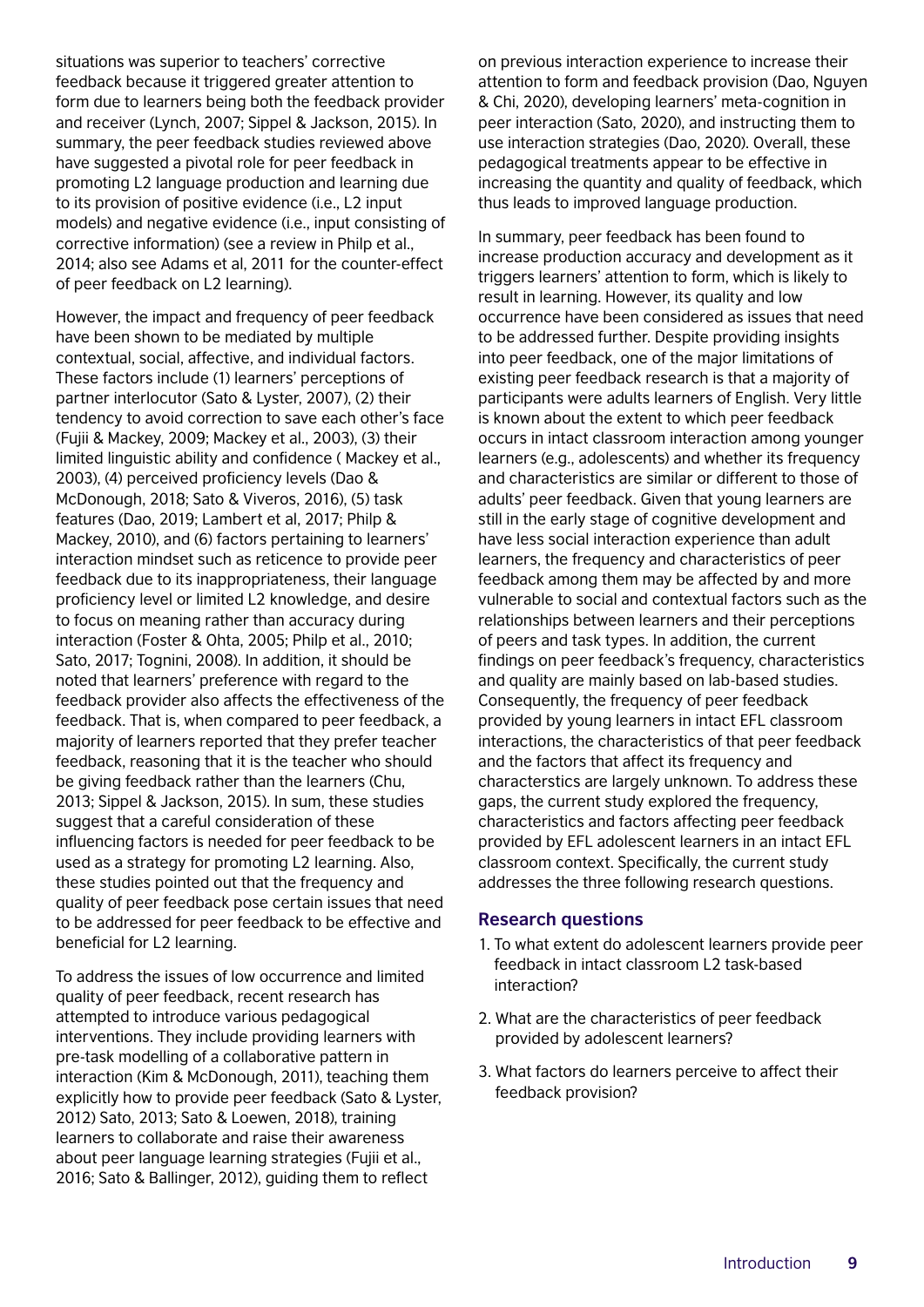## <span id="page-9-0"></span>2 Method

## **Participants**

The participants were 68 K–12 learners (32 males and 36 females) from eight secondary schools in a city in the South of Vietnam. At the time of data collection, they were in their Grade 6 (*n* = 3), Grade 7 (*n* = 3), Grade 8 (*n* = 7), and Grade 9 (*n* = 55). Their age range was from 11 to 15 years old (*M* = 14.162, *SD* = 1.23). The students' English proficiency was assessed using a TOEIC test, a proficiency test which was commonly used in the learners' course to assess their English proficiency level. Their average TOEIC score was 429.26 (*SD* = 152.23), equivalent to A2 level based on the Common European Framework of Reference (CEFR). They were also asked to self-rate their language proficiency using a nine-point Likert scale (1=poor, 9=excellent) for four skills: Speaking (*M* = 5.82, *SD* = 1.31), Listening (*M* = 5.59, *SD* = 1.47), Reading (*M* = 5.85, *SD* = 1.47), and Writing (*M* = 5.40, *SD* = 1.47). The learners reported they had learned English for a mean of 6.94 years (*SD* = 1.93) and that they had not studied or visited an English-speaking country before.

Although the participants were studying at different grades and at different secondary schools, they joined two Communicative English classes (Classes A and B) organised as part of their extra-curricular activities. These two classes shared the same objectives, teaching content, materials, activities and assessment. Both classes took place in the evenings in order not to interfere with the participants' regular daytime classes at their schools. Class A was taught by a young and enthusiastic English teacher (23 years old) who held a Bachelor's degree in English Teaching and had one year of teaching experience. Meanwhile, Class B was taught by an experienced teacher (28 years old) who held a Master's degree in TESOL and had six years of teaching experience. Data analysed in this study were collected from the classes taught by these two teachers.

## **Instructional context, teaching materials and approach**

As described above, the English classes that the learners were taking were part of a voluntary extracurricular program. The aim of these extra-curricular English classes was to develop learners' English conversational skills, integrating four skills (e.g., speaking, listening, reading and writing). Additionally, 10% of the total teaching hours (400 hours in total) was dedicated to teaching grammar and pronunciation.

The lessons were claimed to be organised according to the communicative language teaching approach, specifically Task-Based Language Teaching (TBLT), with activities including different interaction formats (e.g., pair work, small group work and whole-class work). Materials used in the program were commercial textbooks such as the American series of English File –1A/B and 2AB (Oxenden & Latham-Koenig, 2008) and a set of teaching materials compiled from different sources (e.g., other commercial English textbooks, the Internet and newspapers). The assessment of this English course consisted of two mid- and final-term paper-and-pencil exams and two oral tests. Each learning session lasted for 90 minutes and took place three times per week over a period of 12 weeks.

## **Design**

The study aims to explore the frequency and characteristics of peer feedback in an intact classroom-based interaction setting, as well as to identify factors that affect the occurrence of peer feedback. Since the study was exploratory and classroom-based, no manipulation of the class activities and teaching materials was conducted. All activities were designed by the teachers and followed their regular English curriculum. Another reason for not introducing any pedagogical interventions or manipulations which are often implemented in experimental research was that the learners were still at a young age and the school curriculum was strictly regulated. This was also to avoid and reduce any potential damage to the students' normal learning progress in their regular classes.

The data for the present research consisted of (1) the learners' background information questionnaire, (2) the recordings of interactions between participants as they carried out different language learning tasks in their intact classes, (3) learners' responses to an open-ended questionnaire and (4) focus-group interviews. While the interaction data were used to investigate the frequency and characteristics of peer feedback in classroom task-based interactions, the data from the open-ended questionnaire and the focus group interviews were to examine learners' perceptions of factors affecting their provision of peer feedback in L2 classroom task-based interaction. Given the study's exploratory nature, the learners were left to interact freely to complete the tasks; no attempts were made to require them to purposefully provide feedback to their peers. This design was to achieve the study's focus, which was to explore the frequency and characteristics of peer feedback in intact K–12 second language classrooms.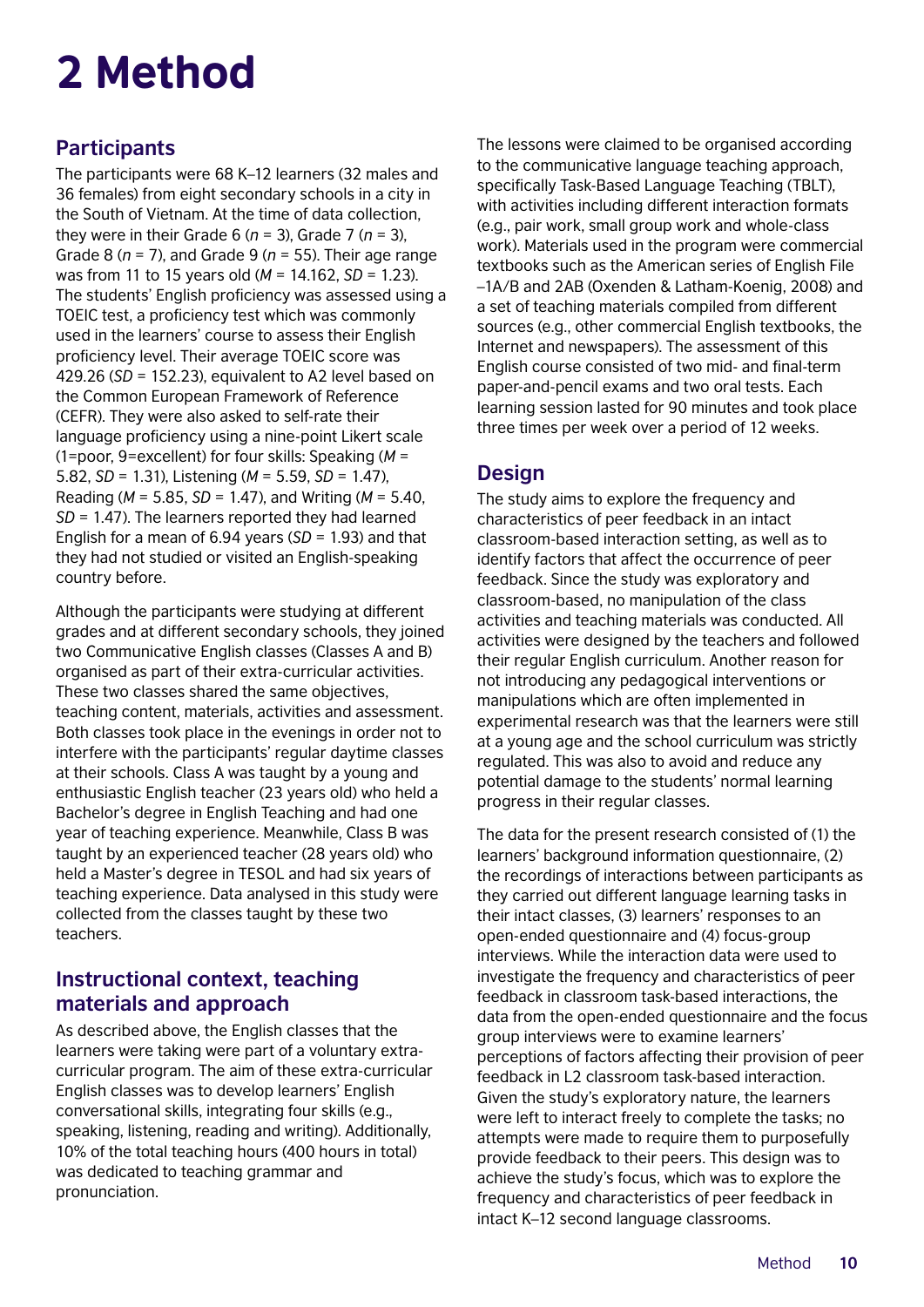## <span id="page-10-0"></span>3 Instruments

The instruments for the study included (1) a background information questionnaire, (2) an openended questionnaire, (3) semi-structured focus-group interviews, and (4) ten communicative tasks designed collaboratively by the two teachers of Classes A and B. The background information questionnaire elicited the learners' information about their age, gender, proficiency, English learning experience, self-ratings of their proficiency regarding four skills: reading, speaking, listening and writing. Data elicited using this tool are reported in the Participants section presented above.

The open-ended questionnaire and the semistructured focus-group interviews shared the same goal of investigating the learners' perceptions of giving peer feedback and factors affecting their provision of peer feedback. The open-ended questionnaire comprised six questions adapted from previous research (Sato, 2013): *(1) Do you think you notice your classmates' mistakes/errors in English? If yes, to what extent? Give examples; (2) What do you do when you notice a mistake in your classmates' English? Why?; (3) Do you feel comfortable correcting your classmate's mistakes?; (4) Do you feel comfortable being corrected by your classmate?; (5) Do you prefer talking and being corrected by your teacher or your classmate in English? Why?; (6) Do you think you and your classmates can help each other correct errors? If yes, how. If no, why not?* Questions in the open-ended questionnaire were provided in both English and Vietnamese (the learners' first language) (see Appendix 1 for the Vietnamese version of the openended questionnaire). The semi-structured focusgroup interviews were a follow-up activity after the open-ended questionnaire. Their aims were to clarify what was unclear and to ask for further explanation and/or justification of the learners' responses in the open-ended questionnaire.

Finally, in this study, ten communicative tasks were used to elicit the interaction data. Descriptions of these ten communicative tasks designed by the teachers are provided in Table 1.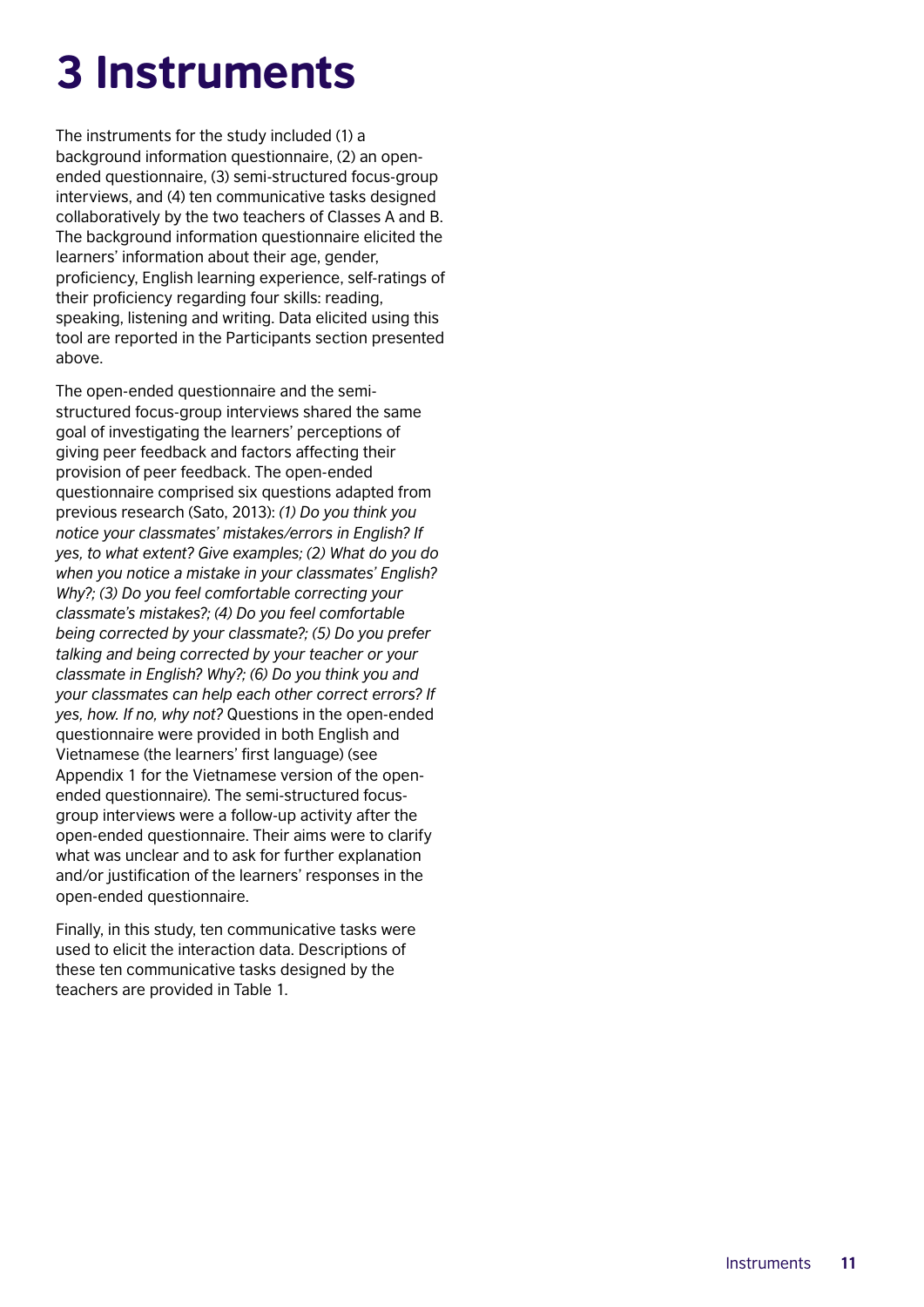## **Table 1**

Communicative tasks used in the K–12 learners' L2 classrooms

| <b>Task</b>                                                     | <b>Characteristics of a task in TBLT (Ellis, 2003)</b> |                    |           |                                                                     | Other task features and procedure |                                                  |             |                           |         |
|-----------------------------------------------------------------|--------------------------------------------------------|--------------------|-----------|---------------------------------------------------------------------|-----------------------------------|--------------------------------------------------|-------------|---------------------------|---------|
|                                                                 | <b>Focus</b>                                           | Information<br>gap | resources | Linguistic   An outcome                                             | <b>Task</b><br>input              | <b>Target</b><br>linguistic<br>feature/<br>skill | <b>Size</b> | Pre-task<br>modeling role | Speaker |
| 1. Picture<br>description<br>(Accident at<br>home)              | Meaning<br>& form                                      | Yes                | Yes       | Open: a written<br>text                                             | Pictures                          | Past<br>tense<br>verbs,<br>writing,<br>fluency   | Pair        | No                        | Equal   |
| 2. Problem-solving<br>discussion<br>(Teen problems)             | Meaning                                                | No                 | Yes       | Open: a list of<br>problems &<br>solutions                          | No                                | Fluency                                          | Pair        | No                        | Equal   |
| 3. Narrative<br>collaborative<br>writing (Great<br>toy robbery) | Meaning &<br>form                                      | Yes                | Yes       | Open: a written<br>text                                             | Video                             | Past<br>tense<br>verbs,<br>writing,<br>fluency   | Pair        | <b>No</b>                 | Unequal |
| 4. Scenario<br>discussion (Hot<br>Balloon)                      | Meaning                                                | No                 | Yes       | Open: a list of<br>characters                                       | No                                | Fluency                                          | Pair        | No                        | Equal   |
| 5. Vacation plan<br>discussion<br>(Family<br>vacation)          | Meaning &<br>form                                      | No                 | Yes       | Open: a<br>vacation plan                                            | <b>No</b>                         | Future<br>tense<br>verbs,<br>fluency             | Pair        | <b>No</b>                 | Equal   |
| 6. Personal<br>story-retell                                     | Meaning &<br>form                                      | Yes                | Yes       | Open: Not clear                                                     | No                                | Past<br>tense<br>verbs,<br>fluency               | Pair        | Yes                       | Equal   |
| 7. Role-play<br>(Nursing home)                                  | Meaning                                                | No                 | Yes       | Closed: A<br>decision of<br>whether to go<br>to the nursing<br>home | No                                | Fluency                                          | Pair        | No                        | Equal   |
| 8. Party plan<br>discussion<br>(Birthday party)                 | Meaning                                                | No                 | Yes       | Open: a party<br>plan                                               | No                                | Fluency                                          | Pair        | No                        | Equal   |
| 9. Picture<br>sequencing<br>(Vacation<br>incident)              | Meaning &<br>form                                      | Yes                | Yes       | Open: a written<br>text                                             | Pictures                          | Past<br>tense<br>verbs,<br>writing,<br>fluency   | Pair        | No                        | Equal   |
| 10. Problem-<br>solving<br>discussion<br>(Family issues)        | Meaning                                                | No                 | Yes       | Open: a list of<br>problems &<br>solutions                          | No                                | Fluency                                          | Pair        | No                        | Equal   |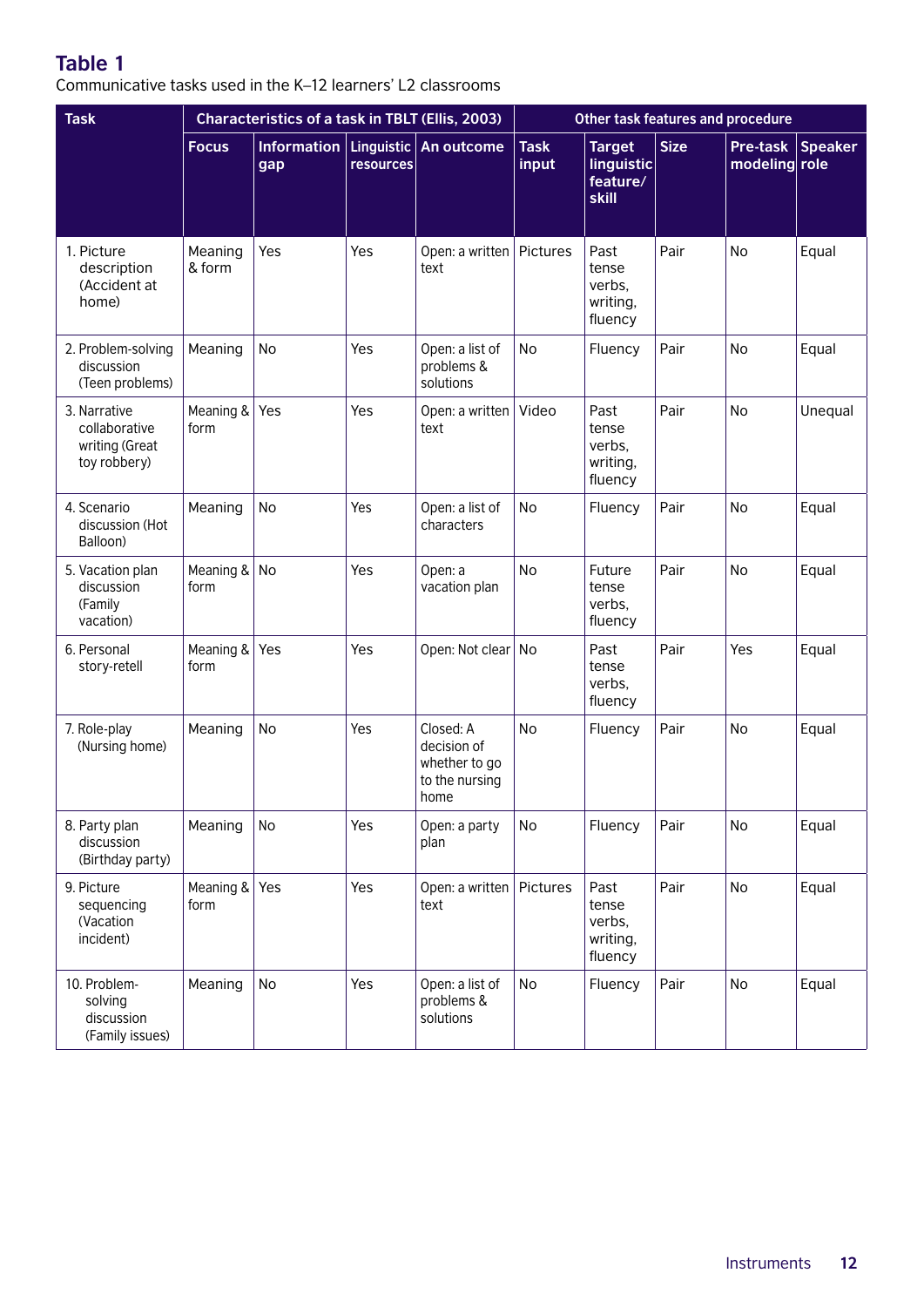It should be noted that the descriptions of the tasks presented in Table 1 were based on an informal conversation between the first author and the teachers in which the first author asked the teachers to describe their tasks. As shown in Table 1, all tasks designed by the two teachers featured many characteristics of a TBLT task such as (1) involving a primary focus on meaning, (2) having some kind of 'gap', (3) requiring a clearly defined outcome, and (4) requiring learners to choose and use their own linguistic resources during the course of task completion (Ellis, 2003). However, only four tasks (1, 3, 6, and 9) appeared to fulfill the information gap criterion, while the rest did not seem to feature this characteristic of a TBLT task. Notably, the teachers indicated that all the tasks were meaning-based but they added some target language features to five tasks (e.g., Tasks 1, 3, 5, 6 and 9), so-called 'focused tasks' (Ellis, 2003). In addition, nine of the ten tasks shared an 'open-ended' non-linguistic outcome, while one task, Task 7, had a 'closed' outcome.

Furthermore, all the tasks were conducted in the form of pair work without any linguistic input provided to the students, except Tasks 1, 3 and 9 where students were provided with pictures or a video. Also noteworthy is that the teachers emphasised that all tasks were focused on developing the learners' fluency, which was reported to be the learners' weakest skill, with some tasks having additional target features (e.g., Tasks 1, 3, 5 and 9) and/or including a writing component such as Tasks 1, 3 and 9. Moreover, there was no pre-task modelling for any of the tasks, except Task 6. Finally, the speaker role was equally shared between the paired learners in all tasks, except Task 3 where one learner had more of the speaking floor in the first part of the task since he/she retold the video story, but both learners equally shared the speaking floor later in the task to discuss and write a story of the video.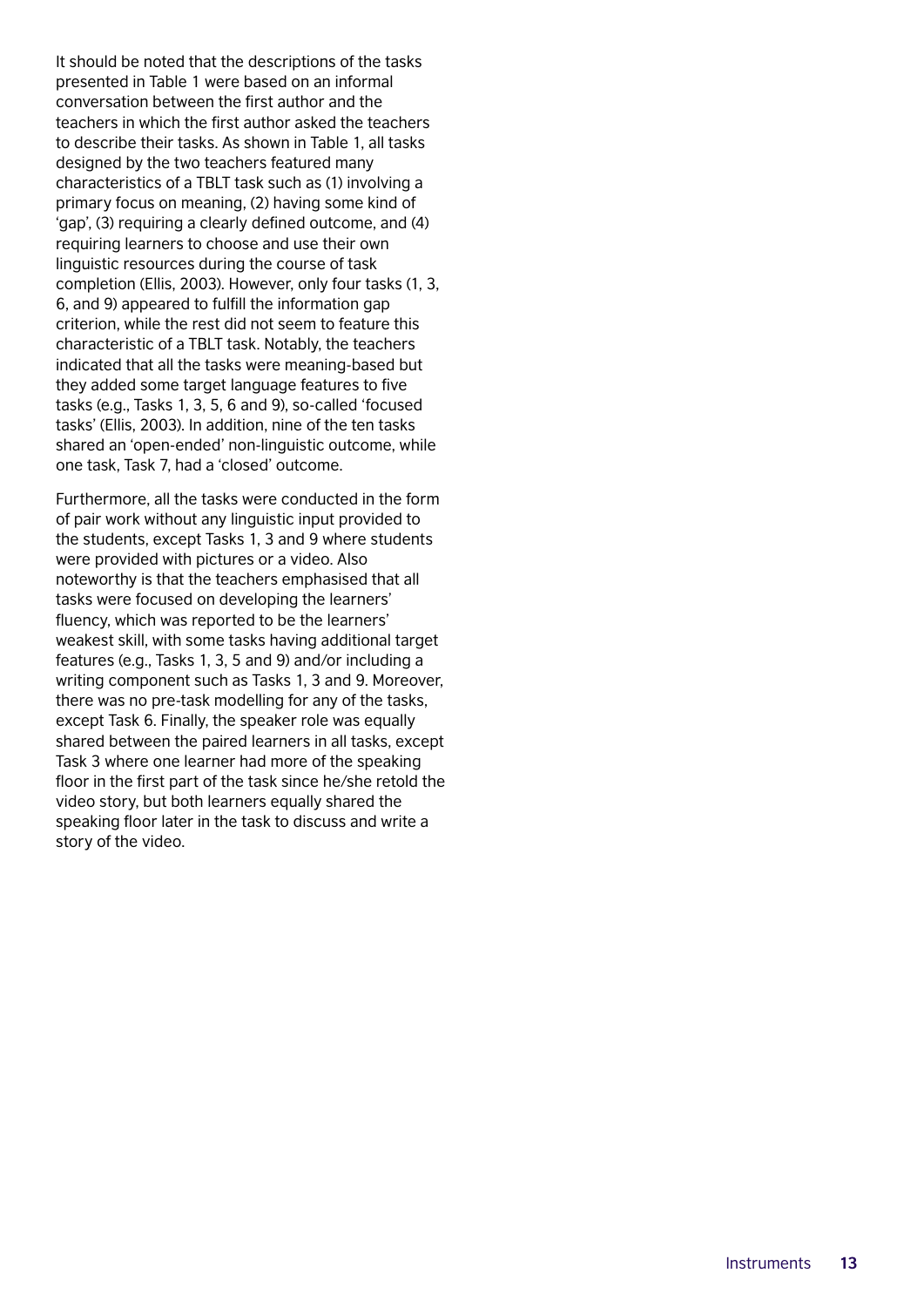## <span id="page-13-0"></span>4 Data collection procedure

The data collection took place in 11 sessions over a four-month period, with activities summarised in Table 2.

### **Table 2**

Details of data collection procedure

| <b>Session</b> | <b>Activity</b>                                                                           |                                                             |
|----------------|-------------------------------------------------------------------------------------------|-------------------------------------------------------------|
| 1              | Orientation week                                                                          |                                                             |
|                | • Contacting the teachers of the target English<br>course regarding visiting the students |                                                             |
|                | • Introducing the research project to the students<br>and students' parents               |                                                             |
|                | • Collecting consent from students, parents and<br>teachers                               |                                                             |
| $\overline{2}$ | A week later: Deliver to all students                                                     |                                                             |
|                | • A background information questionnaire                                                  |                                                             |
|                | • A TOEIC test                                                                            |                                                             |
|                | The Communicative English course's schedule                                               |                                                             |
|                | Week 1                                                                                    | Introduction of the Communicative English course            |
|                |                                                                                           | Welcoming activities                                        |
|                | Week 2                                                                                    | Regularly scheduled classroom activities                    |
|                |                                                                                           | Practise using the recorders                                |
|                | Week 3                                                                                    | Regularly scheduled classroom activities                    |
|                |                                                                                           | Practise using the recorders                                |
| 3              | Week 4                                                                                    | Task 1. Picture description (Accident at home)              |
|                |                                                                                           | Other regularly scheduled classroom activities              |
| 4              | Week 5                                                                                    | Task 2. Problem-solving discussion (Teen problems)          |
|                |                                                                                           | Other regularly scheduled classroom activities              |
| 5              | Week 6                                                                                    | Task 3. Narrative collaborative writing (Great toy robbery) |
|                |                                                                                           | Task 4. Scenario discussion (Hot Balloon)                   |
|                |                                                                                           | Other regularly scheduled classroom activities              |
|                |                                                                                           | <b>Break</b>                                                |
| 6              | Week 7                                                                                    | Task 5. Vacation plan discussion (Family vacation)          |
|                |                                                                                           | Task 6. Personal story-retell                               |
|                |                                                                                           | Other regularly scheduled classroom activities              |
| 7              | Week 8                                                                                    | Task 7. Role-play (Nursing home)                            |
|                |                                                                                           | Other regularly scheduled classroom activities              |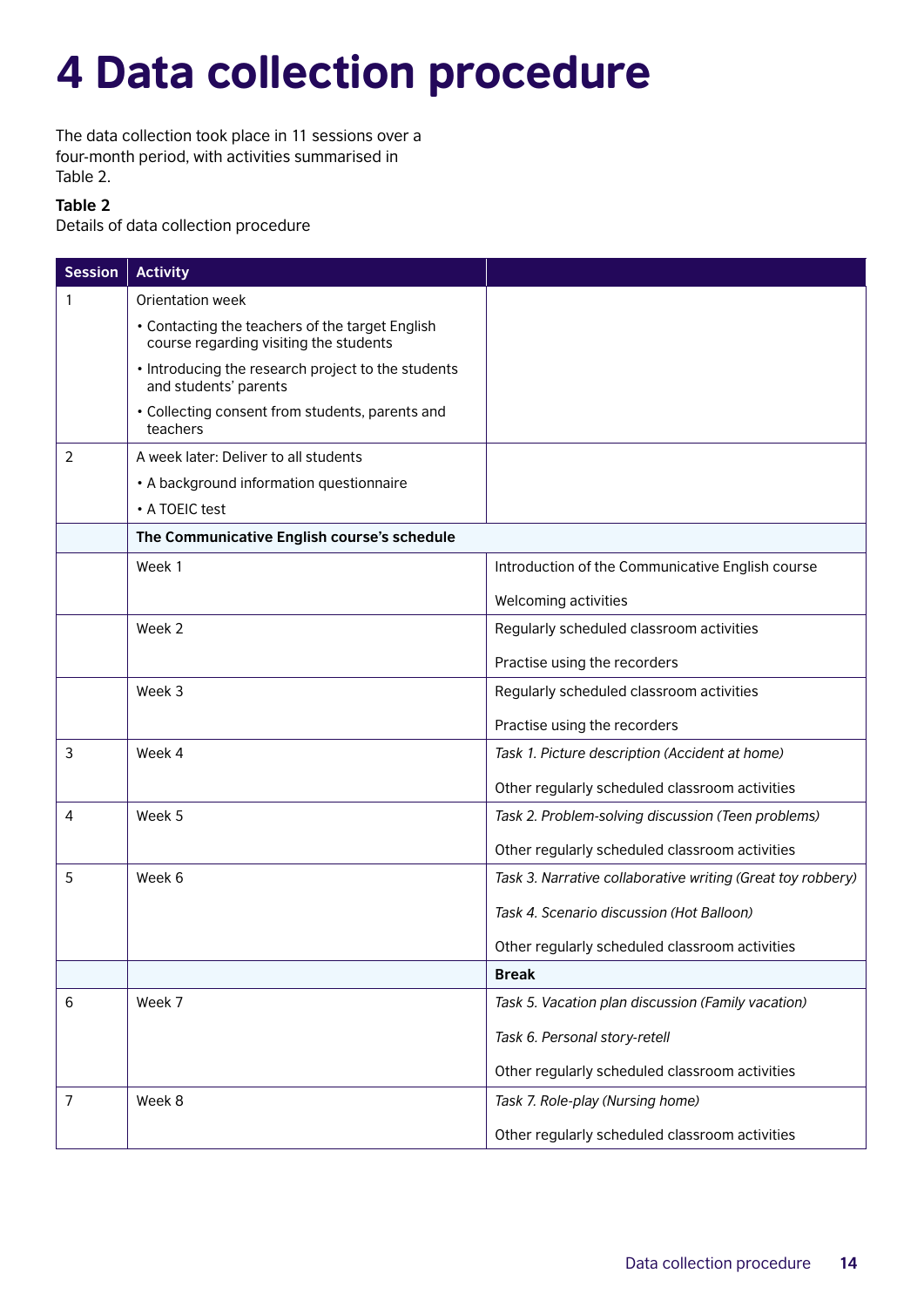| 8  | Week 9                                 | Task 8. Party plan discussion (Birthday party)      |  |  |  |
|----|----------------------------------------|-----------------------------------------------------|--|--|--|
|    |                                        | Other regularly scheduled classroom activities      |  |  |  |
| 9  | Week 10                                | Task 9. Picture sequencing (Vacation incident)      |  |  |  |
|    |                                        | Task 10. Problem-solving discussion (Family issues) |  |  |  |
|    |                                        | Other regularly scheduled classroom activities      |  |  |  |
| 10 | Week 11                                | Regularly scheduled classroom activities            |  |  |  |
|    |                                        | Delivery of the open-ended questionnaire            |  |  |  |
|    |                                        | Ask for volunteers for focus-group interviews       |  |  |  |
|    | Week 12                                | Course assessment                                   |  |  |  |
| 11 | One week later: Focus-group interviews |                                                     |  |  |  |

As shown in Table 2, during the orientation week, the first author contacted the teachers, introduced the project and asked for permission to visit the students when they were participating in the orientation activities. The first author then introduced the research project to the students and students' parents, and collected consents from all students, parents and teachers. Those students whose parents were not attending the orientation week were asked to seek written approval from their parents and to send the form back to the first author. A week later, students completed a TOEIC test and a background information questionnaire.

The students were given recorders to practise recording their interactions in the second and third weeks of their Communicative English course. The collection of interactional data started in the fourth week of the course when students were familiar with using the recorders and possibly felt more comfortable with having their interactions recorded. The collection of interactional data lasted for seven consecutive weeks, from Week 4 until Week 10. The main motivation for collecting data in the middle of the course was because the learners were given time to (1) practise using recorders to avoid any potential issues associated with the fact of being recorded during the interaction, (2) get familiar with the course activities, and (3) avoid the course exams, which took place before and at the end of the course. Since all tasks were carried out in pairs, each pair was handed a recorder and all their interactions were recorded. At the end of each class, the teachers collected the recorders and handed them to the first author for transcription. Interactional data collected for this study were all from the recordings of pair work activities. In Week 11 of the course, the learners completed the open-ended questionnaire and indicated whether they were willing to join follow-up

focus-group interviews. The focus-group interviews were conducted one week after the course's assessment week. Four focus-group interviews (five learners per interview, two interviews from each class) were carried out in the learners' first language (i.e., Vietnamese). The interviews lasted for 30 minutes and were audio-recorded.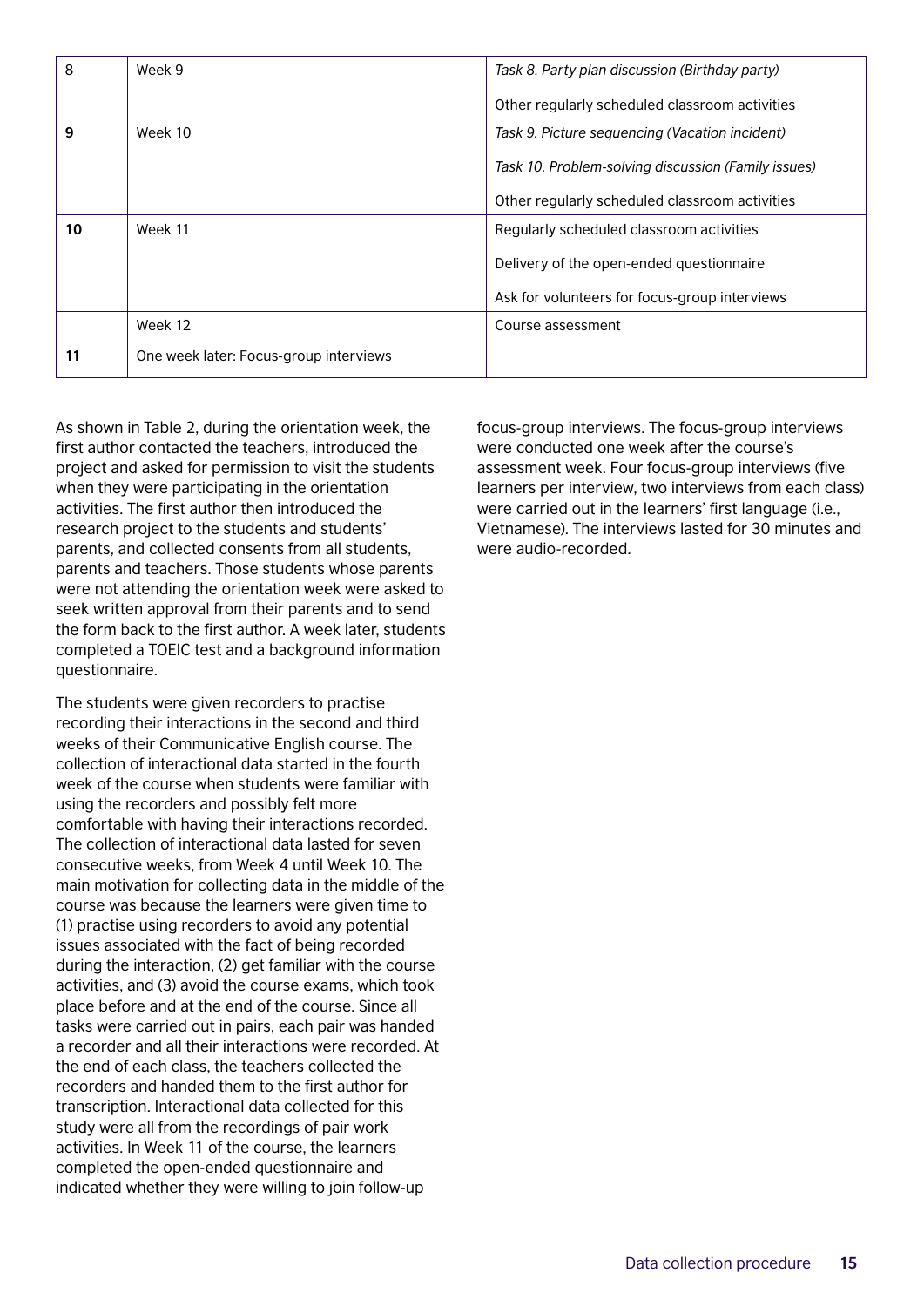# <span id="page-15-0"></span>5 Coding

Learners' audio-recorded classroom interactions were transcribed verbatim following a simple transcription convention used in previous research (Dao & McDonough, 2017) (see a summary of transcription convention in Appendix 2). The transcripts were then verified by two research assistants and the first author. Instances of peer feedback, as defined earlier as a peer's response to a partner's erroneous utterance (Iwashita & Dao, 2021), were identified following five categories of corrective feedback described in the feedback frameworks of previous research (Lyster & Ranta, 1997; Sheen & Ellis, 2011). They included (1) recast (i.e., partial or full reformulation of a peer's utterance that has errors), (2) explicit correction (i.e., reformulation of a peer's erroneous utterance and indication of what the error is), (3) clarification request (i.e., phrases or utterances that signal an error in a peer's previous utterance such as 'pardon', 'sorry', 'what'), (4) repetition (i.e., partial and complete repetition of a peer's erroneous utterance with a stressed or emphasised intonation on the error), and (5) metalinguistic comment (i.e., discussion or comments about language issues with a peer's previous erroneous utterance).

After instances of peer feedback were identified in the transcripts, they were coded for their characteristics: linguistic focus (e.g., morphosyntax, lexis and pronunciation), accuracy of peer feedback (accurate and inaccurate), opportunity for modified output or MO (e.g., present versus absent), and occurrence of modified output (e.g., correct MO, incorrect, no MO but with acknowledge of correction, no MO and no acknowledgement of correction). Because no peer feedback in the form of repetition and metalinguistic comments occurred in the dataset, only examples of recast, explicit correction and clarification request were provided in Examples 1 to 6. In addition, given few instances of explicit correction and clarification request identified in the dataset (see the Results section), only recast instances were further coded with regard to their characteristics.

Example 1 is an instance of morphosyntactic recast taken from Pair 9, Task 1 (Picture description— Accident at home), Class A.

### **Example 1**

Morphosyntactic recast (accurate reformulation, absent opportunity for MO, no MO and no acknowledgement of correction)

| Line | Learner | <b>Excerpt</b>                                                   |
|------|---------|------------------------------------------------------------------|
| 14   | P2:     | Yesshe has a breakfast at 7 o'clock and then uh she go to school |
| 15   | P1:     | She went to school but after that I guess umm at eleven o'clock= |
| 16   | P2:     | =Uhm yeah eleven o'clock                                         |
|      | P1:     | At eleven o'clock when she                                       |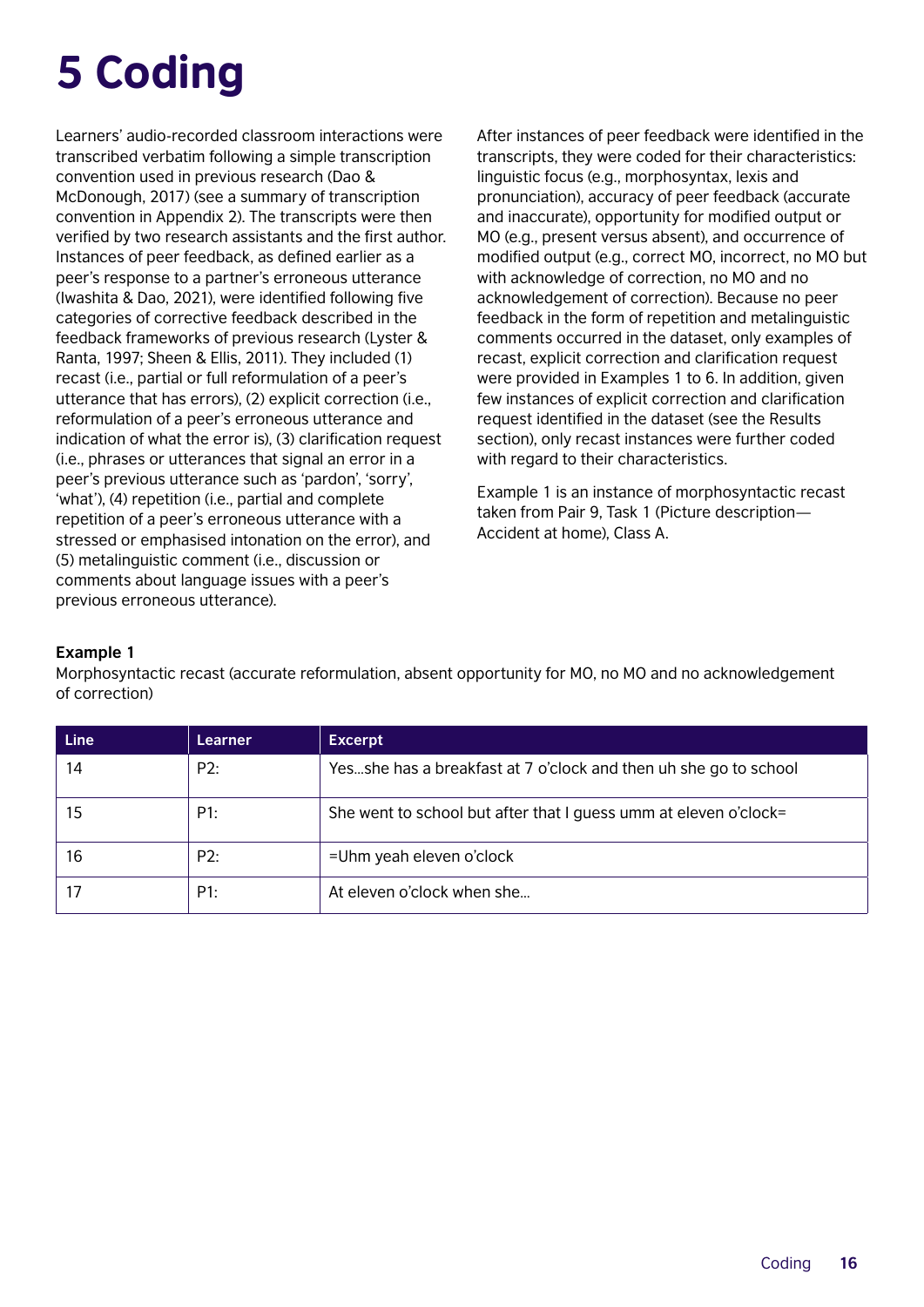In Example 1, Learner P2 produced an erroneous utterance 'she go to school' (line 14) when she described a picture of an event in a series of story events. Learner P1 reformulated it 'she went to school' (line 15) and continued with a new idea 'after that I guess umm at eleven o'clock…' (line15). With regard to its characteristics, this recast is focused on a grammatical feature (i.e., past tense of "go" which is "went"). The recast or reformulation illustrated in Example 1 was judged as accurate. In addition, since Learner P1 moved on to a new utterance after her reformulation of her peer's error (line 15), it was coded that no opportunity for MO was given and there was neither MO nor acknowledgment of correction by Learner P2 following the recast.

Example 2 is an instance of lexical recast taken from Pair 17, Task 4 (Scenario discussion, Hot Balloon), Class B.

In Example 2, two learners were discussing which seven characters should be saved in a hot air balloon which is losing height rapidly due to being overweight. During the discussion, Learner P1 used the word 'kill' (line 25) in order to save the hot air balloon but Learner P2 replaced it with the word 'sacrifice' (line 26) and repeated it in a subsequent turn (line 27). This recast was acknowledged by Learner P1 (line 27) who, however, did not modify her output accordingly even though there was an opportunity for output modification twice in lines 26 and 28.

### **Example 2**

Lexical recast (accurate reformulation, present opportunity for MO, no MO but with acknowledgement of correction)

| <b>Line</b> | Learner | <b>Excerpt</b>                     |
|-------------|---------|------------------------------------|
| 24          | P2:     | It's have uh seven people uh       |
| 25          | P1:     | Kill uh seven of them              |
| 26          | P2:     | We need to sacrifice 7             |
| 27          | P1:     | Okay                               |
| 28          | P2:     | Just just so sacrifice 7 out of 12 |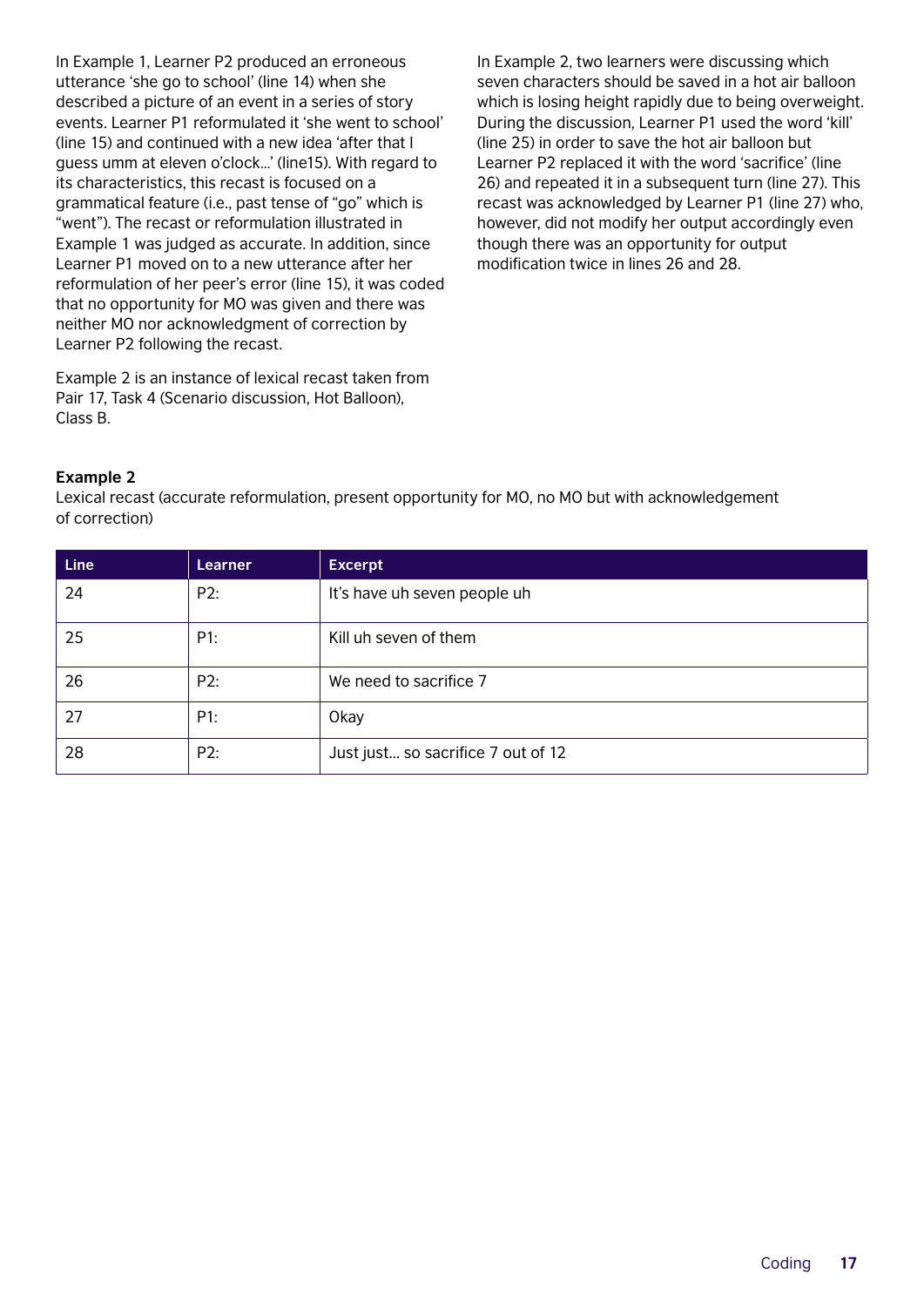### **Example 3**

Pronunciation recast (accurate, present opportunity for MO, correct MO)

| Line | Learner | <b>Excerpt</b>                                                                                                 |
|------|---------|----------------------------------------------------------------------------------------------------------------|
| 9    | P1:     | One have uh one man he travel to the work uh he drive his his house                                            |
| 10   | P2:     | Horse [raise his intonation]                                                                                   |
|      | P1:     | Horse [correct pronunciation                                                                                   |
| 12   | P2:     | yes horse                                                                                                      |
| 13   | P1:     | Ok ah and uh he uh met a Santa uh đúng rồi [correct] Santa yes [laugh]<br>Santa is ông già [Mr.] Noel Mr. Noel |

Example 3 illustrates an instance of pronunciation recast which is taken from Pair 5, Task 3 (Narrative collaborative writing, Great toy robbery), Class A.

In Example 3, Learner P1 mispronounced the word 'horse' as 'house' (line 9). As a result, Learner P2 corrected his partner's incorrect pronunciation as 'horse' and also raised his intonation when providing the reformulation (line 10). This gave Learner P1 an opportunity for modifying his output, who subsequently modified his pronunciation accurately by repeating his partner's correct pronunciation of the word 'horse' (line 11). Learner P1's correct pronunciation of the word 'horse' was then subsequently confirmed by his partner—Learner P2 (line 12).

Example 4 illustrates an instance of lexical recast taken from Pair 20, Task 6, (Personal story-retell), Class B.

Example 4 is an instance of an inaccurate reformulation of a non-erroneous utterance in L2 task-based interaction. In line 20, while Learner P1 was retelling her story and uttered "we uh walked on Nguyen Hue [street]" which is accurate in terms of preposition usage. Learner P2 thought that the use of the preposition on was inaccurate, and thus interrupted her partner, who had not finished the utterance, and reformulated with an inaccurate phrase "walk at". Learner P1 acknowledged the reformulation "uh okay" (line 22) but continued finishing her utterance without modifying her previous utterance (line 22).

### **Example 4**

Lexical recast (inaccurate reformulation, present opportunity for MO, no MO but with acknowledge of correction).

| <b>Line</b> | Learner | <b>Excerpt</b>                                                                                                            |
|-------------|---------|---------------------------------------------------------------------------------------------------------------------------|
| 20          | P1:     | and uh in this night in this night we uh we come to Ben Thanh market and<br>uh and and we uh walk on Nguyen Hue [street]= |
|             | P2:     | =walk at                                                                                                                  |
| 22          | P1:     | =uh okayNguyen Hue street                                                                                                 |
| 23          | P2:     | Nguyen Hue street                                                                                                         |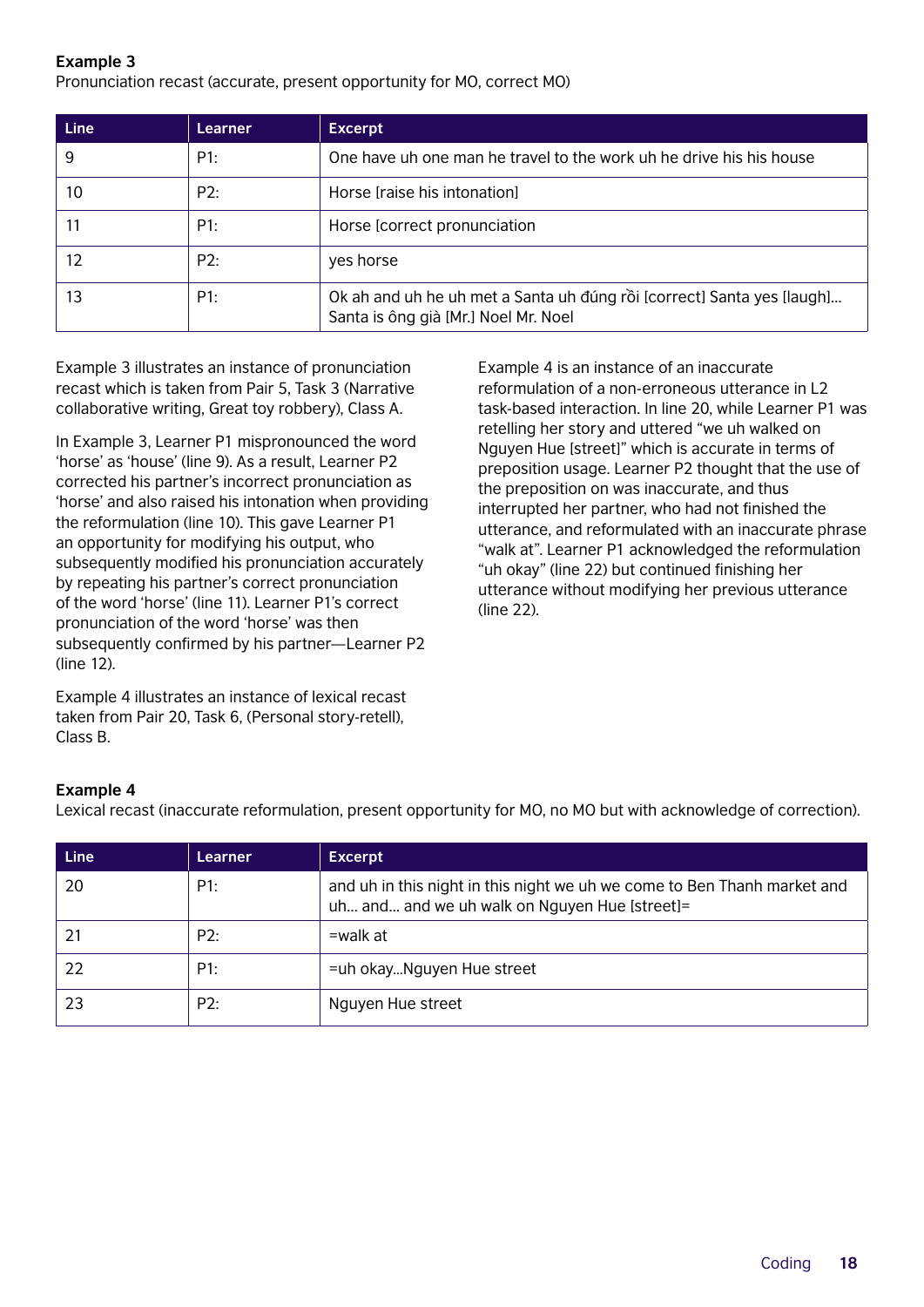**Example 5**

Explicit correction (lexical, present opportunity for MO, correct MO)

| Line | Learner | <b>Excerpt</b>                                                                                                                                                                                              |
|------|---------|-------------------------------------------------------------------------------------------------------------------------------------------------------------------------------------------------------------|
| 83   | P1:     | So she hurt her foot or hurt something of her so she go to the hospital<br>have herself check and what bring the cat to the veg-vegetarian? [the<br>learner slowed down to signal the language difficulty.] |
| 84   | P2:     | Nooo [the learner lengthened the word "no"] It's vet becausevegetarian I<br>think it's a person who just eat vegetable. It's the wrong word.                                                                |
| 85   | P1:     | Ahso she took the cat to the vet and what that's it she they live happily<br>ever after                                                                                                                     |

Example 5 illustrates an instance of explicit correction taken from Pair 18, Task 1 (Picture description, Accident at home), Class A.

In Example 5, Learner P1 attempted to use the word 'veterinarian' but ended up saying 'vegetarian' (line 83). Learner P2 explicitly corrected it with 'vet' and explained that "vegetarian it's a person who just eat vegetable" and emphasised "it's the wrong word" (line 84). This explicit correction as an opportunity for modified output was acknowledged by Learner P1 "Ah", who then accurately reformulated her utterance "so she took the cat to the vet" (line 85).

Example 6 is an excerpt of clarification request taken from Pair 2, Task 3 (Narrative collaborative writing, Great toy robbery), Class B.

In Example 6, Learner P2 attempted to say "gift" to describe a scene where a robber stole gifts from Santa Claus but he mispronounced and uttered "given" (line 10). Learner P1 did not understand so made a clarification request "given là cái gì [what is "given"]? (Line 11). This made Learner P2 recognise his pronunciation error by acknowledging that he made an error "ủa lộn [sorry mistake]" (line 12), and then correcting it "gift gift là quà á [is gift] (line 12) and repeating it again in a subsequent turn "quà là gift [present is gift]" (line 14).

### **Example 6**

Clarification request (pronunciation, present opportunity for MO, correct MO)

| <b>Line</b> | Learner        | <b>Excerpt</b>                                                                                                                                                            |
|-------------|----------------|---------------------------------------------------------------------------------------------------------------------------------------------------------------------------|
| 10          | P2:            | They are là bạn họ [are their friends] gồm3 người [including three persons]<br>and have 3 person and they are rob rob là [is] cướp [they are robbers] rob<br>uh uh given= |
|             | P1:            | =given là cái gì [what is "given"]?                                                                                                                                       |
| 12          | P <sub>2</sub> | given ủa lộn [sorry mistake] gift gift là quà á [is gift], quà là [present is] gift                                                                                       |
| 13          | P1:            | Ah là là 3 người đó là <i>lare three persons]</i>                                                                                                                         |
| 14          | P2:            | quà là gift [present is gift]                                                                                                                                             |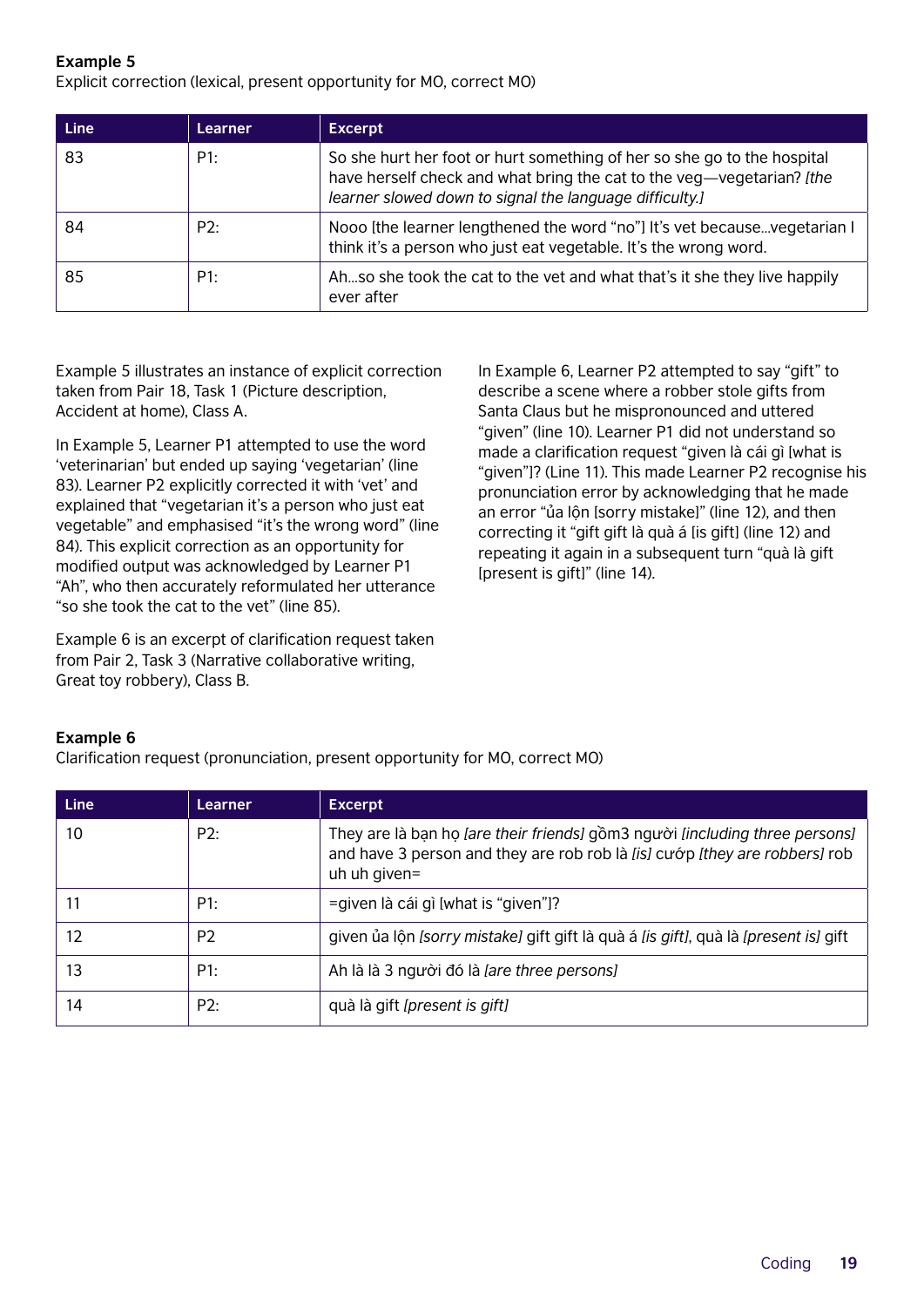### **Inter-rater reliability**

The whole dataset was coded by the first author and the second author coded 10% of the data. Pearson coefficient *r* between the two coders for the frequency of peer feedback identified in the transcripts was 0.93, showing a high agreement. Cohen's kappa was used to determine the inter-rater reliability of classifying peer feedback by types ( *k* = 0.95) and characteristics such as linguistic focus ( *k* =0.91), accuracy of peer feedback ( *k* = 0.85), opportunity for MO ( *k* = 0.87), and occurrence of MO ( *k* = 0.81).

## **Analysis**

To answer the first research question that examined the extent to which peer feedback occurred in classroom-based interaction, a total number of instances of oral peer feedback identified in the dataset was calculated for the whole cohort (both Classes A and B), and for each individual class. The sums of each peer feedback type (i.e., recast, explicit correction, and clarification requests) per interaction were also tallied and compared between the two classes. To answer the second research question concerning the characteristics of peer feedback, descriptive statistics (frequencies and percentages) of peer feedback with regard to each of its dimensions (e.g., linguistic focus, accuracy, opportunity for MO, occurrence and target-likeness of MO) were conducted and reported.

For the third research question, which examined the factors affecting the occurrence of peer feedback, both quantitative and qualitative analyses were conducted. For the quantitative analyses that targeted the task factor, descriptive statistics of peer feedback per task (sum, mean and standard deviation) were calculated and compared across the ten tasks. To examine the potential impact of proficiency pairing on the occurrence of peer feedback, all pairs were grouped into two categories: similar- and mixedproficiency groups. Frequencies of peer feedback per group were calculated and compared between the two groups. To identify additional factors affecting the frequency of peer feedback in intact L2 classroom task-based interaction of K–12 learners, learners' responses in the open-ended questionnaire and the focus-group interviews were analyzed using contentbased analysis (Dörnyei, 2007). First, the qualitative data were read through and common emergent themes were identified. Themes were then grouped together, and labels were added to represent the factors.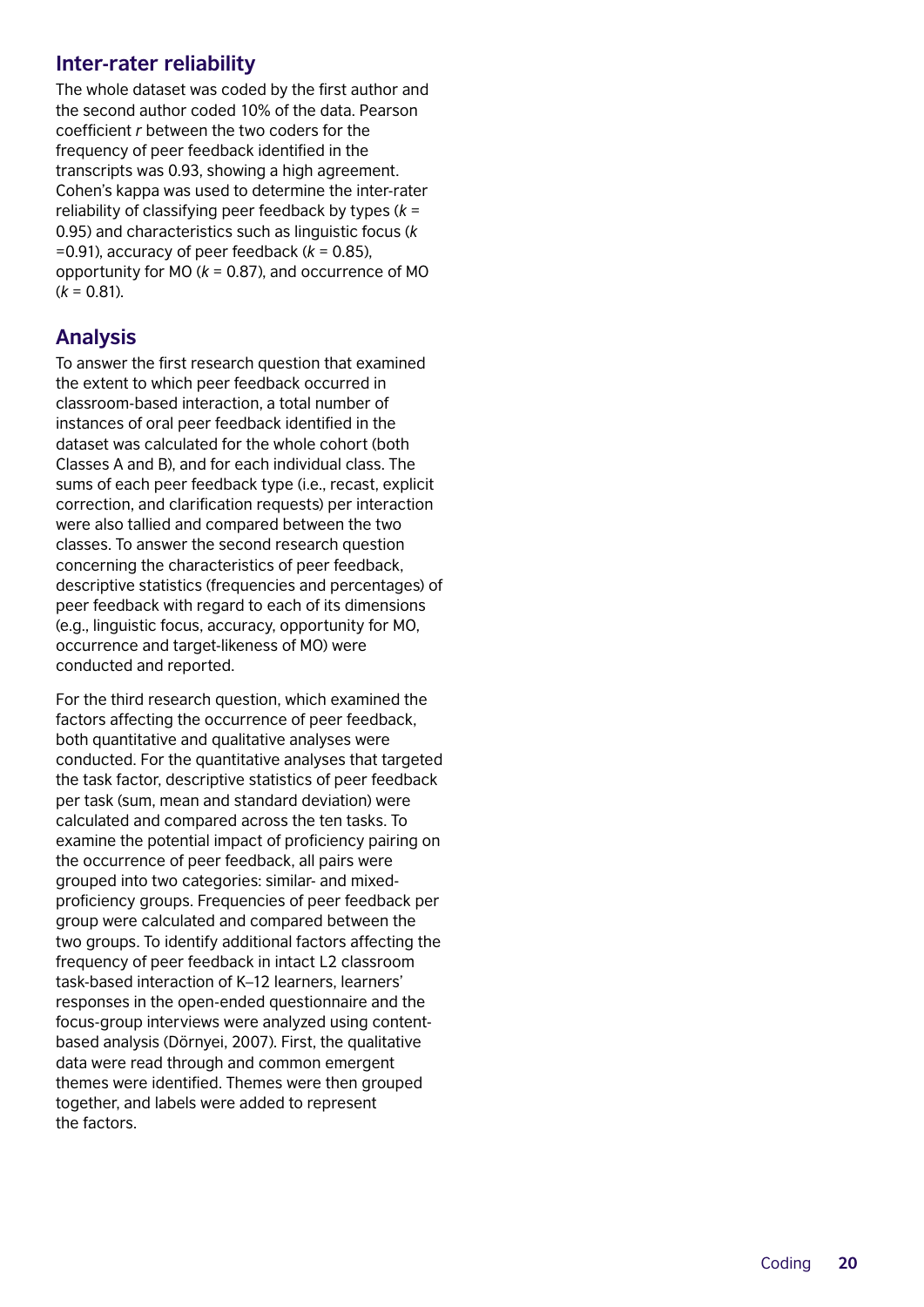## <span id="page-20-0"></span>6 Results

### **RQ1. To what extent do adolescent learners provide peer feedback in classroom L2 task-based interaction?**

To answer the first research question, a corpus of interactional data was created from the learners' audio-recorded interactions that were collected from the two classes (Classes A and B) from weeks 4 to 10 throughout the period of 12 weeks. During this period, learners in the two classes carried out multiple classroom communicative tasks in their regularly scheduled classes. However, for each week, only interactions of two tasks (10 tasks in total) were randomly selected and recorded, for reasons of convenience and to not disrupt the learners' regularly scheduled classroom activities. A description of the corpus is detailed in Table 3.

As shown in Table 3, the whole corpus was comprised of 170,152 words (13,386 turns), with Classes A and B accounting for 35.93% and 64.07% of the total words, respectively. This corpus was created based on the total of 297 interactions. Although all interactions of the ten tasks were collected from the two classes, there was a difference in the number of interactions, with Class A contributing 97 (32%) interactions in total as opposed to 200 (67.24%) interactions from Class B. The uneven number of interactions was due to technical issues where the learners forgot to turn on the recordings during their interaction or absence from classes. However, the average numbers of turns and words per interaction in the two classes were quite similar, with Class A having 46.35 turns (630.23 words) per interaction as compared with 44.45 turns (545.10 words) in Class B.

#### **Table 3**

Description of the corpus of interactional data

|                                    | <b>Whole corpus</b> | <b>Class A</b> |       |         | <b>Class B</b> |
|------------------------------------|---------------------|----------------|-------|---------|----------------|
|                                    |                     | N              | %     | N       | %              |
| Total words                        | 170,152             | 61,132         | 35.93 | 109,020 | 64.07          |
| Total turns                        | 13,386              | 4,496          | 33.58 | 8,890   | 66.42          |
| <b>Total interactions</b>          | 297                 | 97             | 32.66 | 200     | 67.24          |
| Words per interaction<br>(average) | 572.90              | 630.23         | $- -$ | 545.10  | $- -$          |
| Turns per interaction<br>(average) | 45.07               | 46.35          | $- -$ | 44.45   | $- -$          |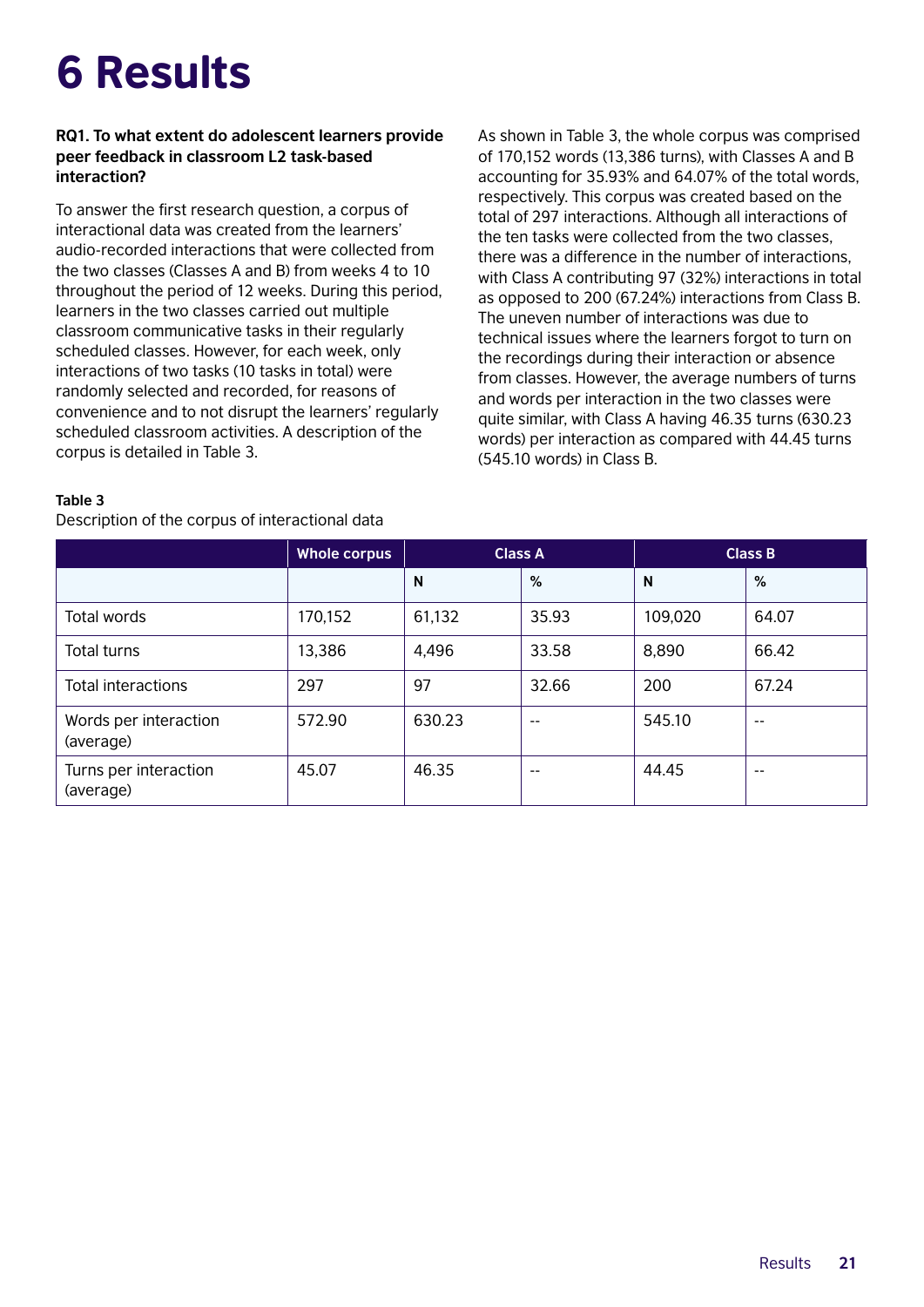After the corpus was created, instances of peer feedback were identified in the transcripts and the results are presented in Table 4.

Table 4 shows that a sum of 258 instances of oral peer feedback were identified in the dataset. Of the 258 oral peer feedback instances, 83.33% (215) were recast, followed by 8.92% (23) clarification requests and 7.75% (20) instances of explicit correction. Both classes A and B share a similar pattern, with instances of recasts accounting for the majority of the feedback episodes (87.82% and 81.82%, respectively). Meanwhile, clarification requests and instances of explicit correction accounted for a small percentage, being 5.63% and 7.04 % (Class A), and 10.16% and 8.02% (Class B), respectively.

To obtain a more nuanced picture of the frequency of oral peer feedback in each interaction, the frequency of each type of oral peer feedback per interaction was calculated and the results are summarised in Table 5.

### **Table 4**

Frequency of oral peer feedback in L2 classroom task-based interaction

|                              | <b>Whole corpus</b> |       | <b>Class A</b> |       | <b>Class B</b> |       |
|------------------------------|---------------------|-------|----------------|-------|----------------|-------|
|                              | $\mathsf{N}$        | %     | N              | %     | N              | %     |
| Total                        | 258                 | 100   | 71             | 27.52 | 187            | 72.48 |
| Recast                       | 215                 | 83.33 | 62             | 87.82 | 153            | 81.82 |
| <b>Clarification request</b> | 23                  | 8.92  | 4              | 5.63  | 19             | 10.16 |
| <b>Explicit correction</b>   | 20                  | 7.75  | 5              | 7.04  | 15             | 8.02  |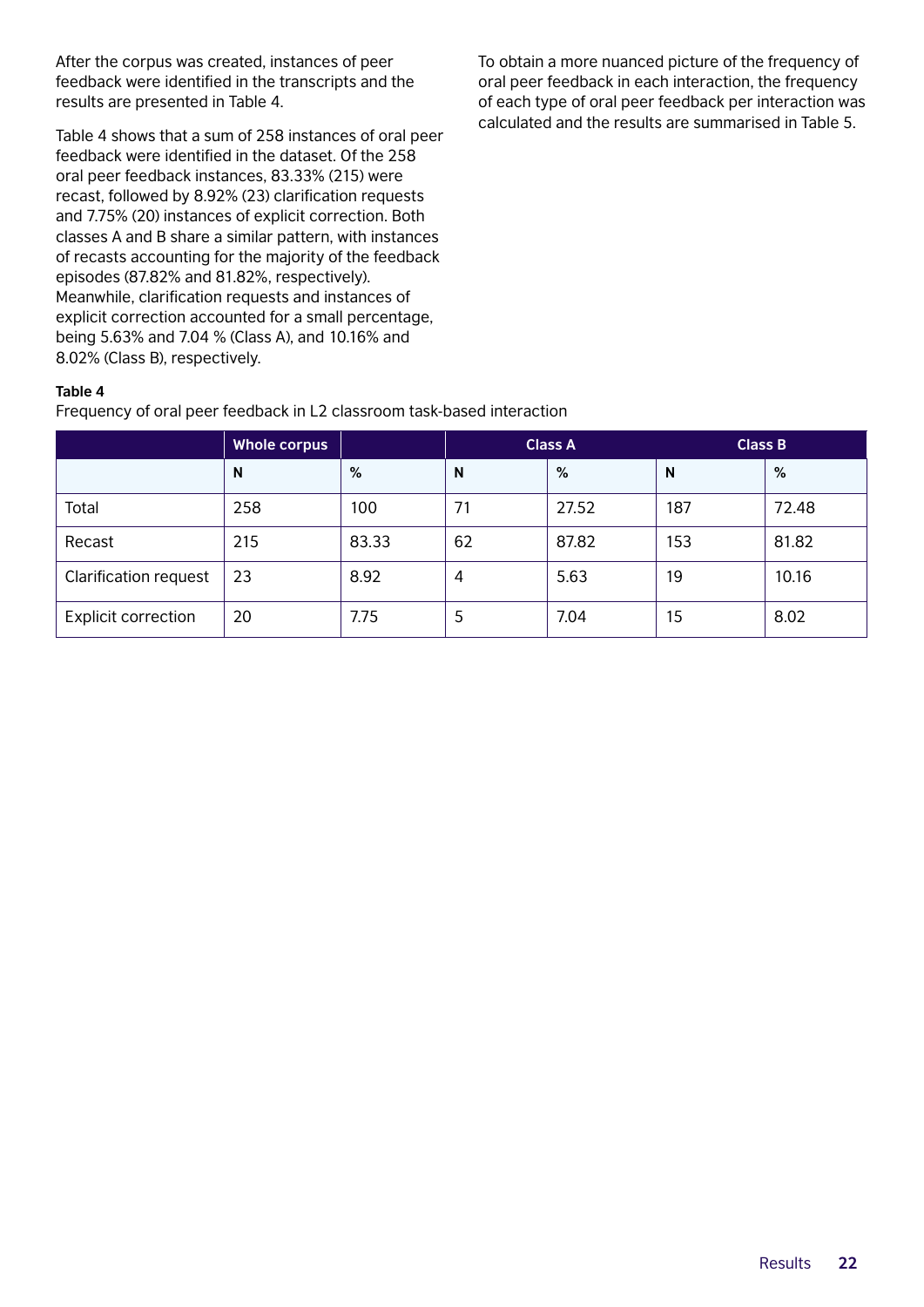As shown in Table 5, frequencies of oral peer feedback in each interaction were very low across all feedback types. On average, fewer than 1 instance of oral peer feedback (*M* = 0.87, *SD* = 1.37) occurred in each interaction, with recast being 0.72 instances (Whole corpus), 0.63 instances (Class A) and 0.77 instances (Class B), and clarification requests and explicit correction being 0.08 and 0.07 (Whole corpus), 0.04 and 0.05 (Class A), and 0.09 and 0.08 (Class B), respectively.

The raw data reported in Table 5 shows that learners in Class B provided more instances of feedback (*n* = 187) than those in Class A (*n* = 71). Table 5 also shows that the mean score of all feedback types in Class B was higher than Class A. With the distribution normality assumption being met, an independent t-test was then carried out to compare the frequency of peer feedback per interaction between the two classes. To control for speech differences which could be a potential confounding factor due to the variation of time allotted for the tasks, normalised scores for the frequency of peer feedback per interaction were obtained by dividing the number of instances of peer feedback by the number of words in each interaction.

The results of t-tests using the normalised scores shows that Class B (*M* = 0.0018, *SD* = 0.0029) generated a significantly higher number of peer feedback instances per peer interaction than Class A (*M* =0.00012 *SD* =0.00021), t(261) = 2.14, p = 0.03 d  $= 0.25$ 

### **RQ2. What are the characteristics of peer feedback provided by adolescent learners?**

Since very few instances of clarification requests and explicit correction (less than 9% of the total feedback instances) occurred in the corpus (see Tables 4 and 5), only characteristics of oral peer feedback in the form of recast (215 instances in total) were examined. Instances of recast were coded according to multiple characteristics, including linguistic focus (e.g., morphosyntax, lexis and pronunciation), accuracy of feedback (accurate versus inaccurate), opportunity for modified output (present versus absent), and occurrence of modified output (MO) (correct MO, incorrect MO and no MO). The results are summarised in Table 6.

|                              | <b>Whole corpus</b> |           | <b>Class A</b> |           | <b>Class B</b> |           |
|------------------------------|---------------------|-----------|----------------|-----------|----------------|-----------|
|                              | M                   | <b>SD</b> | M              | <b>SD</b> | M              | <b>SD</b> |
| Recast                       | 0.72                | 1.20      | 0.63           | 1.13      | 0.77           | 1.24      |
| <b>Clarification request</b> | 0.08                | 0.29      | 0.04           | 0.20      | 0.09           | 0.33      |
| <b>Explicit correction</b>   | 0.07                | 0.28      | 0.05           | 0.26      | 0.08           | 0.28      |
| All feedback types           | 0.87                | 1.37      | 0.72           | 1.30      | 0.94           | 1.40      |

### **Table 5**

Frequency of oral peer feedback per interaction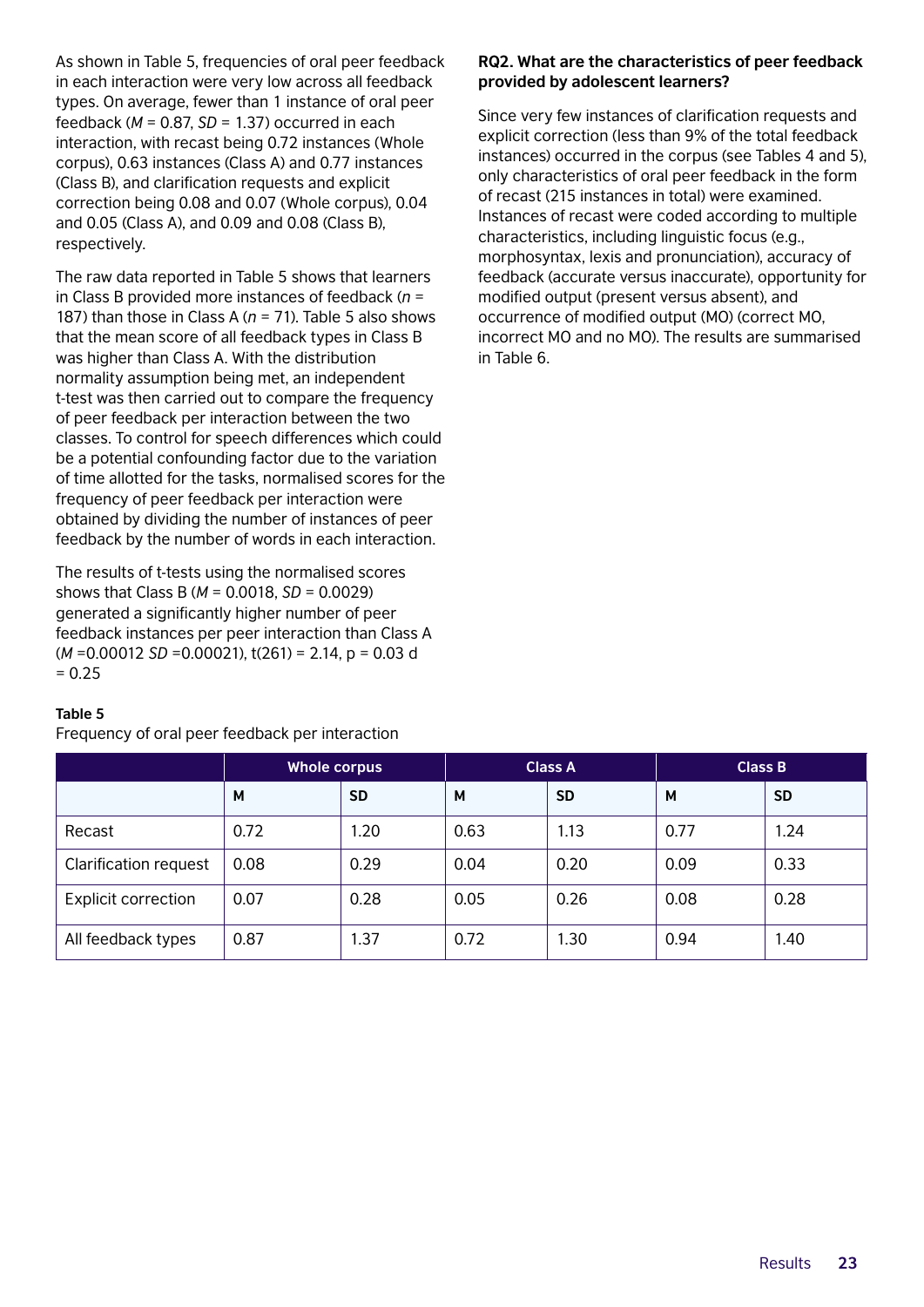Table 6 shows that 63.26% of recasts in the corpus (136 out of 215) targeted morphosyntactic features of English. Meanwhile, lexical recasts accounted for 32.09%, with pronunciation recasts being the least frequent, taking up 4.65% of the total number of recasts. In addition, a majority of recasts (190 instances or 88.37%) provided by the learners were accurate, leaving only 25 recasts (11.63%) perceived as inaccurate. With regard to the opportunities for modifying output following peers' recasts, the results show that for more than two-thirds of the time (77.67%) the learners provided their partner with an opportunity to reformulate his or her perceived-asinaccurate utterances following their feedback.

When given a chance to modify their output, the learners were able to reformulate correctly only 39.07 % of their non-target-like utterances as opposed to 6.05% of incorrect reformulations. For nearly 45% of the time, the learners did not modify their output or showed acknowledgement of recasts given by their peers. The learners agreed or acknowledged 10.23% of their peer's feedback, but they did not modify their output accordingly and thus moved on with their interaction.

#### **Table 6**

Characteristics of oral recast in L2 classroom task-based interaction

|                       |                                | N   | %     |
|-----------------------|--------------------------------|-----|-------|
| Linguistic<br>focus   | Morphosyntax                   | 136 | 63.26 |
|                       | Lexis                          | 69  | 32.09 |
|                       | Pronunciation                  | 10  | 4.65  |
| Accuracy              | Accurate                       | 190 | 88.37 |
|                       | Inaccurate                     | 25  | 11.63 |
| Opportunity<br>for MO | Present                        | 167 | 77.67 |
|                       | Absent                         | 48  | 22.33 |
| <b>MO</b>             | Correct MO                     | 84  | 39.07 |
|                       | Incorrect MO                   | 13  | 6.05  |
|                       | No MO but with acknowledgement | 22  | 10.23 |
|                       | No MO and no acknowledgement   | 96  | 44.65 |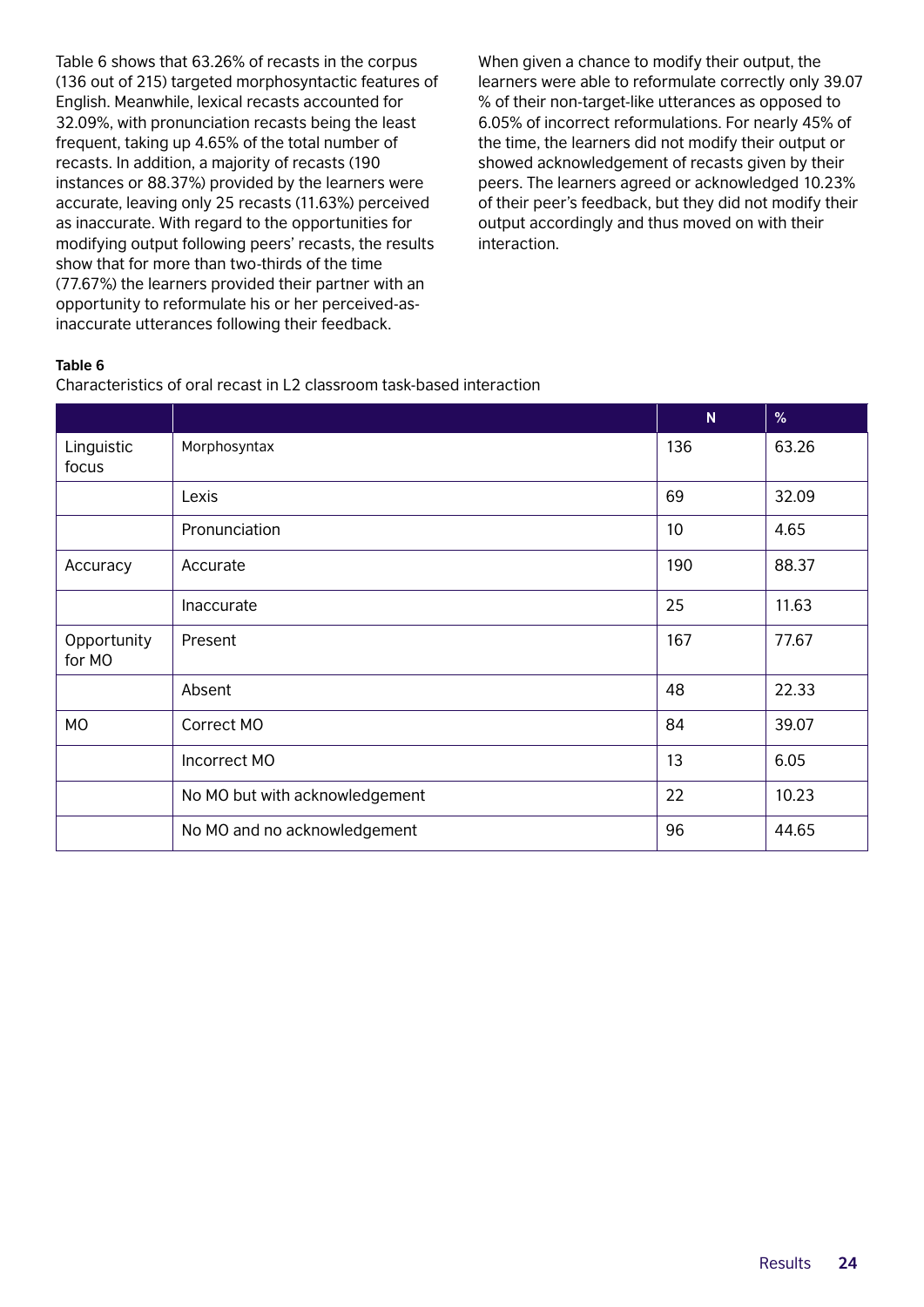### **RQ3. What factors do learners perceive to affect their feedback provision?**

Learners' responses in the open-ended questionnaire and focus-group interviews provide a more nuanced understanding of the different factors that affected the occurrence of peer feedback, including learners' perceived proficiency difference, inter-personal and affective factors, task-related factors, and interaction mindset.

### **Impact of learners' perceived proficiency difference**

With regard to the perceived proficiency difference factor, the learners reported that when they thought their partner's English proficiency was more advanced than them, they would not attend to or correct their partner's language issues or errors. This is illustrated in Excerpt 1 taken from a pair of two learners of similar proficiency level.

EXCERPT 1. Perceived proficiency difference in an actual similar proficiency pair.

*"I think my partner had better English skills than me, so I did not pay attention to her English. Actually, I felt I made more errors than my partner. Thus, I focused on my English during the conversation rather than examining whether my partner made any language errors. Also, since I was not good at English, I did not think I would be able to recognise my partner's errors or correct them.* [Learner 27].

In Excerpt 1, Learner 27 perceived that her partner was more advanced and thus would not make errors, which led her to not attend to the partner's language errors. In addition, due to perceiving herself as being "not good at English" and "not able to recognise the partner's errors", the learner focused more on her errors rather than attending to or correcting the peer's language errors.

However, when the learners perceived their partner as less proficient, there were two possibilities. They would either correct their partner's errors or let them go and just focus on their own language issues. Excerpts 2 and 3 are taken from two pairs of mixed proficiency levels.

EXCERPT 2. Perceived proficiency difference in a mixed proficiency pair: Feedback provided

*I know my partner's English level was not high, so whenever I noticed the issues, I would help correct them because it was good for her to improve. [Learner 15, translated comment]*

EXCERPT 3. Perceived proficiency difference in a mixed proficiency pair: No feedback provided

*Although my partner had issues with English and I noticed her errors, I tended to focus on my issues. As long as I understood the sentences [what she said], I did not care much about language errors. [Learner 21, translated comment]*

While in Excerpt 2 the more proficient partner provided feedback on her less proficient partner's error when noticing the errors, the more proficient partner in Excerpt 3 did not correct the less proficient partner's errors if she understood the partner's idea. The learners' comments in both Excerpts 2 and 3 show that the actual or measured proficiency difference did not always result in learners providing peer feedback. It is possible that how learners perceived each other's proficiency in mixed dyads affected their decision to provide feedback. To further explore whether actual or measured proficiency difference affected the frequency of peer feedback provision in peer interaction, pairs in the dataset were grouped into two groups: similar versus mixed proficiency dyads. Descriptive statistics of peer feedback frequency in these two groups were carried out and the results are summarised in Table 7.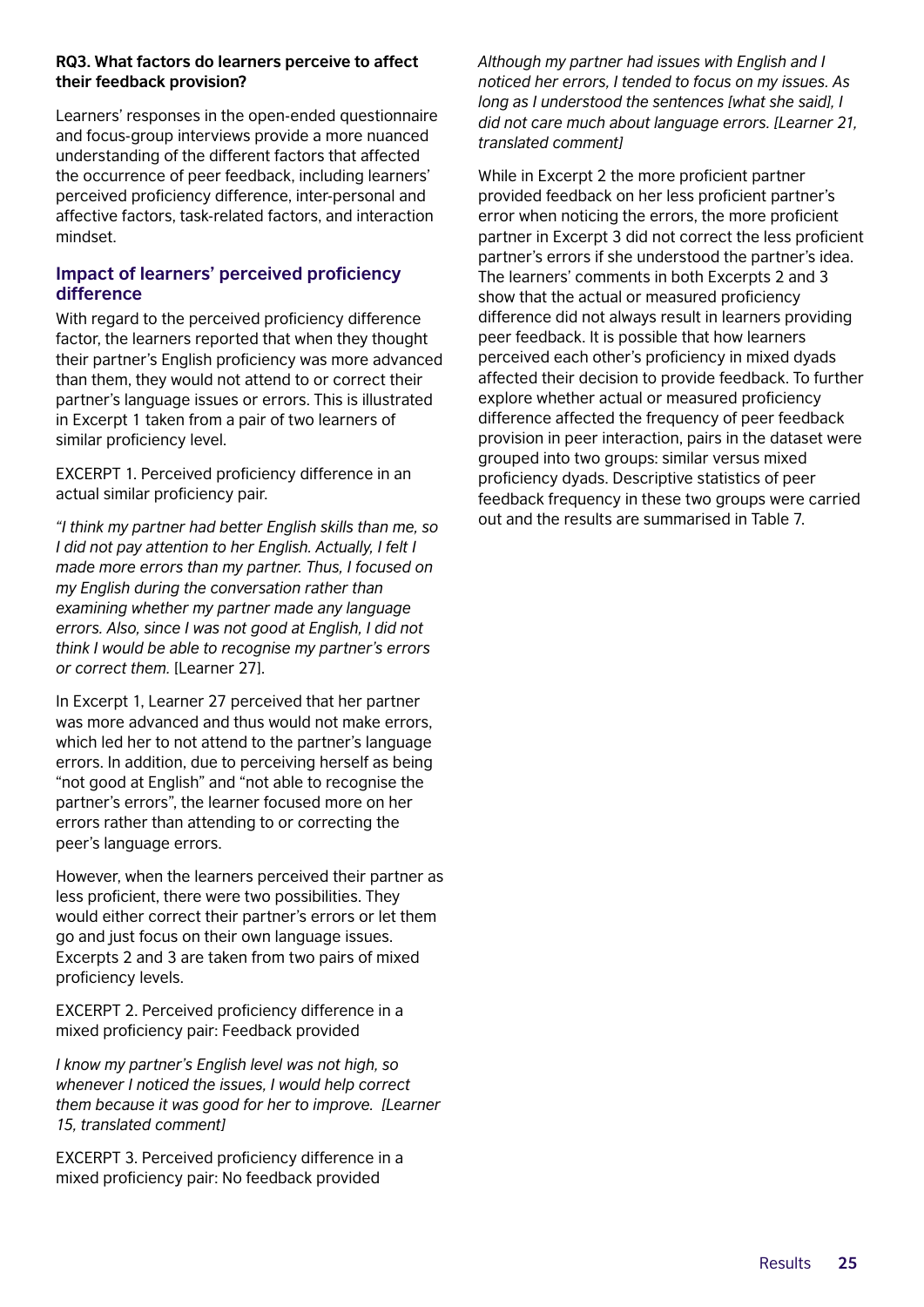#### **Table 7** Frequency of peer feedback per interaction by proficiency pairing

|                                       | <b>Feedback frequency</b> |      |           |
|---------------------------------------|---------------------------|------|-----------|
| <b>Proficiency pairing</b>            | <b>Sum</b>                | M    | <b>SD</b> |
| Similar proficiency ( $n = 19$ pairs) | 323                       | 1.91 | 0.98      |
| Mixed proficiency ( $n = 15$ pairs)   | 308                       | 1.94 | 0.71      |

Table 7 shows that 19 pairs or interactions of learners of similar proficiency level generated 323 instances of peer feedback as opposed to 308 instances of peer feedback provided by pairs of mixed proficiency levels. However, the average frequency of peer feedback occurring in each interaction between the similar proficiency group (*M* = 1.91, *SD* = 0.98) and mixed proficiency group ( $M = 1.94$ ,  $SD = 0.71$ ) was similar. An independent t-test was conducted, with the results showing no significant differences between the two groups,  $t(33) = 0.131$ ,  $p = 0.89$ , d = 0.046. Thus, these results overall showed that the actual proficiency pairing did not seem to affect the frequency of peer feedback. Rather, it was the learners' perceived proficiency difference that affected the self-reported degree of learners' attention and provision of feedback on errors.

### **Impact of inter-personal and affective factors**

Apart from the perceived proficiency difference, the analyses of open-ended questionnaire and interview data also revealed the impact of inter-personal and affective factors on the learners' self-reported degree of feedback provision. Excerpts 4, 5 and 6 demonstrate the effect of inter-personal and affective factors.

EXCERPT 4. Inter-personal and affective factor: Avoiding confrontation

*My partner was very confident in his English speaking skill. I just did not want to confront him that he had errors. That would hurt him. [Learner 29, translated comment]*

EXCERPT 5. Inter-personal and affective factor: Maintaining social relationship

*I knew that my partner would lose his temper easily if I corrected his errors frequently. Thus, I just let them [errors] go and only asked for clarification when I did not understand the idea. I did not want to destroy our conversation and our relationship. [Learner 68, translated comment]*

EXCERPT 6. Inter-personal and affective factor: Fear of upsetting partner

*I noticed my partner's errors and language issues, but I did not provide feedback because I was afraid of being "scolded" by my partner. He often did that to the others. [Learner P29, translated comment]*

As shown in Excerpt 4, the learner decided not to provide feedback on his partner's errors in order to avoid confrontation during the conversation. This was to maintain the positive social relationship between learners as shown in Excerpt 5 where the learner clearly stated that correcting the partner's errors would result in him "losing his temper easily" and consequently "destroy" their conversation and relationship. Interestingly, Excerpt 6 shows that Learner 29 felt reluctant to correct his partner's errors due to not wanting to be "scolded" by the partner.

*In addition, face-saving was reported to be another important aspect of learners' affect and interpersonalness. Excerpt 7 demonstrates this perception.*

EXCERPT 7. Interaction mindset: Saving partner's face

*Although I think that correcting each other was important for learning, if my partner reacts strongly to my correction, I would not continue correcting the partner's errors. I understood that no one wanted to lose face when being corrected so I had to be very careful.* [Learner 58, translated comment].

In Excerpt 7, the learner considered error correction as necessary but saving her partner's face was reported to be more important. Therefore, the frequency of peer feedback provision was dependent on whether peer feedback on errors violates the social rule of saving each other's face in the interaction. In sum, different inter-personal and affective factors (i.e., avoiding confrontation and arousal of negative emotions, maintaining the social relationship, and face-saving) affected learners' self-reported degree of feedback provision in peer interaction.

### **Impact of task features**

Task features were also reported by learners to affect their provision of peer feedback. The impact of task features is illustrated in Excerpt 8.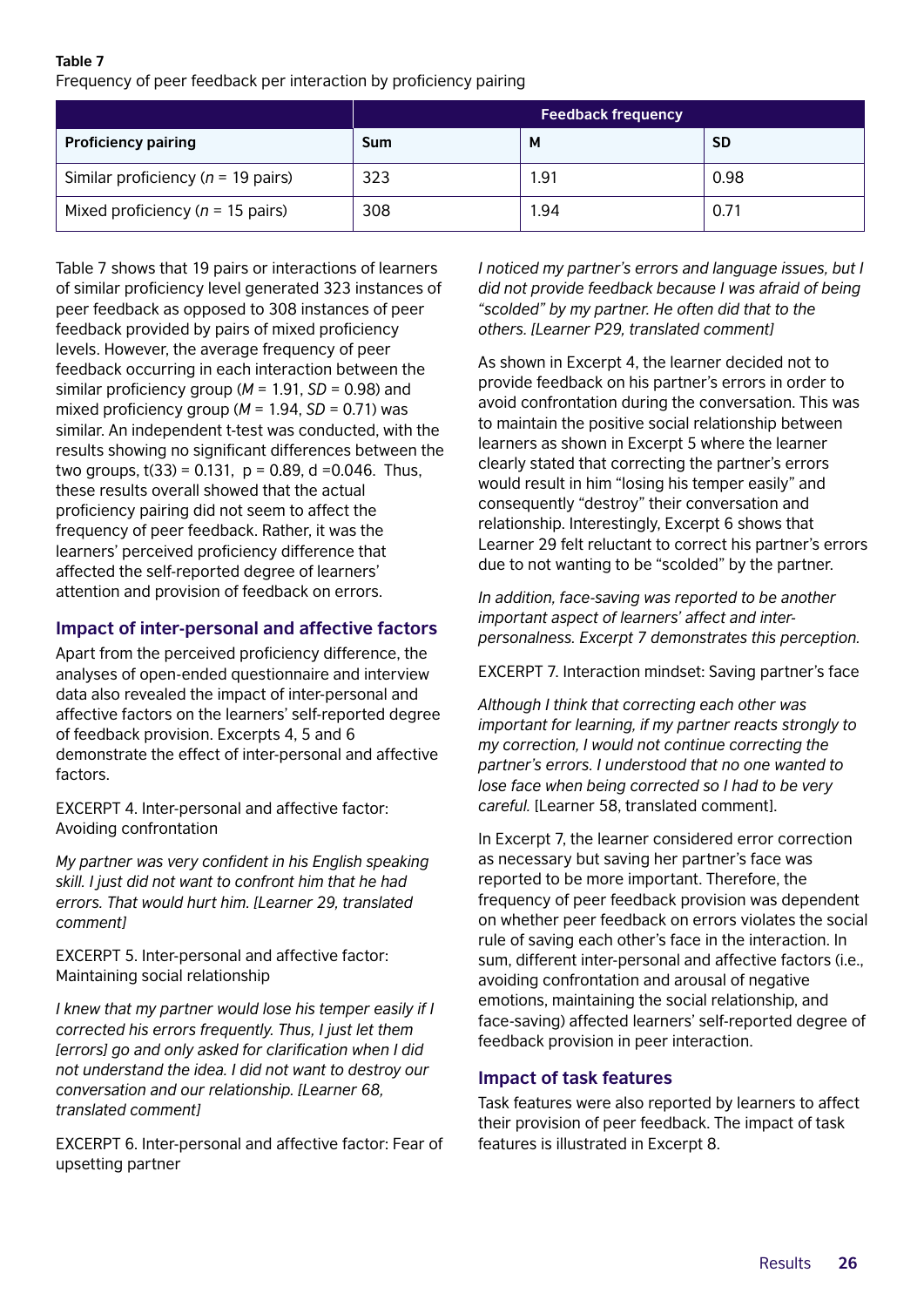EXCERPT 8. Impact of task features: Abstraction and meaning-focused aspects of the tasks

*All of the tasks required us to communicate and collaborate in order to complete them, so I think it is important to focus on the task and the content rather than correcting errors. I guess the tasks were all to develop our communicative skills, so we just focused on conversation. However, some tasks [topics] were very abstract such as the Nursing Home task [Role-play] task. We were still young, so we did not know what to say about sending our parents to the nursing home. We did not think our conversation was effective. [Learner 40, translated comment]*

In Excerpt 8, Learner 40 perceived that the focus of all tasks was on meaning and communication; as a result, she concentrated on the content and task completion rather than correcting partner's errors. In addition, task topics (e.g., nursing home) that were abstract and did not match their age, did not promote their effective interaction nor their feedback provision. However, for tasks that they had not done before or for those tasks that required learners' imagination and writing, the learners appeared to enjoy the conversation and paid attention to accuracy or error correction. Excerpt 9 illustrates this point.

EXCERPT 9. Impact of task features: Fun and new aspects of the tasks

*I like the picture-description tasks [Task 1—picture description and Task 9—picture sequencing] and the video story-retell task [Task 3—Narrative collaborative writing]. I did not do tasks like these before. They were new and fun to me. They required us to do a lot of imagination to connect the pictures and retell the stories. Also, these tasks required [language] accuracy as well because we needed to write the stories down.*  [Learner 59, translated comment]*.*

In Excerpt 9, Learner 59 stated that Tasks 1, 3 and 9 were new, fun and required imagination as well as accuracy, which made them enjoy the interaction as well as focus on language accuracy (e.g., error correction). To gain a more comprehensive understanding of the impact of task features on the learners' provision of peer feedback, descriptive statistics of peer feedback across ten tasks were conducted, and the results are presented in Table 8.

As shown in Table 8, the learners generated the highest number of peer feedback instances in the Narrative collaborative writing task (Task 3), followed by picture description tasks (Tasks 1 and 9) and problem-solving discussion tasks (Tasks 2 and 10), all of which involve a writing component in the task. For the other fluency-based tasks (Task 4, 5, 6 and 7), the number of peer feedback instances was low. These results confirm the learners' self-reports that task features appeared to affect the frequency of peer feedback.

#### **Table 8**

Frequency of peer feedback per interaction by task

| <b>Task</b>                                       |                | <b>Feedback frequency</b> |           |
|---------------------------------------------------|----------------|---------------------------|-----------|
|                                                   | <b>Sum</b>     | M                         | <b>SD</b> |
| 1. Picture description (Accident at home)         | 49             | 1.441                     | 1.761     |
| 2. Problem-solving discussion (Teenager problems) | 19             | 0.558                     | 0.785     |
| 3. Narrative collaborative writing                | 70             | 2.058                     | 2.102     |
| 4. Scenario discussion                            | 14             | 0.700                     | 0.978     |
| 5. Vacation plan discussion                       | 9              | 0.450                     | 0.998     |
| 6. Story-retell                                   | 8              | 0.400                     | 0.598     |
| 7. Role-play                                      | $\overline{3}$ | 0.088                     | 0.378     |
| 8. Party plan discussion                          | 5              | 0.147                     | 0.4357    |
| 9. Picture sequencing (Vacation incident)         | 46             | 1.353                     | 1.368     |
| 10. Problem-solving discussion (Family issues)    | 35             | 1.029                     | 1.242     |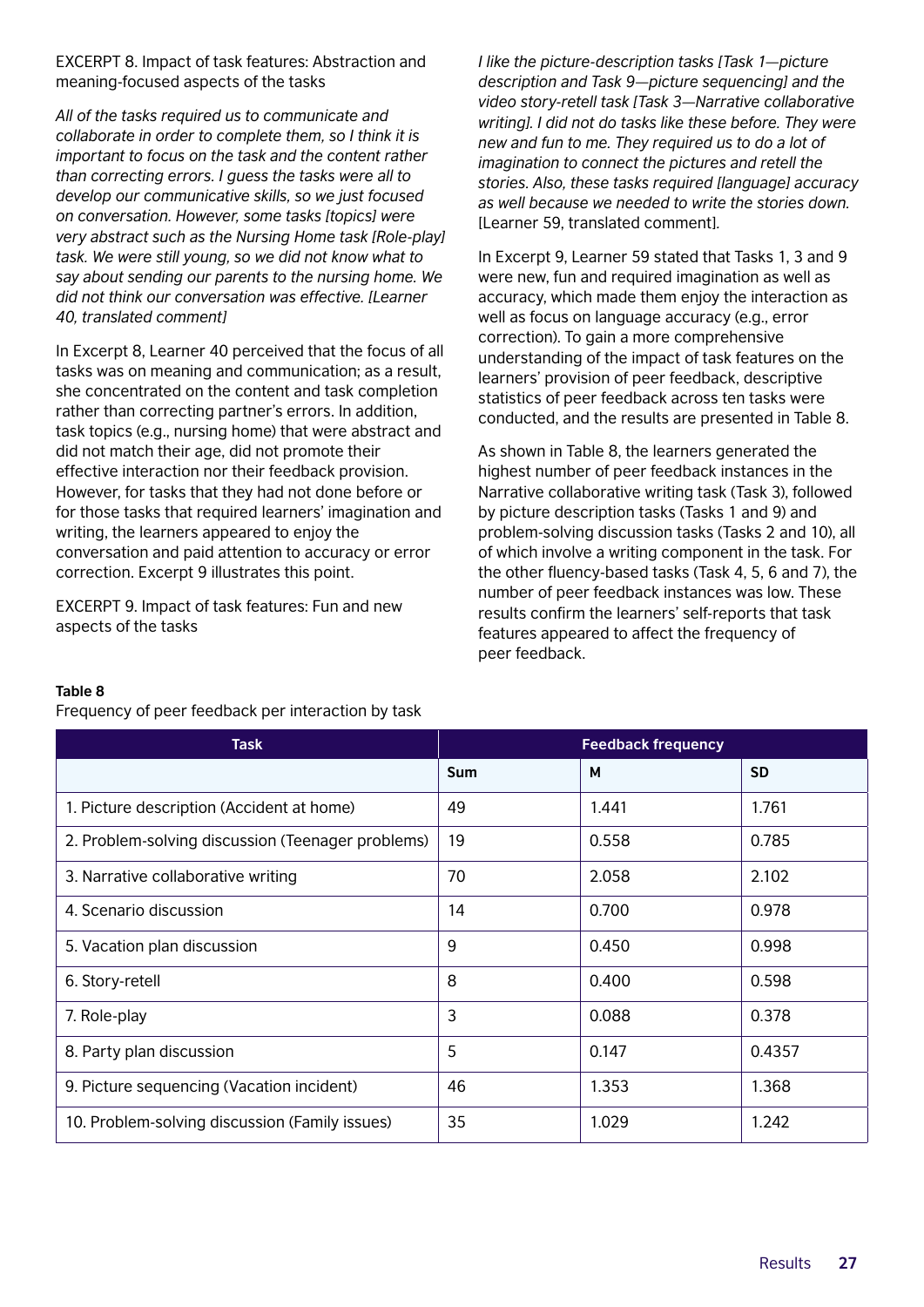### **Impact of learners' interaction mindset**

Finally, the responses in the questionnaire and interviews also show that the learners' mindset toward an effective interaction determined their feedback provision. Learners reported different dimensions of their mindset that decreased their provision of peer feedback. The first dimension of their mindset was related to their focus on completing the task (Excerpt 10).

EXCERPT 10. Interaction mindset: A focus on task completion and meaning

*I knew but did not correct my partner's errors because we could understand each other despite the grammar issues. Actually, it is important to focus on the task and get it done.* [Learner 62, translated comment].

In Excerpt 10, the learner noticed his partner's errors but did not correct them because his focus was on completing the task and the errors did not impede his comprehension. Like learner 62 in Excerpt 10, learners in Excerpts 11 and 12 also shared the view that when the errors did not cause comprehension troubles or when they were not serious or were infrequent, they could just continue with the conversation

EXCERPT 11. Interaction mindset: Minor errors

*I paid less attention to my partner's errors unless they were serious errors that occurred repeatedly. Often, when the errors were minor or small, I could feel okay to move on with the conversation.* [Learner 55, translated comment].

EXCERPT 12. Interaction mindset: Repeated errors

*I could recognise the [my partner's] errors but there were only few of them, so I did not correct them since they were not serious or cause any troubles.* [Learner 35, translated comment].

As shown in Excerpts 11 and 12, the learners suggested that when the frequency of errors was low and the errors were minor, they would not correct them but focused on the conversation instead. That learners prioritised maintaining the flow of the conversion over error correction was also reported as a factor affecting the occurrence of peer feedback (Excerpt 13).

EXCERPT 13. Interaction mindset: Maintaining the flow of the conversation

*When I noticed my partner's errors, I did not correct them right away. It was a conversation, so it was impolite to interrupt when she was talking. I waited until the end of the conversation and told her about them, but I just told her the major errors only. At times, I* 

#### *forgot about my partner's errors, so I did not say anything in the end.* [Learner 36, translated comment].

In Excerpt 13, the comment of Learner 36 shows that correcting errors during the conversation was not appropriate mainly because it interrupted the conversation flow. She waited until the end of the conversation to discuss just their major errors, but she admitted that she sometimes forgot these errors and did not tell her partner at the end of the conversation.

The results also show that the learners' mindset toward effective interaction was affected by the teacher's instruction, which subsequently impacted on their feedback provision. Excerpt 14 show different mindsets toward effective interaction established by the teacher's instruction.

EXCERPT 14. Interaction mindset: A focus on language facilitated by the teacher

*I thought it was impolite and not appropriate to correct each other's errors frequently during the conversation; however, my teacher later told us that since it was for learning, we should attend to each other's errors and correct them where relevant while we were completing the tasks. Thus, my partner and I purposefully paid more attention to errors than we often did [*Learner 47, translated comment, Class B].

*We just carried out the conversation as usual without correcting each other much because the task was for communication. We thought it was the right way to do it because that was what the teacher instructed: completed the task in pairs using our own language abilities.* [Learner 61, translated comment, Class A].

In Excerpt 14, it was evident that the teacher's task instruction played a role in shaping the learners' peer feedback behaviour. Learner 47 in Excerpt 14 reported focusing more on peer feedback due to the teacher's instruction of "attending to more errors and correct them where relevant since it was for learning". Meanwhile, Learner 61 also in Excerpt 14 perceived that carrying out the task was the main focus.

In sum, the degree of peer feedback provision was affected by different aspects of learners' mindset toward interaction, which included the learners' focus on task completion and meaning, avoidance of disrupting the conversation flow, characteristics of the errors (e.g., minor or major), the occurrence of the same errors over time, and face-saving/threats.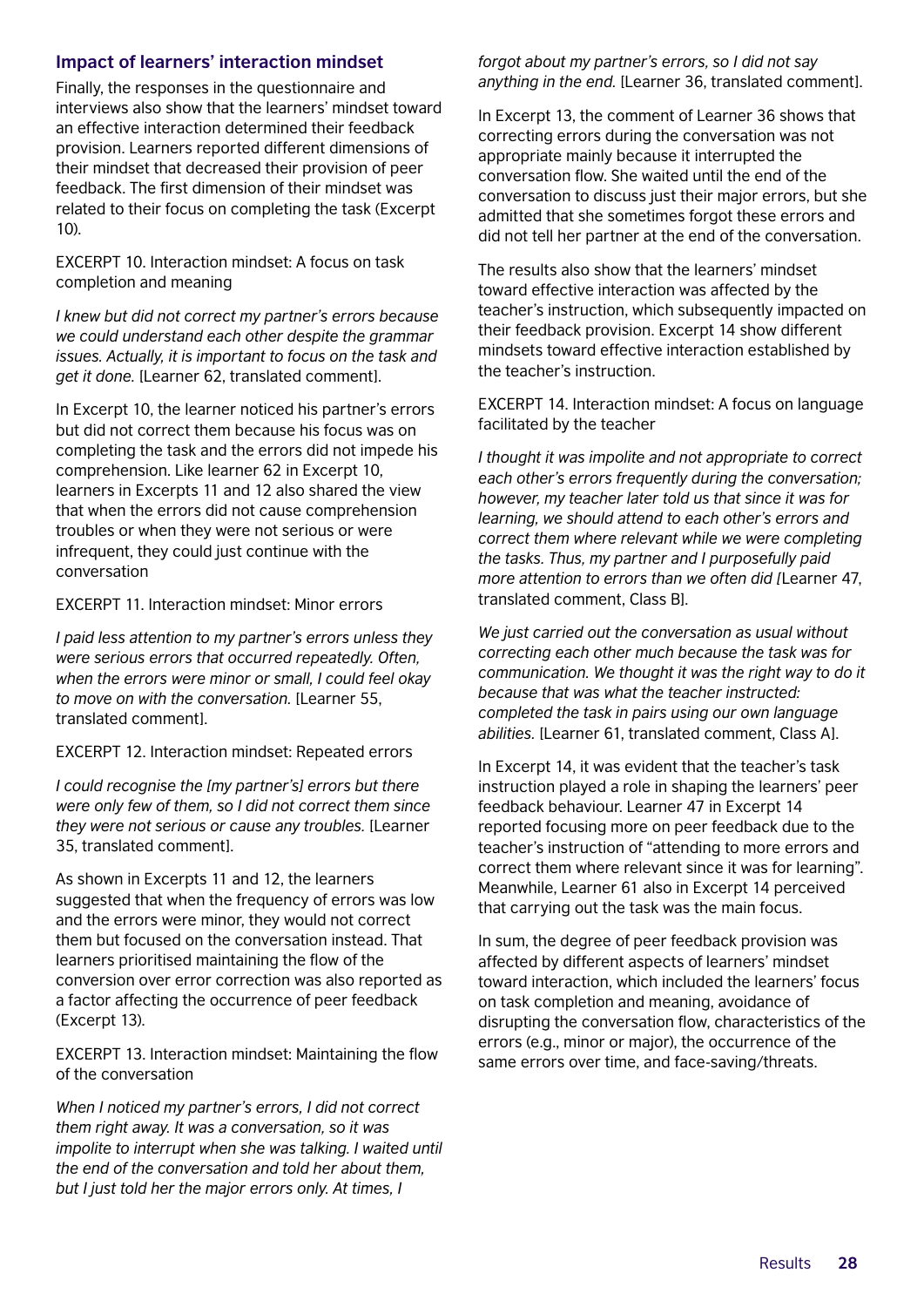## <span id="page-28-0"></span>7 Discussion

## **Frequency and characteristics of oral peer feedback in the L2 classroom**

The current study explored the extent to which K–12 adolescent Vietnamese learners of English provided each other with feedback on language issues in L2 intact classroom interactions. A total of 258 instances of oral peer feedback were identified in the whole corpus. These results show that the learners provided peer feedback on language issues during the interaction; however, the frequency of peer feedback was low, with an average of less than one instance of peer feedback per interaction. These results support previous research findings that peer feedback or error correction does not typically occur in L2 classroom task-based interaction (Fujii & Mackey, 2009; Philp et al., 2010).

The evidence of the occurrence of oral peer feedback indicates that although the learners were young, aged from 11 to 15 years old, they helped correct each other's errors. These results are encouraging, suggesting that young learners at pre-intermediate/ intermediate (A2 level based on CEFR) were capable of identifying errors and providing feedback accordingly, which is essential for language development (Li, 2010; Lyster & Saito, 2010; Mackey & Goo, 2007; Russell & Spada, 2006). In addition, the results of young learners infrequently providing oral peer feedback in L2 classroom task-based interaction suggest that young learners are similar to adult learners, who also rarely provide feedback in natural classroom contexts (Fujii & Mackey, 2009; Philp et al., 2010). Thus, pedagogical interventions are necessary if peer feedback is to improve learners' production accuracy (Chu, 2013; Dao, 2020; Sippel, 2020; Sippel, 2019; Sippel & Jackson, 2015; Sato & Lyster, 2012; Sato, 2021; also see Fujii et al., 2016).

With regard to the characteristics of peer feedback observed in this study, the results revealed that a majority of peer feedback instances provided were in the form of recast, with few instances of explicit corrections or clarification requests. The more frequent provision of recast compared to other types of peer feedback could be due to the fact that the learners were not aware of a variety of pedagogical techniques in providing feedback. That is, feedback types such as elicitation, metalinguistic cues and repetition with an adjusted intonation require not only linguistic but also pedagogical knowledge, which the learners do not seem to possess, especially when they are young. Another possible reason for the frequent

use of recast could be that it is less intrusive and thus does not seem to undermine other learners' confidence and affect the flow of the conversation, which the learners reported wanting to maintain. Thus, the results overall suggest that recast is the most common type of peer feedback occurring in an intact EFL classroom. However, it is worth noting that research on teachers' corrective feedback in the classroom also reported a higher number of recast over other types of feedback (Lyster & Ranta, 1997; Panova & Lyster, 2002; Sheen, 2004). These results indicate that recast seems to be the preferred type of feedback provided by both the learners and the teachers. However, whether recast is more effective than other feedback types is still debatable (Goo & Mackey, 2013; Lyster & Ranta, 2013).

As for the linguistic focus of recast, the results showed that two-thirds of recasts targeted morphosyntactic as opposed to lexical and pronunciation errors. The frequent focus on morphosyntactic errors could be due to the learners' learning background. The learners in this study reported that they were exposed to an extensive amount of grammar instruction throughout their experience of learning English. This exposure might have helped develop their grammatical knowledge, which could potentially enable them to identify errors that concern morphosyntax of the English language; as a result, they tended to provide more peer feedback on morphosyntactic errors. An alternative possibility explaining the learners' focus on grammatical features is that half of the tasks targeted a certain linguistic feature. It is possible that these focused tasks elicited the learners' production of these forms and thus they might have had higher frequency of errors when producing these forms.

Another main finding in this study was that more than 88% of the learners' oral peer feedback was accurate (see Table 6). Previous research reported that there were doubts among learners and teachers that peer feedback might be of low quality (Chu, 2013; Yoshida, 2008; also see Sato, 2013). The results of this study are encouraging and suggest that young learners with limited language proficiency not only provided peer feedback but also provided accurate feedback. However, it is worth noting that although the learners provided their peers with opportunities (77.67%) for modifying their output, more than half of the time (54.88%) modified output did not occur following peer feedback. Previous research suggests that modified output is associated with subsequent learning (Ellis & He, 1999; McDonough, 2004; Swain, 2005). Since the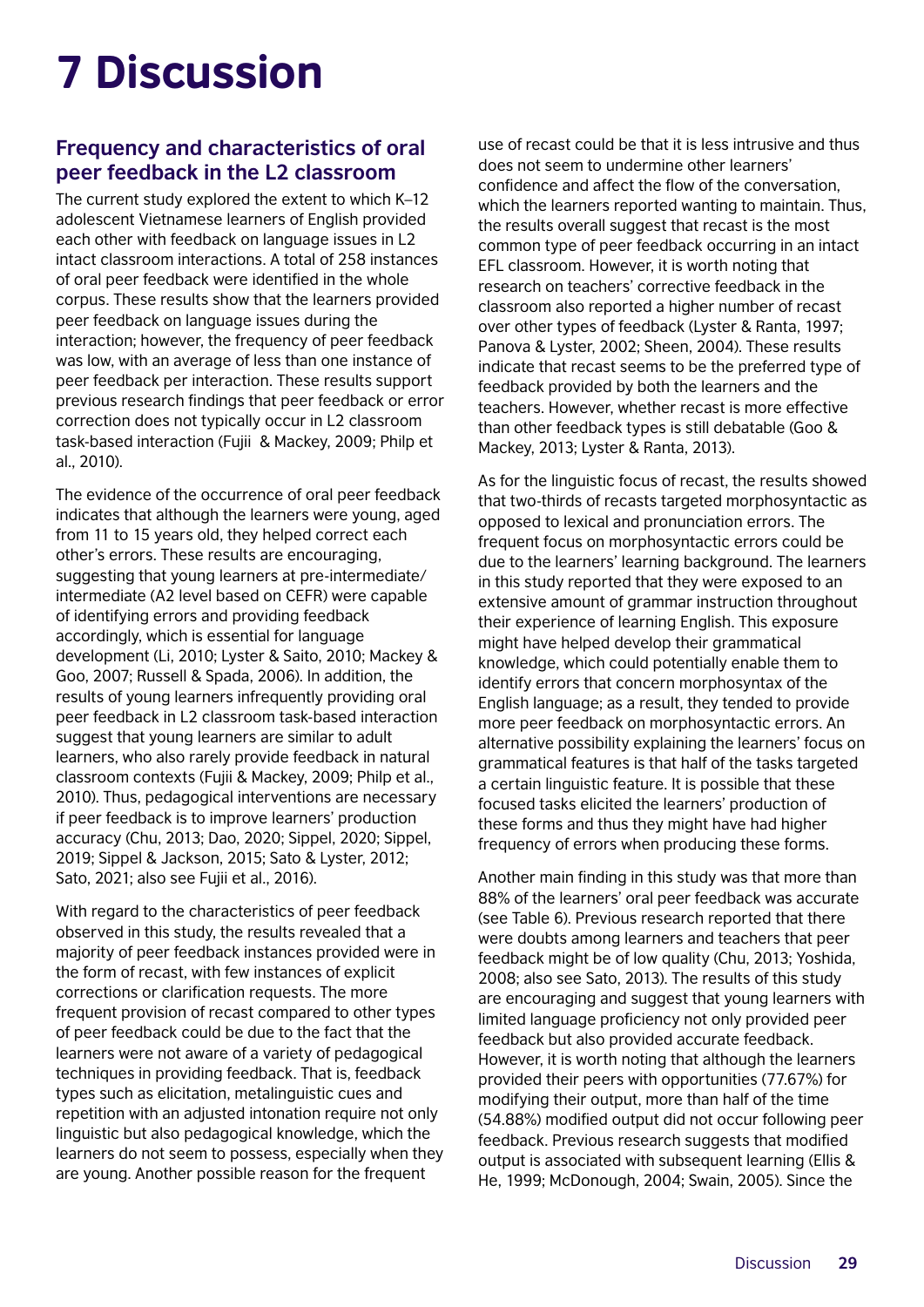learners in this study did not modify their output frequently, it is unclear to what extent the peer feedback (i.e., recast) facilitated their language development. In addition, even when the learners modified their output following their partner's feedback, only 39.07% of the modified output was correct. Despite the small percentage of correct modified output, it should be noted that these results are encouraging and that pedagogical interventions to improve learners' quality of peer feedback as well as modified output are necessary (Sato & Lyster, 2012; Sato & Loewen, 2018).

### **Factors affecting oral peer feedback in L2 classroom**

This study also explored factors affecting peer feedback occurrence in a non-interventionist classroom interaction. The results revealed a multitude of factors either decreasing or increasing the frequency of peer feedback. They were categorised into four groups of factors: proficiency, inter-personal and affective factors, task features, and interaction mindset. The fact that the learners did not provide peer feedback frequently in L2 classroom interactions, as reported above, could be ascribed to these factors.

More specifically, the learners' perceived difference in proficiency was reported to be the first factor decreasing the frequency of oral peer feedback in L2 classroom. As reported in the results section, when the learners perceived their partner as being more advanced, even when both the learners and his/her peer were actually of a similar proficiency level, he/ she was more likely to refrain from providing feedback to their partners. These results are similar to Sippel's (2020) findings that learners did not appear to actively correct each other's errors unless they were encouraged to do so. Notably, the results presented in Table 7 show that pairing learners of mixed and similar proficiency based on the measured proficiency levels did not automatically result in differences in the frequency of learners' oral peer feedback. These results supported Watanabe and Swain's (2008) argument that the learners' perceived proficiency difference seemed to have an impact on their provision of peer feedback rather than their actual measured proficiency difference. In addition, previous research suggests that pairing learners of mixed proficiency levels could increase learners' attention to form (e.g., noticing errors and providing feedback) (Dao & McDonough, 2017). However, while some learners corrected their partner's errors, other learners in this study reported that even though they noticed errors in their less proficient partners, they would not always correct them since they perceived

that those errors did not impede their comprehension and that they often focused on their own language issues instead. This suggests that it is not learners' measured proficiency that matters the most, but how the learners perceive the proficiency difference and what they decide to focus on determines the frequency of peer feedback.

The second factor affecting the learners' provision of peer feedback was the characteristics of the tasks. As shown in Table 1, the ten tasks the teachers used in this study were purely communicative with an emphasis on developing the learners' fluency. Although some were 'focused tasks' which target both meaning and form (Ellis, 2003), the target forms were implicitly embedded in the tasks. This does not guarantee that learners would attend to using these forms in the interaction, and thus they were less likely to provide feedback on these target forms. Excerpt 10 shows that the learners reported a focus on communication, task content and task completion rather than the target forms; as a result, they tended not to provide feedback on errors of these target forms. In addition, when the task topics (e.g., nursing home or retirement) did not match their age and experiences, the learners reported being less likely to be engaged in the interaction and thus rarely provided feedback (see Excerpt 8).

In addition, Excerpt 9 indicates that when the learners perceived tasks as being fun, consisting of a writing component, and including a focus on accuracy, they were more likely to attend to language aspects and provide feedback on errors. However, only three tasks 1, 3 and 9, as described in Table 1, included a writing component. The results presented in Table 8 show that these tasks appeared to increase the learners' focus on language form. These findings support an argument in previous studies that tasks including a writing component tend to promote learners' greater focus on form and provision of feedback than those which are purely oral and communicative (see Gass & Mackey, Ross-Feldman, 2005; García Mayo & Azkarai, 2016).

The third factor reported to affect the learners' provision of peer feedback was related to the learners' affect and inter-personalness. Previous studies report that the social relationship between learners was a mediating factor for peer interaction (Sato, 2013; Tulung, 2008; also see Sato, 2017), Similarly, the learners in this study perceived the frequent provision of peer feedback as potentially detrimental to their social relationship; therefore, they felt reluctant to correct their peers' errors. As shown in Excerpt 4, one learner reported refraining from providing feedback because she did not want to confront or "hurt" her partner who appears to be confident in English.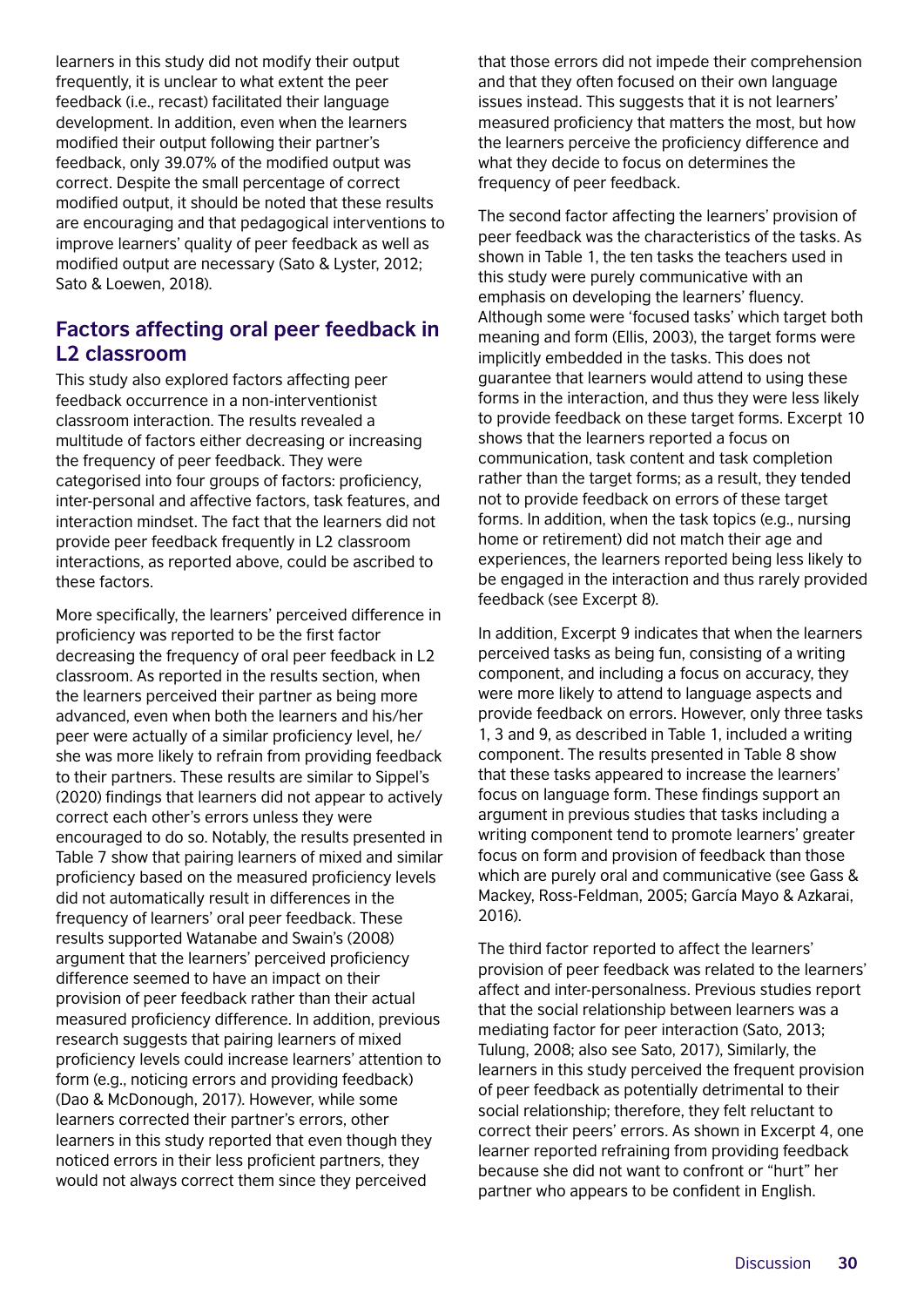Excerpt 5 also indicates that correcting peers' errors could potentially "destroy" the relationship and conversation, especially for those learners who could "lose their temper easily" due to being corrected. Notably, in Excerpt 6, the learner reported feeling "reluctant" to provide feedback on errors made by his partner, who could potentially "scold" peers. It should be noted that the learners in this study were young and were sensitive to peers' feelings and behaviour; as a result, they did not want to confront their partner by pointing out their errors, which could damage their relationship and potentially threaten their partner's face. In this case, it appears that young learners are similar to adult learners who reported deliberately avoiding corrections in order to save face during the interaction (Fujii & Mackey, 2009). These results overall confirm that feedback provision is a face-threatening act, and it is thus relatively vulnerable to learners' affect and inter-personalness in the interaction.

In addition, the learners' mindset toward an effective interaction could also be deemed as a factor explaining the infrequent provision of peer feedback in this study. As reported in the Results section, the learners perceived giving peer feedback as unnecessary in an interaction, especially when they could comprehend each other, and the priority was task completion. This appears to reduce the frequency of peer feedback occurring in interactions. Additionally, the learners reported that they did not provide feedback to their peers because they perceived that minor errors, those that do not cause difficulties in comprehension and did not occur repeatedly, do not need to be corrected. Moreover, they perceived that it was important to focus on the meaning and completing the tasks rather than correcting each other's errors because peer feedback may affect the flow of the conversation.

Finally, it is possible that the learners' low provision of peer feedback could be related to the teacher's task instruction. As illustrated in Excerpt 14, the learners in Class B stated that their teacher reminded them to attend to errors and help correct each other's errors where relevant during their interaction. This appeared to have an impact on the frequency of peer feedback as demonstrated in Table 4 where learners in Class B, whose teacher emphasised attending to form, provided more peer feedback than those in Class A, whose teacher simply asked the learners to complete the task with their partners. These results support Sippel's (2020) findings that teachers' pedagogical treatment, albeit brief, could increase the provision of peer feedback.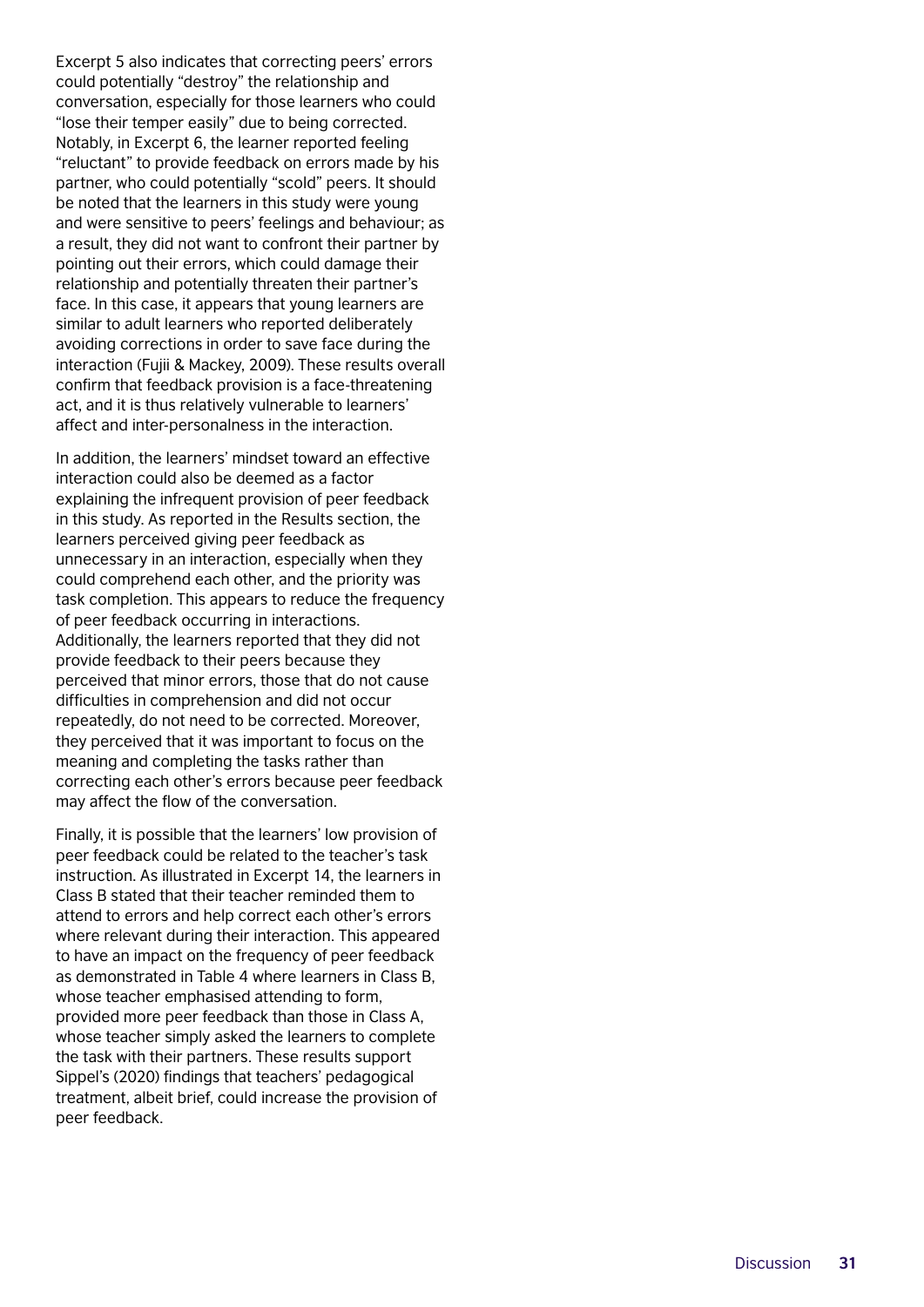## <span id="page-31-0"></span>8 Conclusion, limitations and implications

This study examined adolescent K12 learners' classroom interaction with regard to the frequency and characteristics of peer feedback, and factors affecting feedback occurrence. The results revealed that although peer feedback occurred in the classroom, its frequency was relatively low. In addition, peer feedback in the L2 classroom interactions observed in this study was focused mostly on targeted morphosyntactic issues. Regarding its quality, the majority of peer feedback was accurate, and learners generally provided opportunities for the partners to modify their erroneous utterances or output following their feedback. However, only a third of peer feedback resulted in learners correcting and modifying their output, leaving the rest not modified or incorrectly modified. The learners reported a multitude of factors affecting their feedback behaviours, including their perceived proficiency differences, affect and interpersonalness, task features and interaction mindset. These factors are argued as reasons for the low frequency of peer feedback in this study. The results overall suggest that young learners could identify each other's errors and provide peer feedback accordingly.

Inevitably, the study has limitations that need to be taken into consideration and addressed in future studies. First, given its goal of exploring intact classroom interaction and its focus on a group of young EFL learners sharing the same L1 and similar cultural backgrounds, the study has limited generalizability; therefore, more investigations of peer feedback in other intact L2 classroom contexts with different learner populations are needed. Second, the study is descriptive and no measures of L2 learning following peer feedback were used. These limitations need to be addressed in future studies by gauging L2 learning as a function of peer feedback and using inferential statistics to provide further insights into the impact of peer feedback on L2 learning. Third, the study used an open-ended questionnaire and focus group interviews in order to identify factors affecting the frequency of peer feedback. Apart from using interviews and an open-ended questionnaire, future studies could employ a closed Likert-scale questionnaire, delivered to a larger group of participants for identifying factors using inferential statistics (e.g., exploratory factor analysis) in order to obtain more robust results and thus a more comprehensive picture of factors affecting peer feedback in an L2 classroom context.

Despite the limitations, the study has some pedagogical implications. First, given that young learners can provide accurate peer feedback, teachers could use peer feedback as a potential strategy for promoting learners' language production accuracy and development. It is important for the teacher to explicitly encourage the provision of peer feedback in peer interaction; otherwise, the learners might just focus on task completion as reported in this study. Second, given the learners' reported desire for their errors to be corrected, pedagogical training on how to provide peer feedback together with awareness raising about the benefits of peer feedback and peer interaction is also suggested as a way to increase the occurrence of peer feedback. Third, peer feedback is vulnerable to multiple factors, such as learners' perceived proficiency, affect, interpersonalness, task features and interaction mindsets; thus, all of these factors need to be taken into consideration in order for peer feedback to be facilitative and beneficial to L2 learning. Possibly, raising learners' awareness about these factors could be a strategy the teacher could use to ensure the positive impact of peer feedback on interaction and subsequent L2 learning.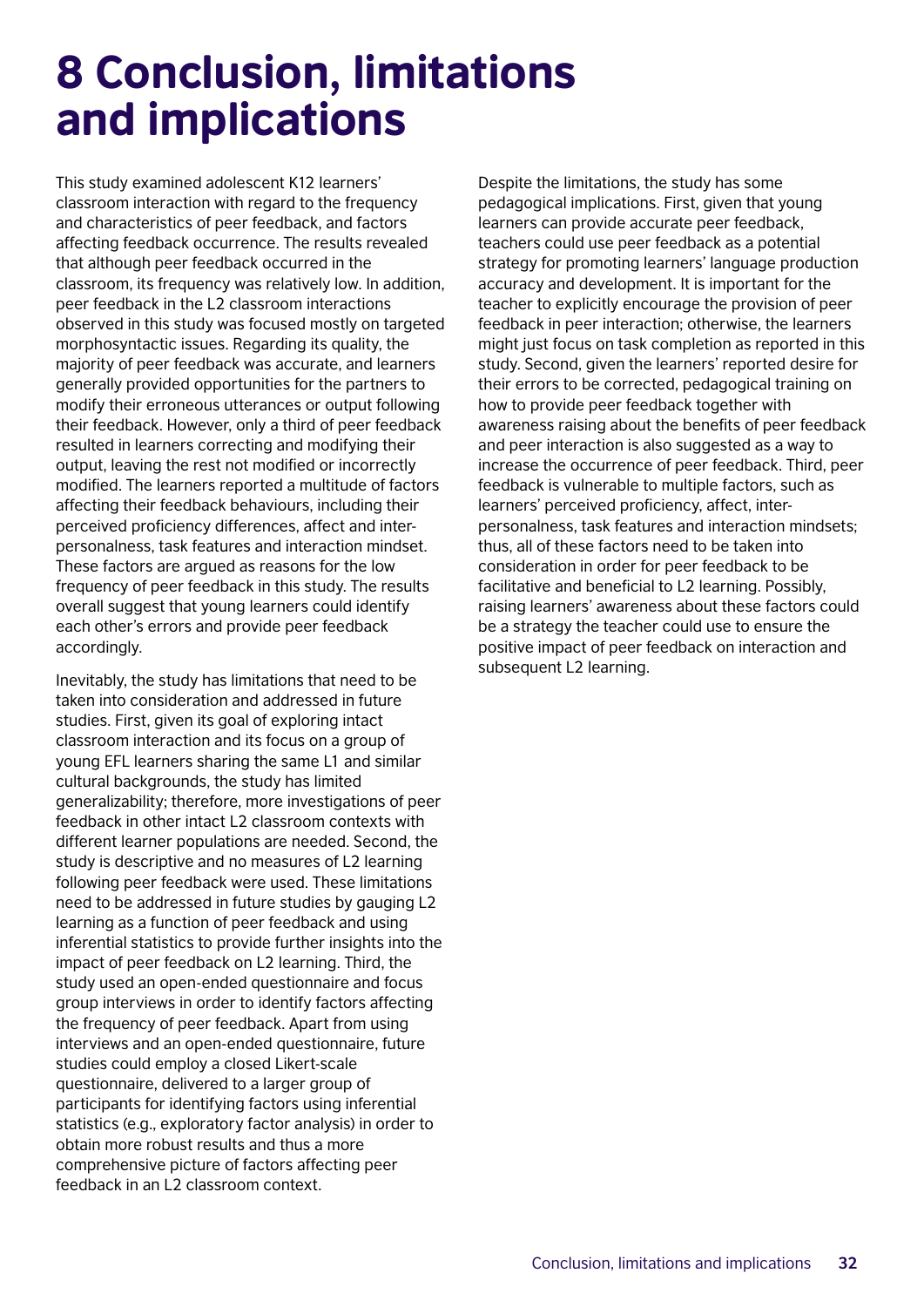## <span id="page-32-0"></span>References

Adams, R. (2007). Do second language learners benefit from interacting with each other. In Mackey, A. (Ed), *Conversational interaction in second language acquisition*, (p. 29–51). Oxford: Oxford University Press.

Adams, R., Nuevo, A. M., & Egi, T. (2011). Explicit and implicit feedback, modified output, and SLA: Does explicit and implicit feedback promote learning and learner–learner interactions? *The Modern Language Journal*, 95, 42–63.

Anderson, J. (2005). *Cognitive Psychology and its Implications (6th Ed). New York NY: Worth Publishers*.

Bruton, A., & Samuda, V. (1980). Learner and teacher roles in the treatment of error in group work. *RELC Journal,* 11, 49–63

DeKeyser, R. (1998). Exploring automatization processes. *TESOL Quarterly* 30, 349–357.

DeKeyser, R. (2007). Skill acquisition theory. In B. VanPatten & J. Williams (Eds.), *Theories in Second Language Acquisition: An Introduction*, (97–113). Mahwah NJ: Lawrence Erlbaum Associates.

Chu, R. (2013). *Effects of peer feedback on Taiwanese adolescents' English speaking practices and development.* Unpublished doctoral dissertation, The University of Edinburgh. Retrieved on June 10, 2018 https://www.era.lib.ed.ac.uk/handle/1842/8045

Dao, P. (2019). Effects of task goal orientation on learner engagement in task performance. *International Review of Applied Linguistics in Language Teaching*. Published on line 31 Jan 2019.

Dao, P. (2020). Effect of interaction strategy instruction on learner engagement in peer interaction. *System*, 91, 102–244.

Dao, P., Nguyen, M. X. N., & Chi, D. N. (2020). Reflective learning practice for promoting adolescent EFL learners' attention to form. *Innovation in Language Learning and Teaching*, 1–16. Published online 21 May 2020.

Dao, P., & McDonough, K. (2017). The effect of task role on Vietnamese EFL learners' collaboration in mixed proficiency dyads. *System*, 65, 15-24.

Dao, P., & McDonough, K. (2018). Effect of proficiency on Vietnamese EFL learners' engagement in peer interaction. *International Journal of Educational Research*, 88, 60–72.

Dörnyei, Z. (2007). Research methods in applied linguistics. Oxford: Oxford University Press

Ellis, R. (2003). *Task-based language teaching and learning:* Oxford: Oxford University Press.

Ellis, R., & He, X. (1999). The roles of modified input and output in the incidental acquisition of word meanings. *Studies in Second Language Acquisition*, 21, 285–310.

Foster, P and Ohta, A. (2005). Negotiation for meaning and peer assistance in second language classrooms. *Applied Linguistics*, 26, 402–430.

Fujii, A., & Mackey, A. (2009). Interactional feedback in learner-learner interactions in a task-based EFL classroom. IRAL, *International Review of Applied Linguistics in Language Teaching*, 47, 267.

Fujii, A., Ziegler, N., & Mackey, A. (2016). Peer interaction and metacognitive instruction in the EFL classroom. In Sato, M. & Ballinger, S. (Eds.) Peer interaction and second language learning: *Pedagogical potential and research agenda*, (pp. 63–89). Amsterdam: John Benjamins.

García Mayo, P, & Azkarai, A. (2016). EFL task-based interaction: Does task modality impact on languagerelated episodes? M. Sato & S. Ballinger (Eds.). *Peer interaction and second language learning: Pedagogical potential and research agenda* (pp. 241–266). John Benjamins.

Gass, S., Mackey, A., & Ross-Feldman, L. (2005). Task-Based Interactions in Classroom and Laboratory Settings. Language Learning, 55, 575–611.

Gass, S., & Varonis, E. (1989). Incorporated repairs in nonnative discourse. In M. R. Eisenstein (Ed.), The dynamic interlanguage: *Empirical studies in second language variation* (pp. 71–86). New York: Plenum Press.

Gass, S. M., & Varonis, E. M. (1985). Variation in native speaker speech modification to non-native speakers. *Studies in Second Language Acquisition*, 7, 37–57.

Goo, J., & Mackey, A. (2013). The case against the case against recasts. *Studies in Second Language Acquisition*, 35, 127–165.

Iwashita, N. & Dao, P. (2021). Peer oral corrective feedback. In H. Nassaji & E. Kartchava, *The Cambridge Handbook of Corrective Feedback in Language Learning and Teaching* (p. 275– 299). Cambridge: Cambridge University Press.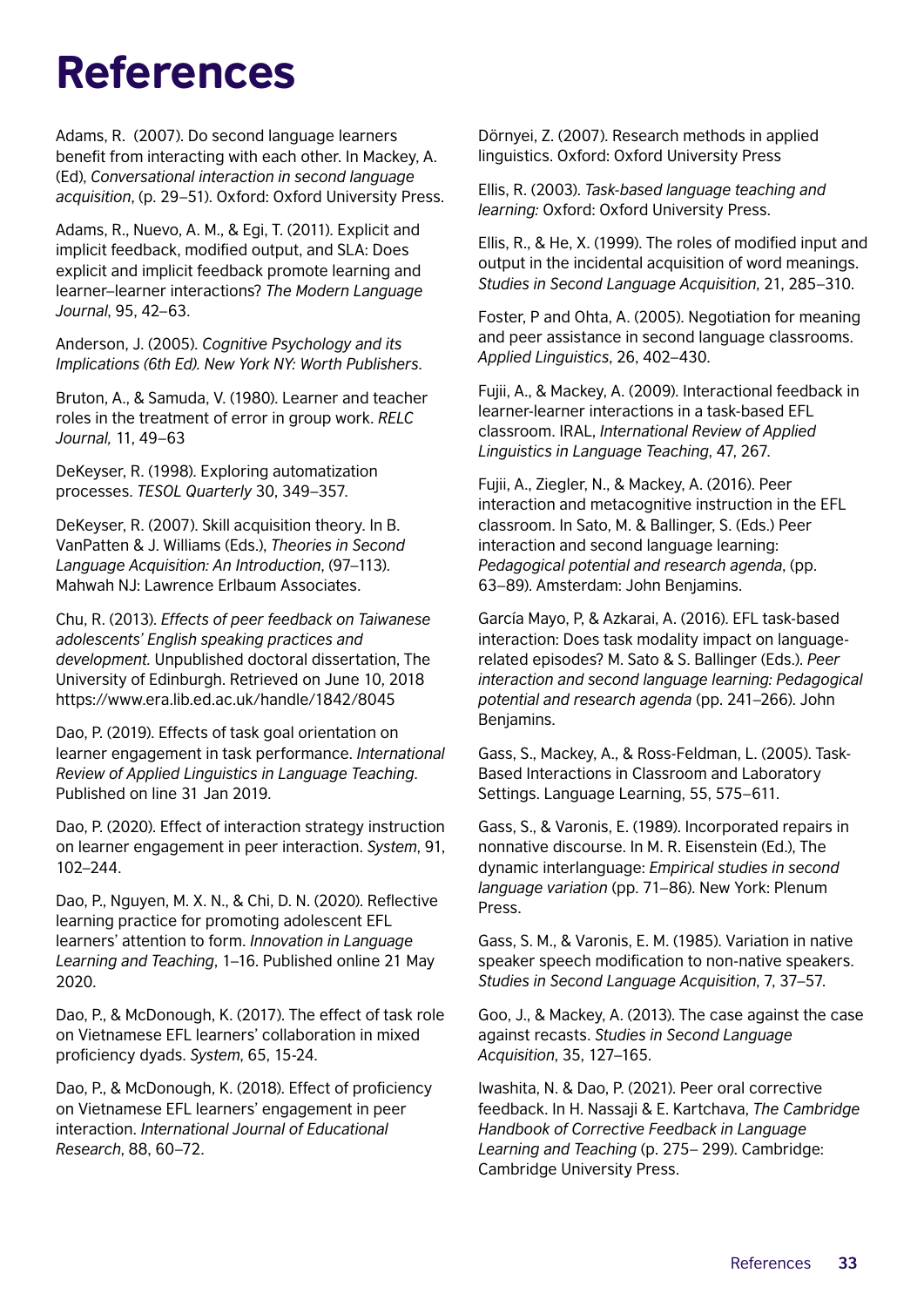Kim, Y., & McDonough, K. (2011). Using pre-task modeling to encourage collaborative learning opportunities. *Language Teaching Research*, 15, 183–199.

Lambert, C., Philp, J., & Nakamura, S. (2017). Learnergenerated content and engagement in second language task performance. *Language Teaching Research*, 21, 665–680.

Lantolf, J. (2012). Sociocultural theory: A dialectical approach to L2 research. In S. Gass, & A. Mackey (Eds.), *The Routledge handbook of second language acquisition* (pp. 57–72). New York: Routledge.

Li, S. (2010). The effectiveness of corrective feedback in SLA: *A meta-analysis. Language Learning*, 60, 309– 365.

Li, S., & Vuono, A. (2019). Twenty-five years of research on oral and written corrective feedback in System. *System*, 84, 93–109.

Long, M. (1996). The role of the linguistic environment in second language acquisition. In W. C. Ritchie & T. K. Bhatia (Eds.), *Handbook of second language acquisition* (pp. 413–468). New York: Academic Press.

Long, M. (2007). Problems in SLA. Mahwah, NJ: Lawrence Erlbaum Associates.

Long, M. H. (2015). *Second language acquisition and task-based language teaching*. Malden: Wiley Blackwell.

Lynch, T. (2007). Learning from the transcripts of an oral communication task. *ELT Journal*, 61, 311–320.

Lyster, R., & Ranta, L. (1997). Corrective feedback and learner uptake: Negotiation of form in communicative classrooms. *Studies in second language acquisition,* 37–66.

Lyster, R., & Ranta, L. (2013). Counterpoint piece: The case for variety in corrective feedback research. *Studies in Second Language Acquisition,* 35, 167–184.

Lyster, R., & Saito, K. (2010). Oral feedback in classroom SLA: A meta-analysis. *Studies in Second Language Acquisition*, 32, 265–302.

Mackey, A., & Goo, J. (2007). Interaction research in SLA: A meta-analysis and research synthesis. In A. Mackey (Ed.), *Conversational interaction in second language acquisition* (pp. 407–453). Oxford, England: Oxford University Press.

Mackey, A., Oliver, R., L, & Leeman, J. (2003). Interaction input and the incorporation of feedback: an exploration of NS-NNS and NNS-NNS adult and child dyads. *Language Learning*, 53, 35–66.

McDonough, K. (2004). Learner-learner interaction during pair and small group activities in a Thai EFL context. *System*, 32, 207–224.

Nassaji, H., & Swain, M. (2000). A Vygotskian perspective on corrective feedback in L2: *The effect of random versus negotiated help on the learning of English articles. Language Awareness,* 9, 34–51.

Oxenden, C. & Latham-Koenig, C. (2008). American English file (student book). Oxford: Oxford University Press.

Panova, I. and Lyster, R. (2002) Patterns of corrective feedback and uptake in an adult ESL classroom. *TESOL Quarterly* 36, 573–595.

Pica, T., Lincoln-Porter, F., Paninos, D., & Linnell, J. (1996). Language learners' interaction: How does it address the input, output, and feedback needs of L2 learners? *TESOL Quarterly*, 30, 59–84.

Philp, J., Adams, R., & Iwashita, N. (2014). *Peer interaction and second language learning*. New York: Taylor

Philp, J., & Mackey, A. (2010). Interaction research: What can socially informed approaches offer to cognitivists (and vice versa)? In R. Batstone (Ed.), *Sociocognitive perspectives on language use and language learning* (pp. 210–228). New York: Oxford University Press.

Philp, J., Walter, S., & Basturkmen, H. (2010). Peer interaction in the foreign language classroom: what factors foster a focus on form? *Language Awareness,* 19, 261–279.

Porter, P. A. (1986). How learners talk to each other: Input and interaction in task-centered discussions. In R R Day (Ed.), *Talking to learn: Conversation in second language acquisition* (pp. 200–22). Rowley, MA: Newbury House

Russell, J., & Spada, N. (2006). The effectiveness of corrective feedback for the acquisition of L2 grammar: A meta-analysis of the research. In J. M. Norris & L. Ortega (Eds.), *Synthesizing research on language learning and teaching* (pp. 133–164). Amsterdam: John Benjamins.

Sato, M. (2013). Beliefs about peer interaction and peer corrective feedback: Efficacy of classroom intervention. *Modern Language Journal,* 97, 611–633.

Sato, M. (2017). Oral corrective feedback: Multiple theoretical perspective. In Nassaji, H., & Kartchava, E. (Eds.), Corrective feedback in second language teaching and learning: *Research, theory, applications, implications* (pp. 19–35). NY: Routledge.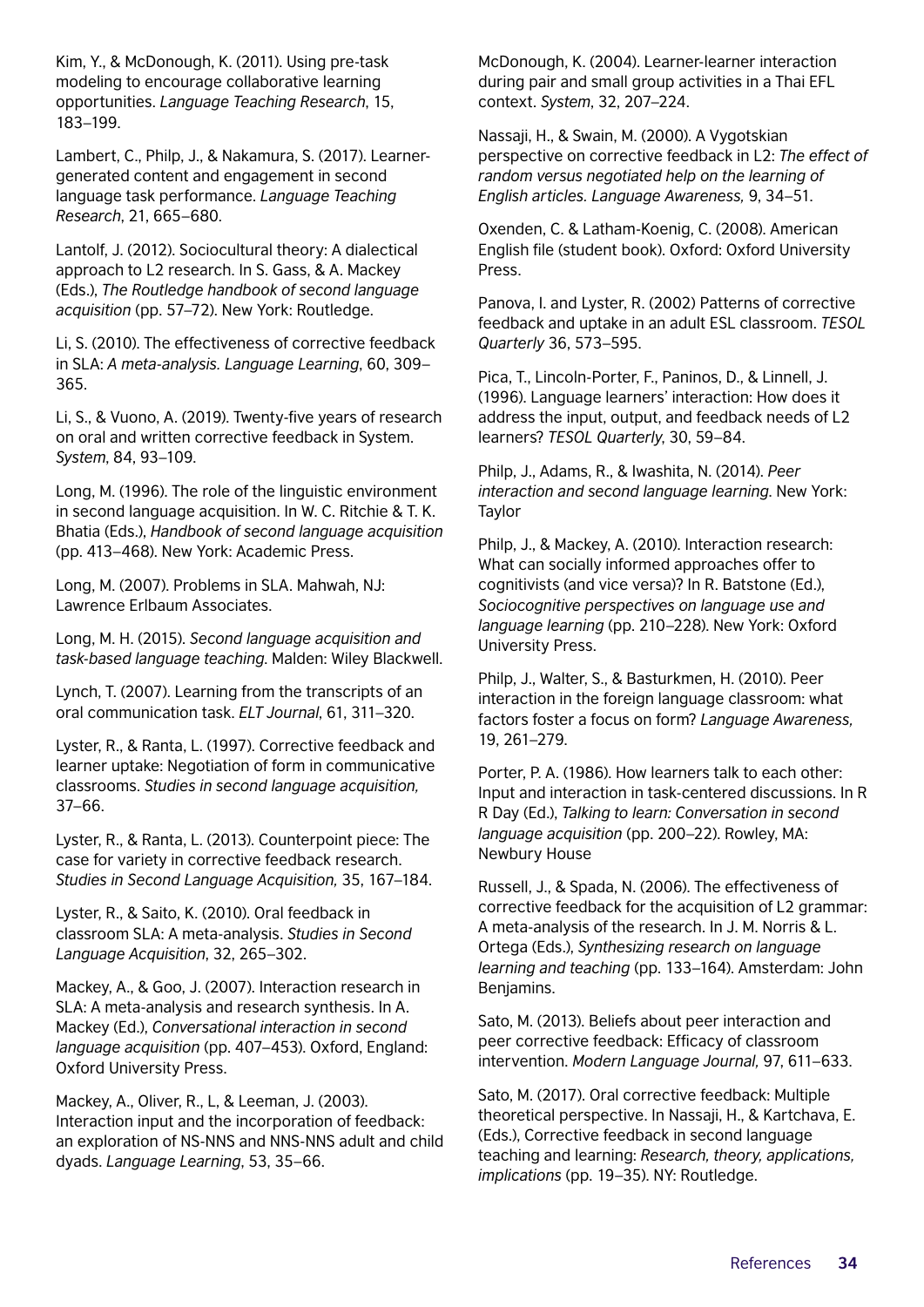Sato, M. (2020). Metacognitive instruction for collaborative interaction: The process and product of self-regulated learning in the Chilean EFL context. In C. Lambert & R. Oliver (Eds.), *Using tasks in diverse contexts*. Clevedon, UK: Multilingual Matters.

Sato, M., & Ballinger, S. (2012). Raising language awareness in peer interaction: A cross-context, cross-method examination. *Language Awareness, 21*, 157–179.

Sato, M., & Ballinger, S. (2016). Understanding peer interaction: Research synthesis and directions. In Sato, M. & Ballinger, S. (Eds.) *Peer interaction and second language learning: Pedagogical potential and research agenda* (pp. 1–30). Amsterdam: John Benjamins.

Sato, M., & Loewen, S. (2018). Metacognitive instruction enhances the effectiveness of corrective feedback: *Variable effects of feedback types and linguistic targets. Language Learning*, 68, 507–545.

Sato, M., & Lyster, R. (2007). Modified output of Japanese EFL learners: Variable effects of interlocutor vs. feedback types. In A. Mackey (Ed.), *Conversational interaction in second language acquisition: A collection of empirical studies* (pp. 123 – 142). Oxford: Oxford University Press.

Sato, M., & Lyster R. (2012). Peer interaction and corrective feedback for accuracy and fluency development: Monitoring, practice, and proceduralization. *Studies in Second Language Acquisition*, 34, 591–626.

Sato, M. & Viveros, P. (2016). Interaction or collaboration? Group dynamics in the foreign language classroom. In Sato, M. & Ballinger, S. (Eds.) Peer interaction and second language learning: *Pedagogical potential and research agenda*, (pp. 91–112). Amsterdam: John Benjamins.

Sheen, Y. (2004). Corrective feedback and learner uptake in communicative classrooms across instructional settings. *Language Teaching Research*, 8, 263–300.

Sheen, Y. & R. Ellis (2011). Corrective feedback in language teaching. In E. Hinkel (ed.), *Handbook of research in second language teaching and learning* (pp. 593–610). New York: Routledge.

Sippel, L. (2019). The impact of peer corrective feedback on vocabulary development. *Foreign Language Annals*, 52, 595–611.

Sippel, L. (2020). German learners' beliefs about peer interaction and peer feedback. Journal of the American Association of Teachers of German, 53(2), 175–190.

Sippel, L., & Jackson, C. N. (2015). Teacher vs. peer oral corrective feedback in the German language classroom. *Foreign Language Annals*, 48, 688–705.

Swain, Merrill (1995). Three Functions of Output in Second Language Learning. In G. Cook and B. Seidlhofer (Eds.), *Principles and Practice in Applied Linguistics*, (pp. 125–144). Oxford: Oxford University Press.

Swain, M. (2005). The output hypothesis: Theory and research. In Eli Heinkel (ed). *Handbook of research in second language teaching and learning*, (p. 471–483). Mahwah, NJ: Lawrence

Swain, M., & Kinnear, P, Linda Steinman (2010). *Sociocultural Theory in Second Language Education. An Introduction through Narratives. Bristol: Multilingual Matters*.

Tognini, R. (2008). *Interaction in languages other than English classes in Western Australian primary and secondary schools: Theory, practice and perceptions. Unpublished, doctoral dissertation*, Edith Cowan University, Perth, Australia.

Tulung, G. (2008). *Communicative task-generation oral discourse in a second language: A case study of peer interaction and non-native teacher talk in an EFL classroom. (Unpublished doctoral dissertation)*. University of Ottwa, Ottawa, Canada.

van Popta, E., Kral, M., Camp, G., Martens, R., & Simons, R. (2017). Exploring the value of peer feedback in online learning for the provider. *Educational Research Review*, 20, 24–34.

Varonis, E., Gass, S. (1985a). Non-native/non-native conversations: A model for negotiation of meaning. *Applied Linguistics*, 6, 71–90.

Williams, J. (2001). Learner-generated attention to form. *Language Learning*, 51, 303–346.

Watanabe, Y. & Swain, M. (2007). Effects of proficiency differences and patterns of pair interaction on second language learning: *Collaborative dialogue between adult ESL learners. Language Teaching Research*, 11, 121–142.

Watanabe, Y, & Swain, M. (2008). Perception of learner proficiency: Its impact on the interaction between an ESL learner and her higher and lower proficiency partners. *Language Awareness*, 17, 115–130.

Yoshida, R. (2008). Learners' perception of corrective feedback in pair work. *Foreign Language Annals*, 41, 525–541.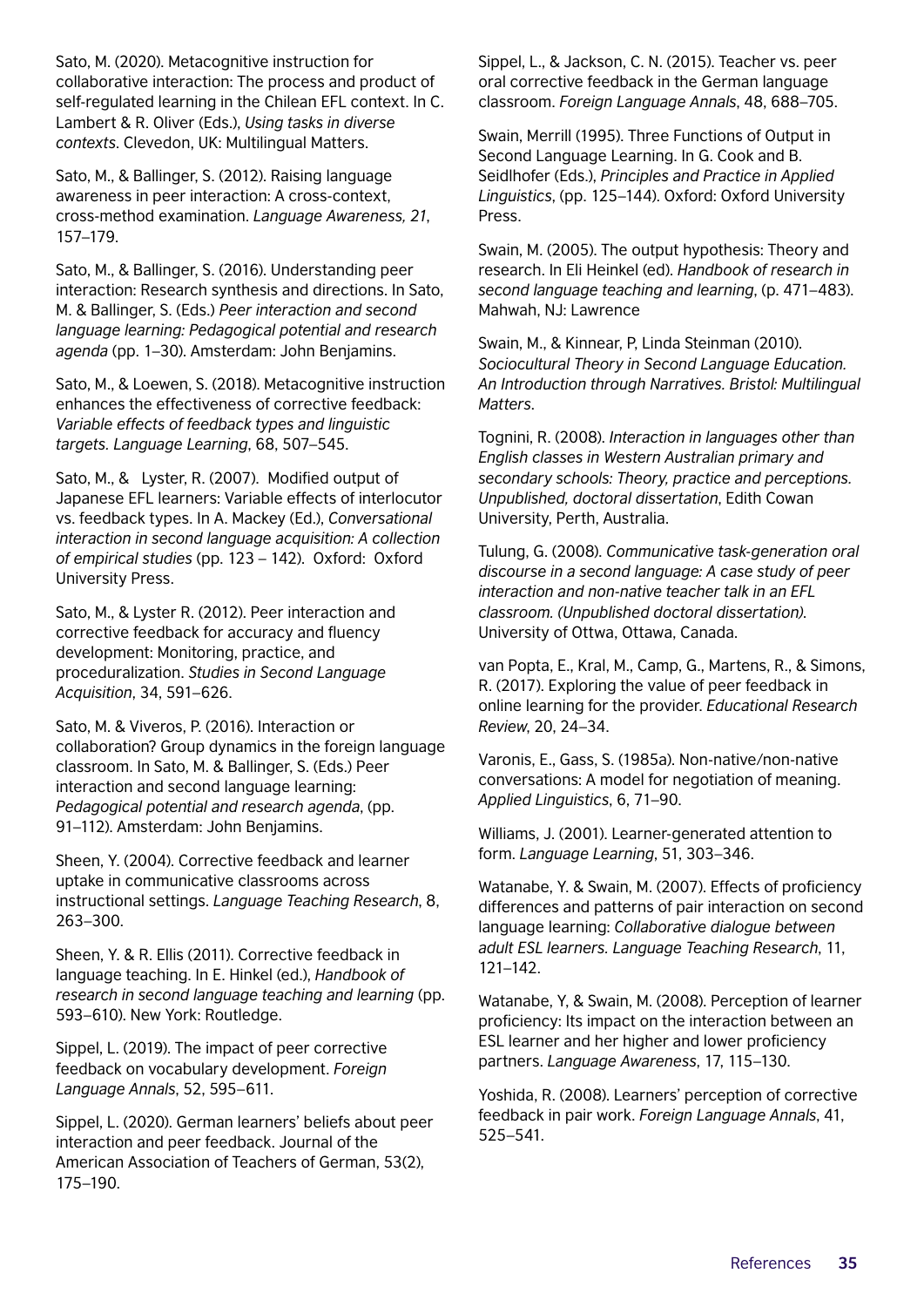## <span id="page-35-0"></span>Appendices

## **Appendix 1: An open-ended questionnaire**

| Question                                                                                                                                 | <b>Response</b> |
|------------------------------------------------------------------------------------------------------------------------------------------|-----------------|
| Do you think you notice your classmates' mistakes/<br>errors in English? If yes, to what extent? Give examples                           |                 |
| Khi nói Tiếng Anh với bạn trong cặp/nhóm, bạn có để ý<br>những lỗi mà bạn làm chung mắc phải không? Nếu có,<br>ở mức độ nào? Cho ví dụ   |                 |
| What do you do when you notice a mistake in your<br>classmates' English? Why?                                                            |                 |
| Bạn thường làm gì khi thấy bạn mình mắc lỗi trong nói<br>Tiếng Anh? Tại sao?                                                             |                 |
| Do you feel comfortable correcting your classmate's<br>mistakes?                                                                         |                 |
| Bạn có cảm thấy thoải mái khi sửa lỗi mà bạn làm<br>chung mắc phải khi đang nói với bạn ấy không?                                        |                 |
| Do you feel comfortable being corrected by your<br>classmate?                                                                            |                 |
| Bạn có thấy thoải mái không nếu bạn làm chung sửa<br>những lỗi mà bạn mắc phải khi đang nói?                                             |                 |
| Do you prefer talking and being corrected by your<br>teacher or your classmate in English? Why?                                          |                 |
| Bạn thích nói và được sửa lỗi bởi giáo viên hơn hay là<br>bạn cùng học Tiếng Anh? Tại sao                                                |                 |
| Do you think you and your classmates can help each<br>other correct errors? If yes, how. If no why not?                                  |                 |
| Bạn có nghĩ bạn và bạn làm chung trong cặp/nhóm có<br>giúp đỡ sửa lỗi lẫn nhau không? Nếu Có thì giúp như<br>thế nào? Nếu Không tại sao? |                 |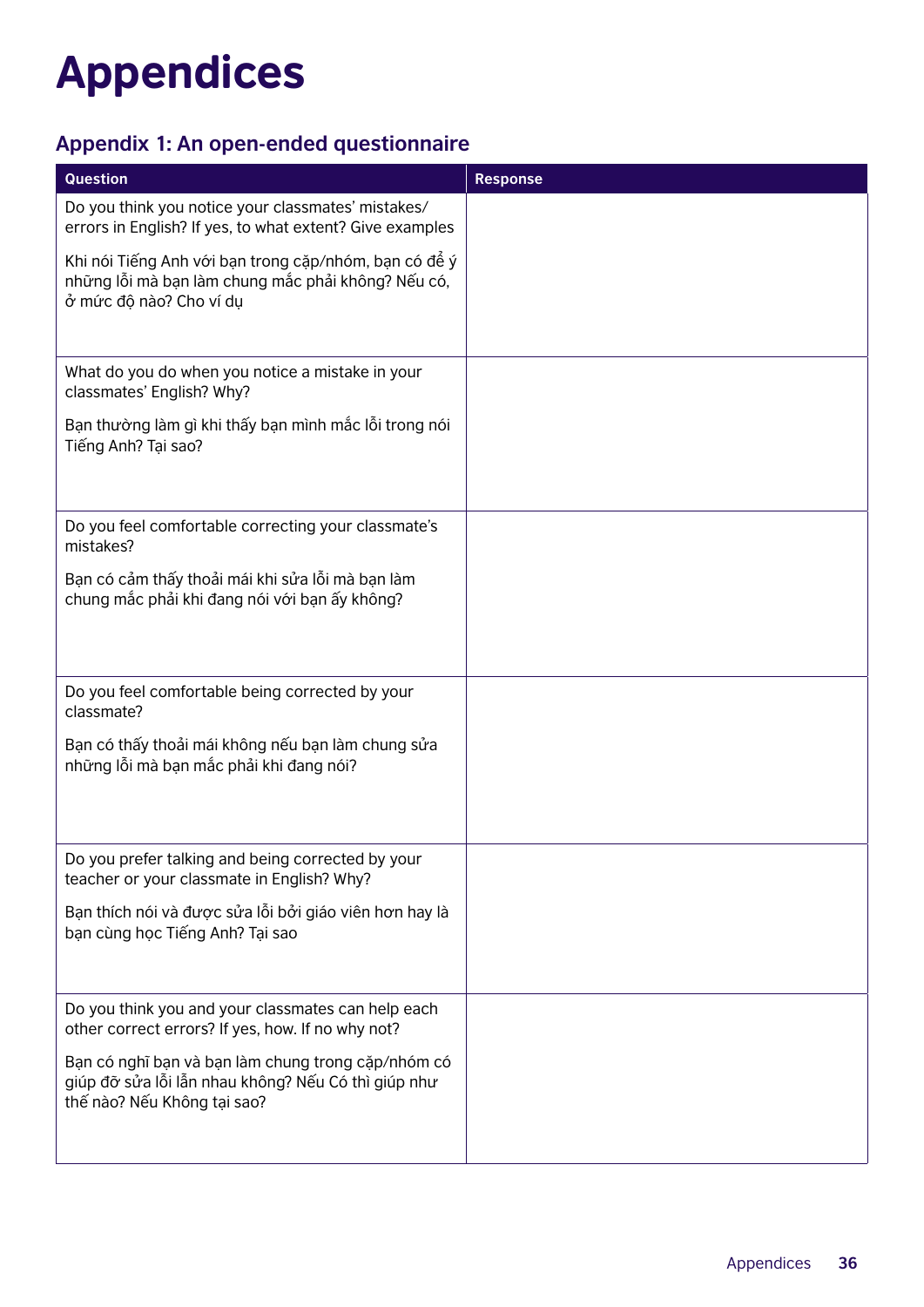## **Appendix 2: Transcription conventions**

The symbols for transcription used in the study are shown.

| <b>Symbol</b> | <b>Description of the symbol convention</b>                                    |
|---------------|--------------------------------------------------------------------------------|
|               | Self-repair [italics]                                                          |
| Uhm           | Agreement or affirmative reply                                                 |
| []            | Transcriber's comments or translation of learners' Vietnamese<br>into English. |
| າ             | Rising intonation                                                              |
| ah            | Comprehension signal                                                           |
| $\cdots$      | Unfilled pause (one second or longer)                                          |
| uh            | Filled pause                                                                   |
|               | Interrupt or continue a peer's utterance/turn                                  |